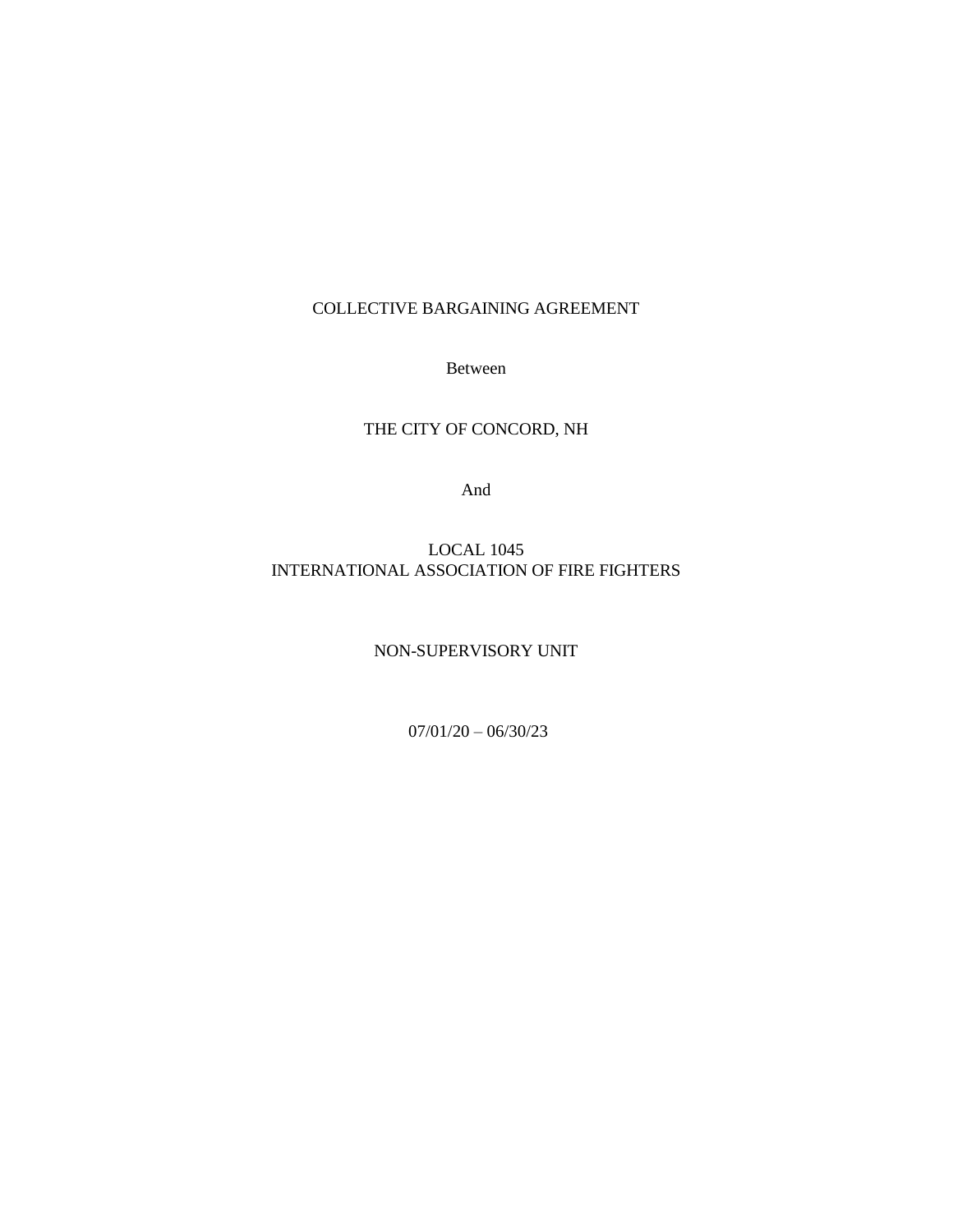# TABLE OF CONTENTS

| <u>ARTICLE</u> | <b>SECTION</b> | <b>TITLE</b>                                                                 | <b>PAGE</b> |
|----------------|----------------|------------------------------------------------------------------------------|-------------|
| XXII.          | 1.             | <b>ANNUAL LEAVE</b><br><b>Annual Leave Schedules</b>                         | 29<br>29    |
|                |                | 1.1 Suppression                                                              | 29          |
|                |                | 1.2 Non Suppression                                                          | 29          |
|                | 2.             | <b>Scheduled Annual Leave</b>                                                | 30          |
|                | 3.             | <b>Unscheduled Annual Leave</b>                                              | 30          |
|                | 4.             | <b>Emergency Annual Leave - Suppression</b><br>Revision Language Section 2-5 | 30<br>30    |
| XXV.           |                | <b>BEREAVEMENT LEAVE</b>                                                     | 33          |
|                | 1.             | General                                                                      | 33          |
| XIII.          | 1.             | <b>BULLETIN BOARD</b><br><b>Bulletin Board</b>                               | 16<br>16    |
|                |                |                                                                              |             |
| XXXI.          |                | <b>COMMUNICATIONS TO EMPLOYEES</b>                                           | 39          |
|                | 1.             | Copies of Agreement                                                          | 39          |
|                | 2.             | Department Rules and Regulations                                             | 39          |
| <b>XXVI</b>    |                | <b>DEATH BENEFIT</b>                                                         | 33          |
|                | 1.             | Death Benefit                                                                | 33          |
| XXXV.          |                | <b>DEFINITIONS</b>                                                           | 41          |
|                | 1.             | <b>Definitions' Function</b>                                                 | 41          |
| XI             |                | <b>DISCIPLINE</b>                                                            | 15          |
|                | 1.             | Just Cause/Prog. Discipline                                                  | 15          |
| XXXVI.         |                | DURATION OF AGREEEMENT                                                       | 43          |
|                | 1.<br>2.       | Duration                                                                     | 43<br>43    |
|                |                | Renegotiation                                                                |             |
| XXIX.          | 1.             | <b>EDUCATIONAL BENEFITS</b><br>Pay for Non-Req. Courses Higher Learning      | 35<br>35    |
|                | 2.             | <b>Educational Benefit for Pre-approved Leave</b>                            | 36          |
|                | 3.             | Payment for Non-required Courses (Other)                                     | 36          |
|                | 4.             | Payment for Required Courses (Off-Duty)                                      | 36          |
|                | 5.             | On-Duty Training/Testing for Req. Courses                                    | 37          |
|                | 6.             | <b>Responsibility for Required Courses</b>                                   | 37          |
|                | 7.             | <b>Technical Rescue Certifications</b>                                       | 37          |
| XXXII.         |                | <b>EMPLOYEE RIGHTS</b>                                                       | 39          |
|                | 1.<br>2.       | Transportation, Sta.-to-Sta.                                                 | 39<br>39    |
|                |                | Housekeeping Duties<br>2.1 Housekeeping                                      | 39          |
|                |                | 2.2 Tools and Equipment                                                      | 39          |
|                |                | 2.3 Vehicles                                                                 | 39          |
|                |                | 2.4 Data Processing                                                          | 40          |
|                |                | 2.5 Training Grounds                                                         | 40          |
|                | 3.             | <b>Volunteer Services</b>                                                    | 40          |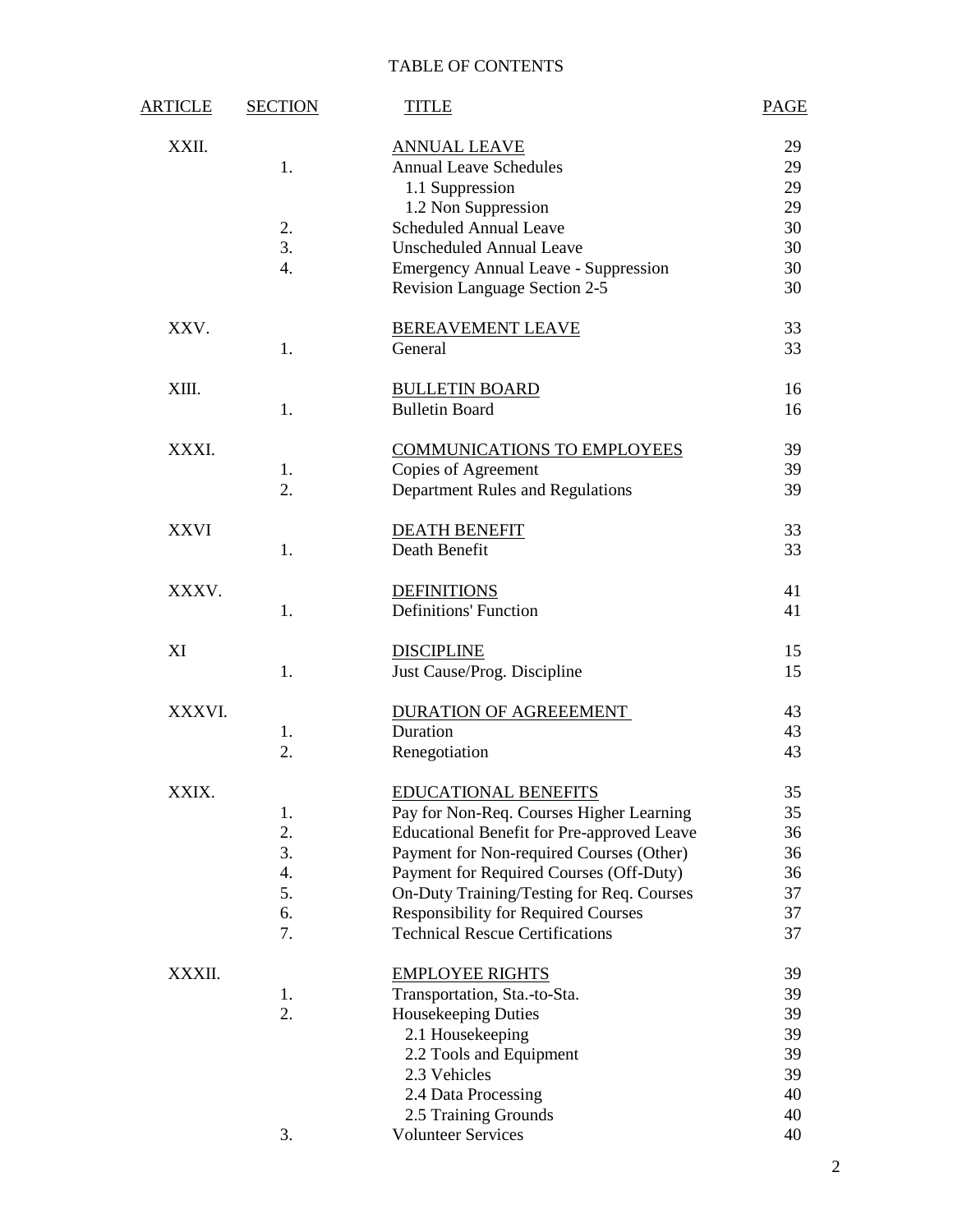|         | 4.<br>5.<br>6.<br>7.               | Liability and Indemnification<br><b>Access to Personnel Files</b><br><b>Wildland Fire Leave</b><br>Paramedic Step Down                                                                                                 | 40<br>40<br>40<br>40                               |
|---------|------------------------------------|------------------------------------------------------------------------------------------------------------------------------------------------------------------------------------------------------------------------|----------------------------------------------------|
| XXIV.   |                                    | <b>FAMILY SICK</b>                                                                                                                                                                                                     | 32                                                 |
| XXXIII. | 1.                                 | <b>FINAL RESOLUTION</b><br>General                                                                                                                                                                                     | 41<br>41                                           |
| Χ.      | 1.<br>2.<br>3.                     | <b>GRIEVANCE PROCEDURE</b><br>Definition<br>Procedure<br>Step $1 - 2$<br>Step $3 - 4$<br>Arbitration                                                                                                                   | 13<br>13<br>13<br>13<br>14<br>14                   |
|         | 4.<br>5.                           | <b>Time Limits</b><br><b>Right of EMPLOYER</b>                                                                                                                                                                         | 15<br>15                                           |
| XXX.    | 1.<br>2.<br>3.<br>4.               | <b>HEALTH AND SAFETY</b><br>General<br><b>Safety Committee</b><br>Protective Clothing<br><b>Work Uniforms</b><br>4.1 Uniform type and allotment<br>4.2 Uniform Replacement<br>4.3 Uniform Cleaning<br>4.4 Uniform wear | 37<br>37<br>37<br>38<br>38<br>38<br>38<br>38<br>38 |
|         | 5.<br>6.<br>7.                     | <b>Dress Uniforms</b><br>Items To Be Returned<br>Smoking                                                                                                                                                               | 38<br>38<br>39                                     |
| XXI.    | 1.<br>2.<br>3.                     | <u>HOLIDAYS</u><br><b>Observed Holidays</b><br>Eligibility<br>2.1 (42) hour Personnel<br>2.2 Others<br>2.3 (42) hour Personnel on TAD<br>Payout of Holidays                                                            | 28<br>28<br>28<br>28<br>28<br>28<br>28             |
| XX.     | 1.<br>2.<br>3.<br>$\overline{4}$ . | <b>INSURANCES</b><br>General<br>Beneflex<br>2.1<br>Non-Beneflex<br>Affordable Care Act                                                                                                                                 | 27<br>27<br>27<br>28<br>28<br>28                   |
| IV.     |                                    | <b>LABOR MANAGEMENT COMMITTEE</b>                                                                                                                                                                                      | 11                                                 |
| XXVIII. | 1.<br>2.<br>3.<br>4.<br>5.         | <b>LAYOFF AND RECALL</b><br><b>Layoff Notification</b><br>Order of Layoff<br>Order of Recall<br>Stipulations<br>Notification of Recall                                                                                 | 34<br>34<br>34<br>34<br>34<br>35                   |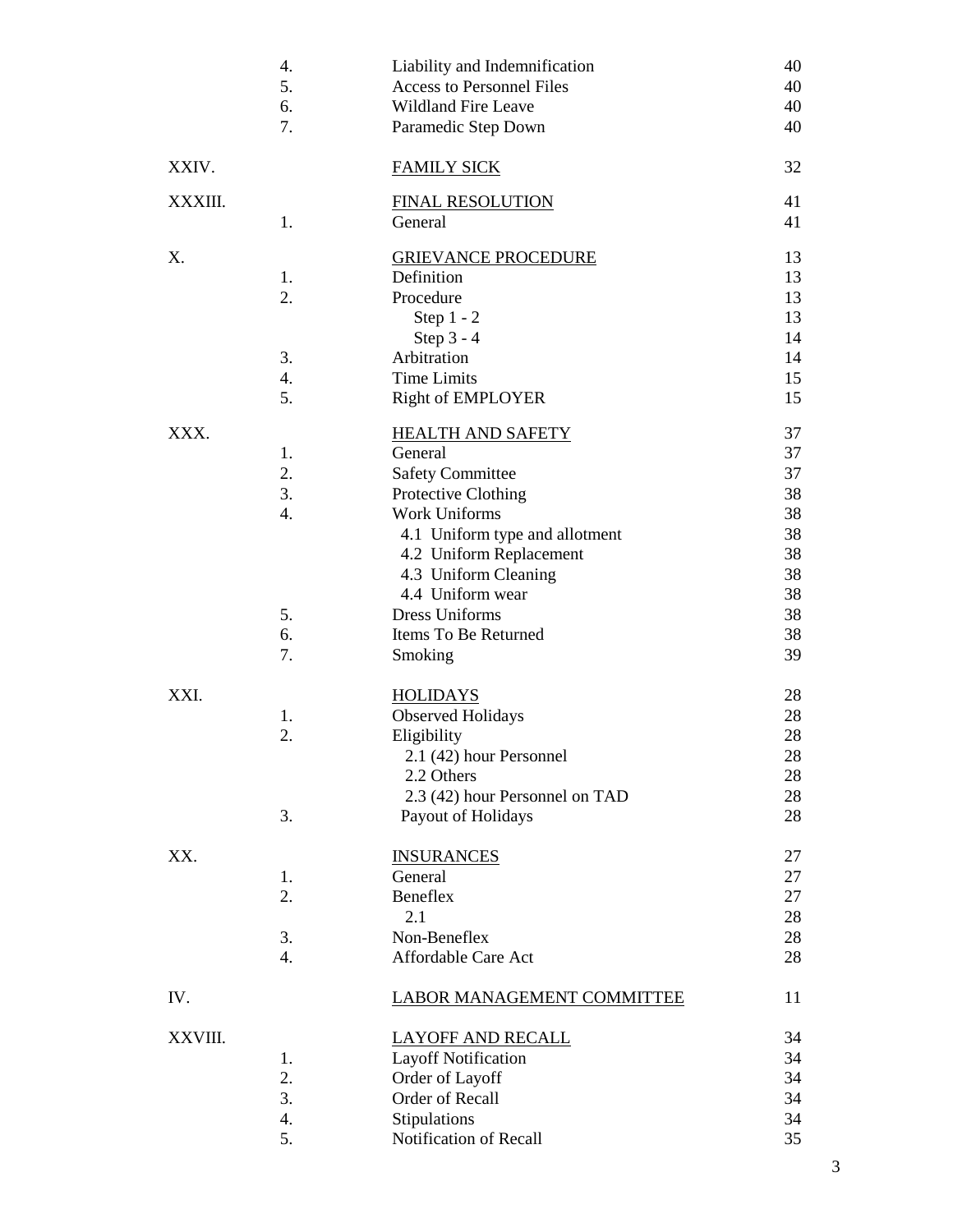| V.    | 1.       | <b>MANAGEMENT RIGHTS</b><br><b>Retention of Rights</b>          | 11<br>11 |
|-------|----------|-----------------------------------------------------------------|----------|
| VIII. | 1.       | NON DISCRIMINATION<br><b>Equal Treatment</b>                    | 13<br>13 |
| Ш.    |          | <b>NOTICE UNDER AGREEMENT</b>                                   | 10       |
|       | 1.       | <b>Written Communication</b>                                    | 10       |
|       | 2.       | <b>Proper Notification</b>                                      | 10       |
|       | 3.       | <b>Change of Address</b>                                        | 11       |
|       | 4.       | <b>Union Officers</b>                                           | 11       |
| XVI.  |          | <b>OUT-OF-CLASSIFICATION WORK</b>                               | 23       |
|       | 1.       | <b>Higher Classification Assignment</b>                         | 23       |
|       | 2.       | Selection for Assignment, Suppression                           | 23       |
|       |          | 2.1 Short Term Assignment                                       | 23       |
|       |          | 2.2 Long Term Assignment                                        | 23       |
|       | 3.       | Selection for Assignment-Non Suppression                        | 24       |
|       |          | 3.1 Fire Alarm/Traffic<br>3.2 Fire Prevention                   | 24<br>24 |
|       |          | 3.3 Promotional Rosters                                         | 24       |
| XVII. |          | <b>OUT-OF-DIVISION WORK</b>                                     | 24       |
|       | 1.       | General                                                         | 24       |
|       | 2.       | <b>Special Projects</b>                                         | 24       |
| XV.   |          | <b>OVERTIME AND CALLBACK</b>                                    | 18       |
|       | 1.       | General                                                         | 18       |
|       | 2.       | Overtime Distribution Fire Suppression                          | 18       |
|       | 3.       | Overtime Distribution FAT/Dispatchers                           | 19       |
|       | 4.       | <b>Overtime Distribution Other Divisions</b>                    | 19       |
|       | 5.       | <b>Dispatcher Mandatory Overtime</b>                            | 19       |
|       | 6.<br>7. | Voluntary FAT/Communication in Div.<br>Overtime Comp. Education | 21<br>21 |
|       | 8.       | Overtime Comp OOD/HazMat Staff Mtg, EMT Basic                   | 21       |
|       | 9.       | Overtime Comp. Special Details                                  | 22       |
|       | 10.      | Callback                                                        | 22       |
|       | 11.      | <b>Overtime Rate</b>                                            | 22       |
|       | 12.      | Fees                                                            | 22       |
|       | 13.      | <b>Technical Rescue Certifications</b>                          | 22       |
|       | 14.      | <b>Notes</b>                                                    | 22       |
| VI.   |          | PAYROLL DEDUCTION                                               | 12       |
|       | 1.       | Authorization                                                   | 12       |
|       | 2.       | Remittance                                                      | 12       |
|       | 3.       | Indemnification                                                 | 12       |
| I.    |          | <b>PREAMBLE</b>                                                 | 10       |
|       | 1.       | Parties                                                         | 10       |
|       | 2.       | Purpose                                                         | 10       |
| IX.   |          | <b>PROBATION</b>                                                | 13       |
|       | 1.       | Definition                                                      | 13       |
|       | 2.       | Probationary Progress Review                                    | 13       |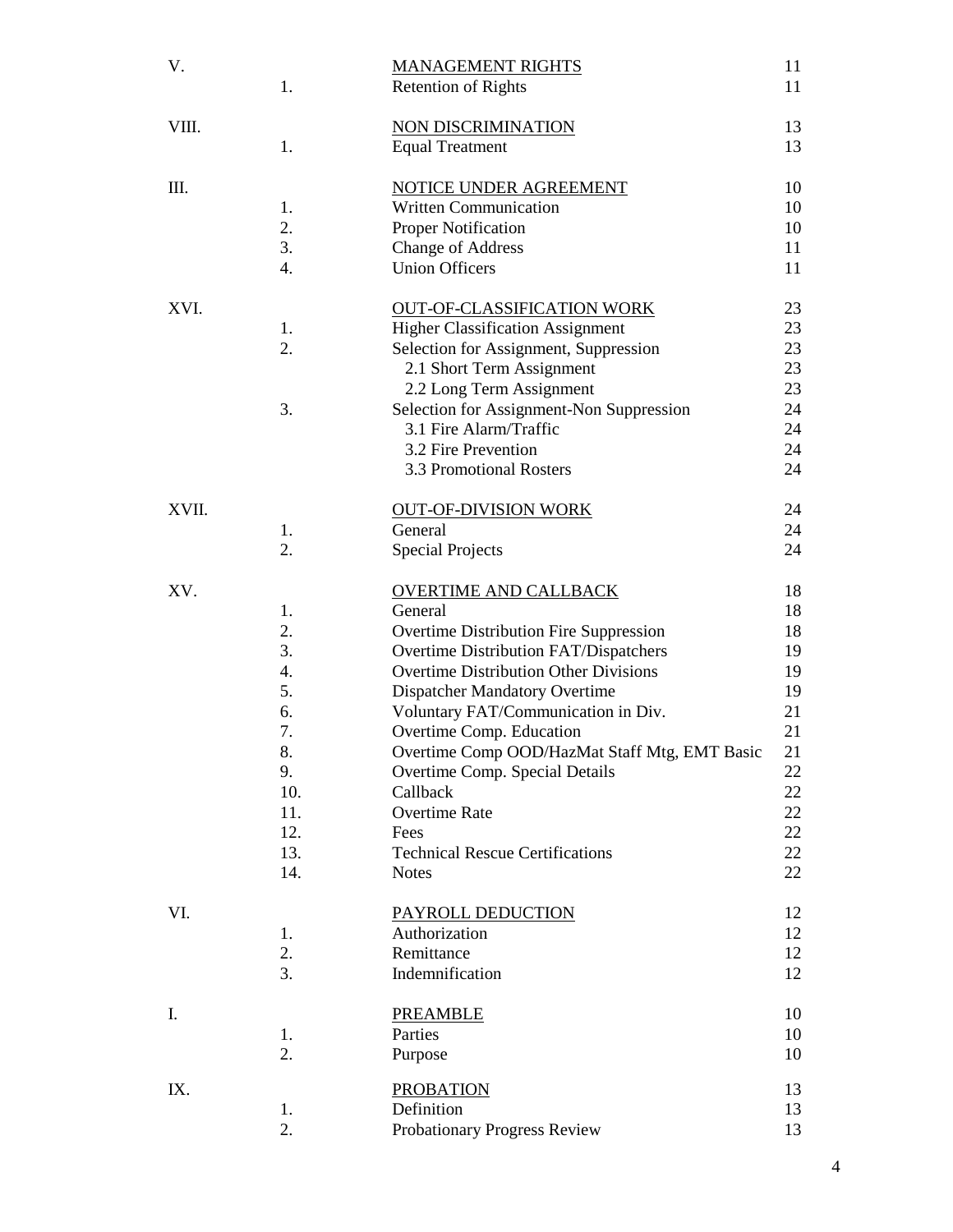| VII.                       | 1.<br>2.<br>3.<br>4.             | PROHIBITED PRACTICES<br>Intent<br><b>Employer Prohibitions</b><br><b>Union Prohibitions</b><br>Disputes                                                                  | 14<br>13<br>13<br>13<br>14                   |
|----------------------------|----------------------------------|--------------------------------------------------------------------------------------------------------------------------------------------------------------------------|----------------------------------------------|
| Π.                         |                                  | <b>RECOGNITION</b>                                                                                                                                                       | 10                                           |
| XII.                       | 1.<br>2.                         | <b>SENIORITY</b><br>Computation<br>Loss Of Seniority                                                                                                                     | 15<br>15<br>15                               |
| XXXIV.                     | 1.                               | <b>SEVERABILITY</b><br>General                                                                                                                                           | 41<br>41                                     |
| XXIII.                     | 1.<br>2.<br>3.<br>4.<br>5.<br>6. | <b>SICK LEAVE</b><br>Rate of Accrual<br>Accounting<br><b>Authorized Uses</b><br>On Duty Injury<br><b>Application to Outside Employment</b><br>Severance Pay              | 31<br>31<br>31<br>31<br>32<br>32<br>33       |
| XVIII.                     | 1.<br>2.<br>3.                   | <b>SUBSTITUTIONS</b><br>General<br><b>Short Term Substitutions</b><br>Indemnification                                                                                    | 25<br>25<br>25<br>25                         |
| XXVII.                     | 1.<br>2.<br>3.<br>4.             | <b>UNION BUSINESS</b><br><b>Union Business Leave</b><br>Involvement In Negotiations<br>Duty Hours<br><b>City Facilities</b>                                              | 33<br>33<br>34<br>34<br>34                   |
| XIX.                       | 1.<br>2.<br>3.                   | <b>WAGES</b><br>Wage Adjustment<br>1.1 Suppression and Non Suppression<br>1.2 Lead Paramedic<br><b>FATT Salary</b><br><b>Advanced EMT Bonus</b>                          | 26<br>26<br>26<br>26<br>26<br>26             |
| XIV.                       | 1.<br>2.<br>3.<br>4.             | <b>WORK WEEK</b><br>Work Week<br>1.1 Peak Load<br>1.2 Non-Suppression<br>1.3 Fire Dispatchers<br>Dispatch Schedule<br><b>Shift Transfers</b><br>Temporary Alternate Duty | 16<br>16<br>16<br>16<br>16<br>17<br>17<br>18 |
| Appendix A.<br>Appendix B. |                                  | <b>APPENDICES</b><br>Verbal Warning/File Document<br>Wage Schedule                                                                                                       | 43<br>44<br>45                               |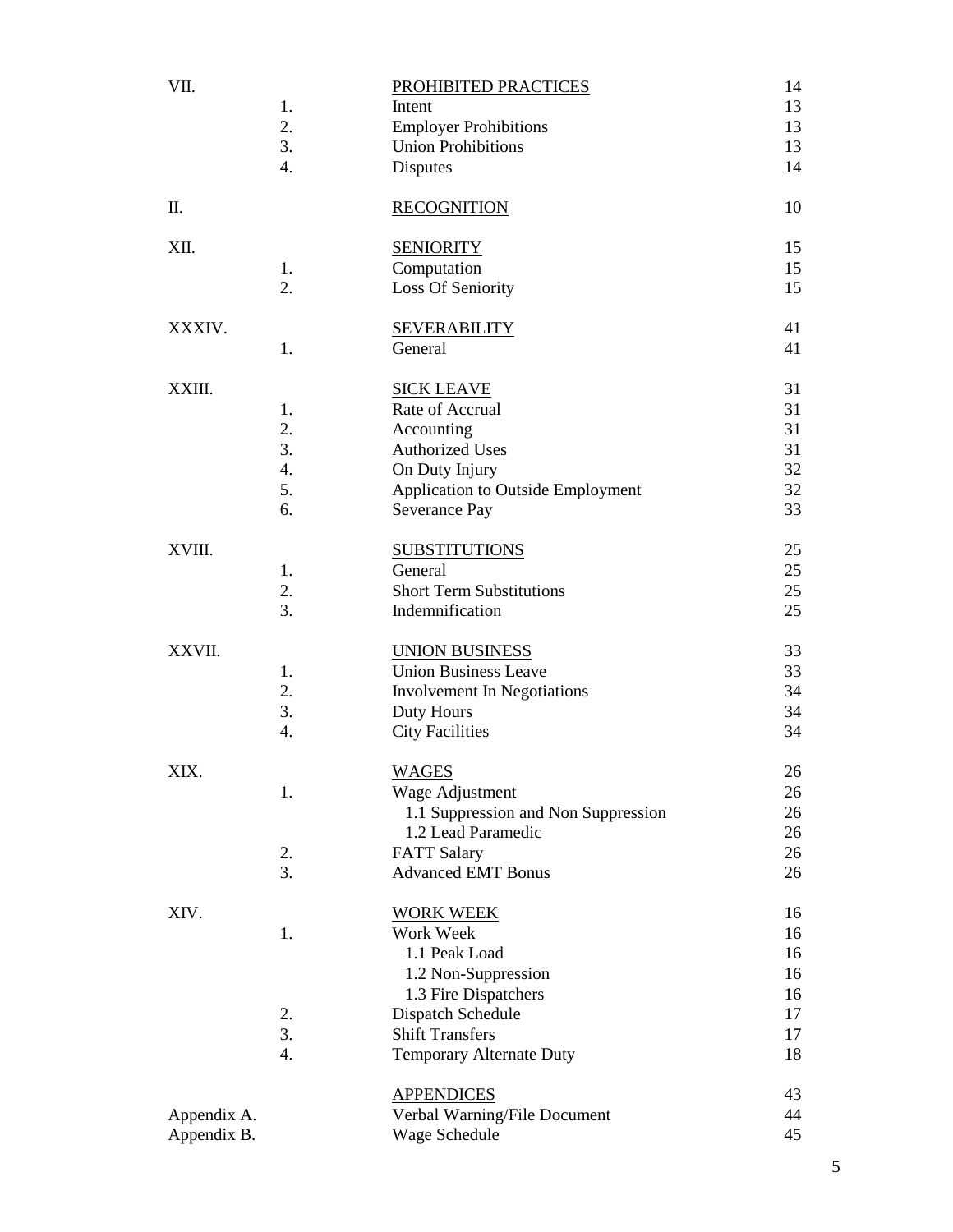# TABLE OF CONTENTS

| <u>ARTICLE</u> | <b>SECTION</b>   | <b>TITLE</b>                                              | <b>PAGE</b> |
|----------------|------------------|-----------------------------------------------------------|-------------|
| I.             |                  | <b>PREAMBLE</b>                                           | 10          |
|                | 1.               | Parties                                                   | 10          |
|                | 2.               | Purpose                                                   | 10          |
| Π.             |                  | <b>RECOGNITION</b>                                        | 10          |
| Ш.             |                  | NOTICE UNDER AGREEMENT                                    | 10          |
|                | 1.               | <b>Written Communication</b>                              | 10          |
|                | 2.               | Proper Notification                                       | 10          |
|                | 3.               | <b>Change of Address</b>                                  | 11          |
|                | $\overline{4}$ . | <b>Union Officers</b>                                     | 11          |
| IV.            |                  | <b>LABOR MANAGEMENT COMMITTEE</b>                         | 11          |
| V.             |                  | <b>MANAGEMENT RIGHTS</b>                                  |             |
|                | 1.               | <b>Retention of Rights</b>                                | 11          |
| VI.            |                  | PAYROLL DEDUCTION                                         | 12          |
|                | 1.               | Authorization                                             | 12          |
|                | 2.               | Remittance                                                | 12          |
|                | 3.               | Indemnification                                           | 12          |
| VII.           |                  | PROHIBITED PRACTICES                                      | 12          |
|                | 1.<br>2.         | Intent                                                    | 12          |
|                | 3.               | <b>Employer Prohibitions</b><br><b>Union Prohibitions</b> | 12<br>12    |
|                | 4.               | Disputes                                                  | 13          |
|                |                  |                                                           |             |
| VIII.          |                  | NON DISCRIMINATION                                        | 13          |
|                | 1.               | <b>Equal Treatment</b>                                    | 13          |
| IX.            |                  | <b>PROBATION</b>                                          | 13          |
|                | 1.               | Definition                                                | 13          |
|                | 2.               | Probationary Progress Review                              | 13          |
| Χ.             |                  | <b>GRIEVANCE PROCEDURE</b>                                | 13          |
|                | 1.               | Definition                                                | 13          |
|                | 2.               | Procedure<br>Step $1 - 2$                                 | 13          |
|                |                  | Step 3 - 4                                                | 13<br>14    |
|                | 3.               | Arbitration                                               | 14          |
|                | 4.               | <b>Time Limits</b>                                        | 15          |
|                | 5.               | <b>Right of EMPLOYER</b>                                  | 15          |
| XI.            |                  | <b>DISCIPLINE</b>                                         | 15          |
|                | 1.               | Just Cause/Prog. Discipline                               | 15          |
| XII.           |                  | <b>SENIORITY</b>                                          | 15          |
|                | 1.               | Computation                                               | 15          |
|                | 2.               | Loss Of Seniority                                         | 15          |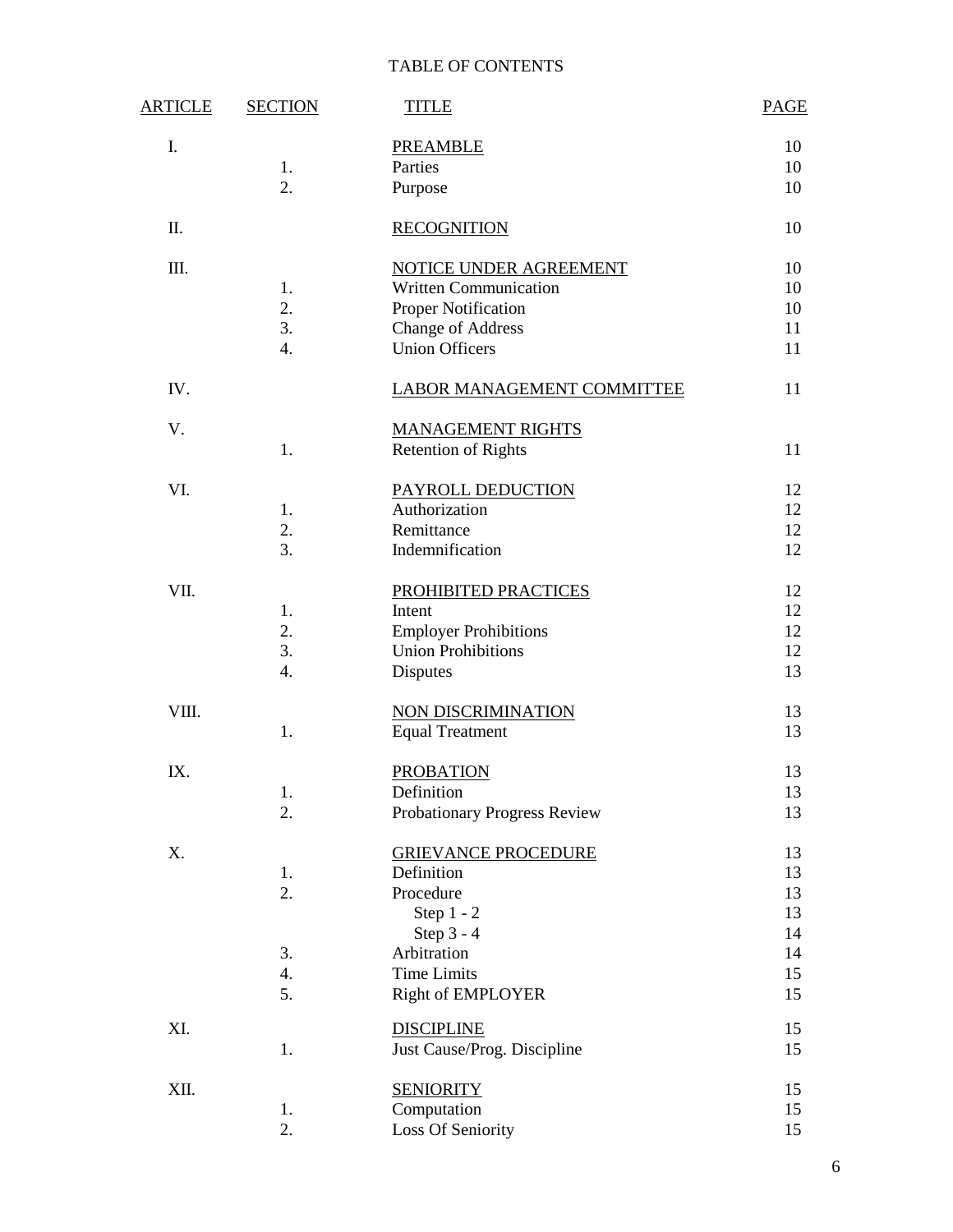| XIII.  |     | <b>BULLETIN BOARD</b>                          | 16 |
|--------|-----|------------------------------------------------|----|
|        | 1.  | <b>Bulletin Board</b>                          | 16 |
| XIV.   |     | <b>WORK WEEK</b>                               | 16 |
|        | 1.  | Work Week                                      | 16 |
|        |     | 1.1 Peak Load                                  | 16 |
|        |     | 1.2 Non-Suppression                            | 16 |
|        |     | 1.3 Fire Dispatchers                           | 16 |
|        | 2.  | Dispatch Schedule                              | 17 |
|        | 3.  | <b>Shift Transfers</b>                         | 17 |
|        | 4.  | <b>Temporary Alternate Duty</b>                | 18 |
| XV.    |     | <b>OVERTIME AND CALLBACK</b>                   | 18 |
|        | 1.  | General                                        | 18 |
|        | 2.  | Overtime Distribution, Fire Suppression        | 18 |
|        | 3.  | Overtime Distributions, FAT/Dispatchers        | 19 |
|        | 4.  | Overtime Distribution, Other Divisions         | 19 |
|        | 5.  | <b>Dispatcher Mandatory Overtime</b>           | 19 |
|        | 6.  | Voluntary FAT/Communication in Div.            | 21 |
|        | 7.  | Overtime Comp. Education                       | 21 |
|        | 8.  | Overtime Comp OOD/HazMat Staff Mtg, EMT Basic. | 21 |
|        | 9.  | Overtime Comp. Special Details                 | 22 |
|        | 10. | Callback                                       | 22 |
|        | 11. | <b>Overtime Rate</b>                           | 22 |
|        | 12. | Fees                                           | 22 |
|        | 13. | <b>Technical Rescue Certifications</b>         | 22 |
|        | 14. | <b>Notes</b>                                   | 22 |
| XVI.   |     | <b>OUT-OF-CLASSIFICATION WORK</b>              | 23 |
|        | 1.  | <b>Higher Classification Assignment</b>        | 23 |
|        | 2.  | Selection for Assignment, Suppression          | 23 |
|        |     | 2.1 Short Term Assignment                      | 23 |
|        |     | 2.2 Long Term Assignment                       | 23 |
|        | 3.  | Selection for Assignment-Non Suppression       | 24 |
|        |     | 3.1 Fire Alarm/Traffic                         | 24 |
|        |     | 3.2 Fire Prevention                            | 24 |
|        |     | 3.3 Promotional Rosters                        | 24 |
| XVII.  |     | <b>OUT-OF-DIVISION WORK</b>                    | 24 |
|        | 1.  | General                                        | 24 |
|        | 2.  | <b>Special Projects</b>                        | 24 |
| XVIII. |     | <b>SUBSTITUTIONS</b>                           | 25 |
|        | 1.  | General                                        | 25 |
|        | 2.  | <b>Short Term Substitutions</b>                | 25 |
|        | 3.  | Indemnification                                | 25 |
| XIX.   |     | <b>WAGES</b>                                   | 26 |
|        | 1.  | Wage Adjustment                                | 26 |
|        |     | 1.1 Suppression and Non Suppression            | 26 |
|        |     | 1.2 Lead Paramedic                             | 26 |
|        | 2.  | <b>FATT Salary</b>                             | 26 |
|        | 3.  | <b>Advanced EMT Bonus</b>                      | 26 |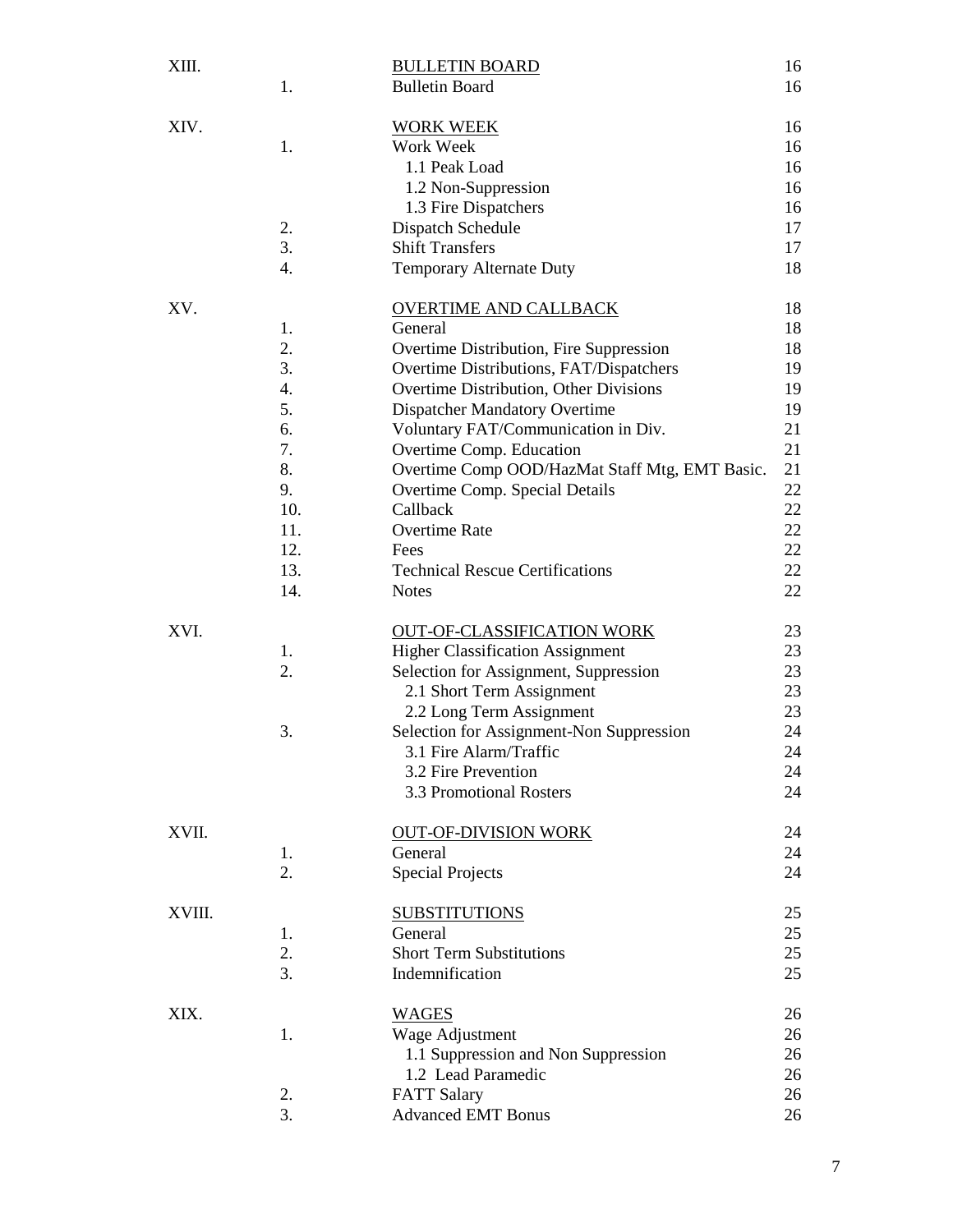| XX.     | 1. | <b>INSURANCES</b><br>General                         | 27<br>27 |
|---------|----|------------------------------------------------------|----------|
|         | 2. | Beneflex                                             | 27       |
|         |    | 2.1                                                  | 28       |
|         | 3. | Non-Beneflex                                         | 28       |
|         | 4. | Affordable Care Act                                  | 28       |
| XXI.    |    | <b>HOLIDAYS</b>                                      | 28       |
|         | 1. | <b>Observed Holidays</b>                             | 28       |
|         | 2. | Eligibility                                          | 28<br>28 |
|         |    | 2.1 (42) Hour Personnel<br>2.2 Others                | 28       |
|         |    | 2.3 (42) Hour Personnel on TAD                       | 28       |
|         | 3. | Payout of Holidays                                   | 29       |
| XXII.   |    |                                                      | 29       |
|         | 1. | <b>ANNUAL LEAVE</b><br><b>Annual Leave Schedules</b> | 29       |
|         |    | 1.1 Suppression                                      | 29       |
|         |    | 1.2 Non Suppression                                  | 29       |
|         | 2. | <b>Scheduled Annual Leave</b>                        | 30       |
|         | 3. | <b>Unscheduled Annual Leave</b>                      | 30       |
|         | 4. | <b>Emergency Annual Leave - Suppression</b>          | 30       |
|         |    | Revision Language Section 2-5                        | 30       |
| XXIII.  |    | <b>SICK LEAVE</b>                                    | 31       |
|         | 1. | Rate of Accrual                                      | 31       |
|         | 2. | Accounting                                           | 31       |
|         | 3. | <b>Authorized Uses</b>                               | 31       |
|         | 4. | On Duty Injury                                       | 32       |
|         | 5. | <b>Application to Outside Employment</b>             | 32       |
|         | 6. | Severance Pay                                        | 32       |
| XXIV.   |    | <b>FAMILY SICK</b>                                   | 32       |
| XXV.    |    | <b>BEREAVEMENT LEAVE</b>                             | 33       |
|         | 1. | General                                              | 33       |
| XXVI.   |    | <b>DEATH BENEFIT</b>                                 | 33       |
|         | 1. | Death Benefit                                        | 33       |
| XXVII.  |    | <b>UNION BUSINESS</b>                                | 33       |
|         | 1. | <b>Union Business Leave</b>                          | 33       |
|         | 2. | Involvement In Negotiations                          | 34       |
|         | 3. | Duty Hours                                           | 34       |
|         | 4. | <b>City Facilities</b>                               | 34       |
| XXVIII. |    | <b>LAYOFF AND RECALL</b>                             | 34       |
|         | 1. | <b>Layoff Notification</b>                           | 34       |
|         | 2. | Order of Layoff                                      | 34       |
|         | 3. | Order of Recall                                      | 34       |
|         | 4. | Stipulations                                         | 34       |
|         | 5. | Notification of Recall                               | 35       |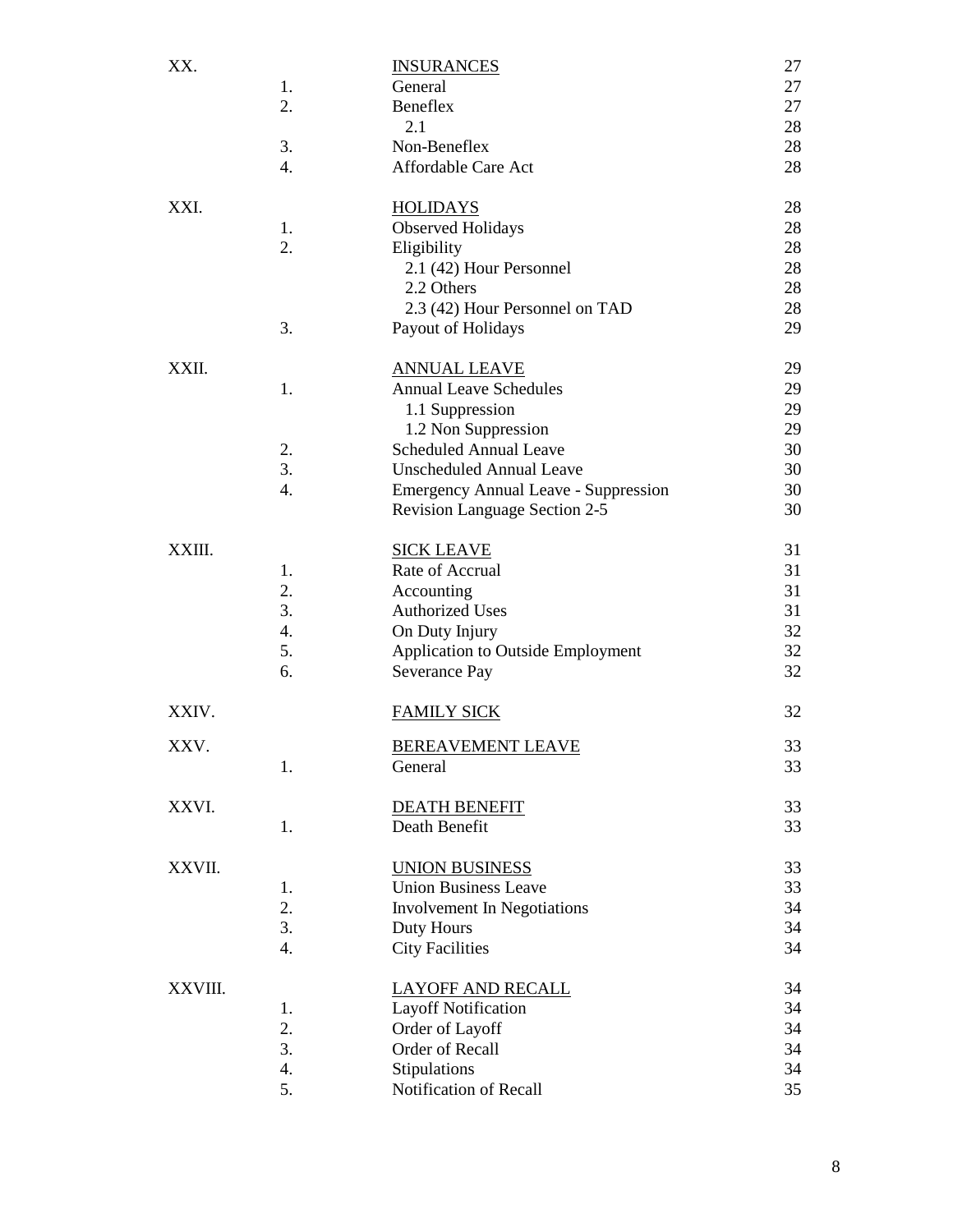| XXIX.                      | 1.<br>2.<br>3.<br>4.<br>5.<br>6.<br>7. | <b>EDUCATIONAL BENEFITS</b><br>Pay for Non-Req. Courses Higher Learning<br><b>Educational Benefit for Pre-approved Leave</b><br>Payment for Non-required Courses (Other)<br>Payment for Required Courses (Off-Duty)<br>On-Duty Training/Testing for Req. Courses<br><b>Responsibility for Required Courses</b><br><b>Technical Rescue Certifications</b> | 35<br>35<br>36<br>36<br>36<br>37<br>37<br>37                               |
|----------------------------|----------------------------------------|----------------------------------------------------------------------------------------------------------------------------------------------------------------------------------------------------------------------------------------------------------------------------------------------------------------------------------------------------------|----------------------------------------------------------------------------|
| XXX.                       | 1.<br>2.<br>3.<br>4.<br>5.<br>6.<br>7. | <b>HEALTH AND SAFETY</b><br>General<br><b>Safety Committee</b><br>Protective Clothing<br><b>Work Uniforms</b><br>4.1 Uniform Type and Allotment<br>4.2 Uniform Replacement<br>4.3 Uniform Cleaning<br>4.4 Uniform Wear<br>Dress Uniforms<br>Items To Be Returned<br>Smoking                                                                              | 37<br>37<br>37<br>38<br>38<br>38<br>38<br>38<br>38<br>38<br>39<br>39       |
| XXXI.                      | 1.<br>2.                               | <b>COMMUNICATIONS TO EMPLOYEES</b><br>Copies of Agreement<br>Department Rules and Regulations                                                                                                                                                                                                                                                            | 39<br>39<br>39                                                             |
| XXXII.                     | 1.<br>2.<br>3.<br>4.<br>5.<br>6.<br>7. | <b>EMPLOYEE RIGHTS</b><br>Transportation, Sta.-to-Sta.<br>Housekeeping Duties<br>2.1 Housekeeping<br>2.2 Tools and Equipment<br>2.3 Vehicles<br>2.4 Data Processing<br>2.5 Training Grounds<br><b>Volunteer Services</b><br>Liability and Indemnification<br><b>Access to Personnel Files</b><br><b>Wildland Fire Leave</b><br>Paramedic Step Down       | 39<br>39<br>39<br>39<br>39<br>39<br>40<br>40<br>40<br>40<br>40<br>40<br>40 |
| XXXIII.                    | 1.                                     | <b>FINAL RESOLUTION</b><br>General                                                                                                                                                                                                                                                                                                                       | 41<br>41                                                                   |
| XXXIV.                     | 1.                                     | <b>SEVERABILITY</b><br>General                                                                                                                                                                                                                                                                                                                           | 41<br>41                                                                   |
| XXXV.                      | 1.                                     | <b>DEFINITIONS</b><br><b>Definitions' Function</b>                                                                                                                                                                                                                                                                                                       | 41<br>41                                                                   |
| XXXVI.                     | 1.<br>2.                               | <b>DURATION OF AGREEEMENT</b><br>Duration<br>Renegotiation                                                                                                                                                                                                                                                                                               | 43<br>43<br>43                                                             |
| Appendix A.<br>Appendix B. |                                        | <b>APPENDICES</b><br>Verbal Warning/File Document<br>Wage Schedule                                                                                                                                                                                                                                                                                       | 43<br>44<br>45                                                             |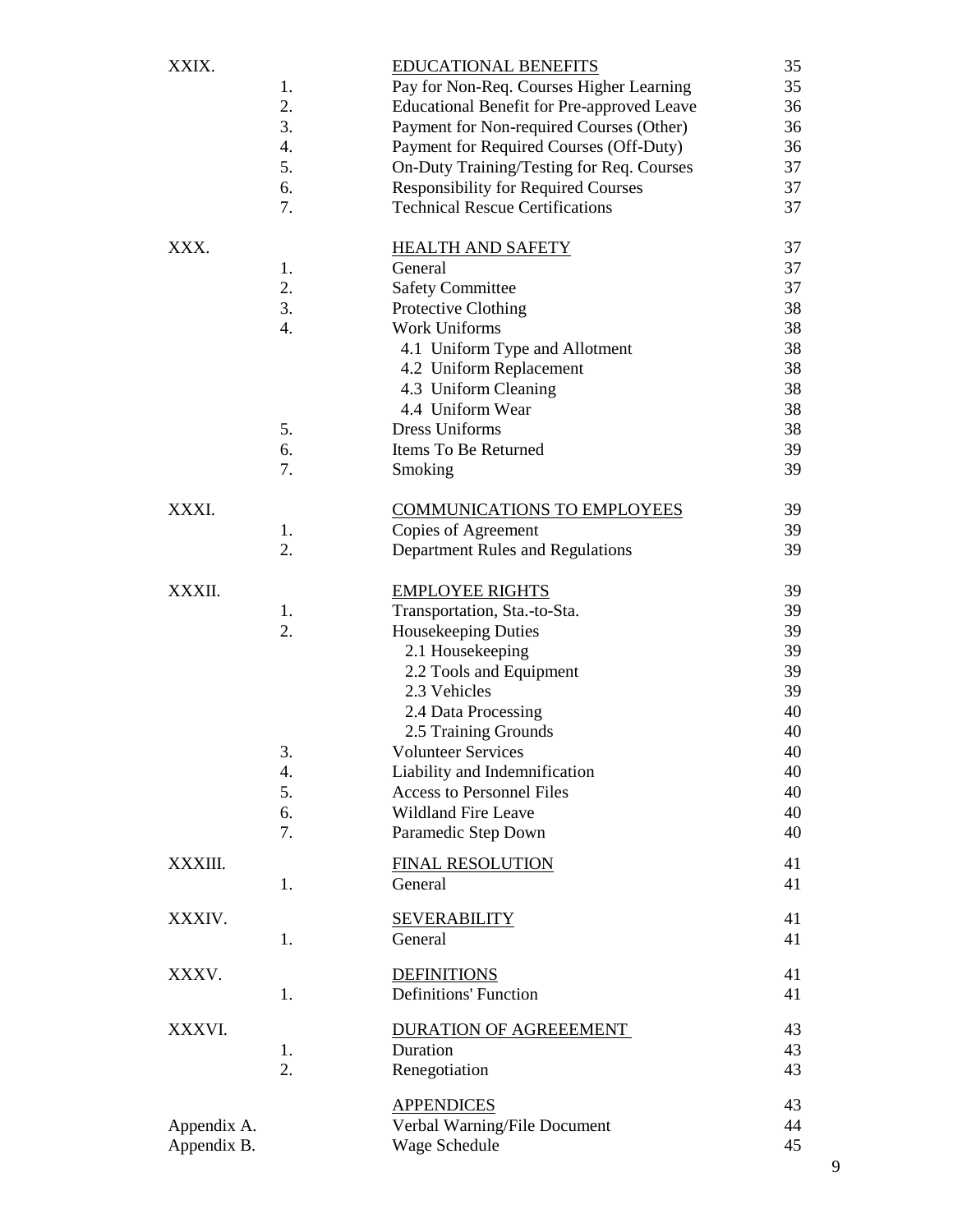### ARTICLE I PREAMBLE

Section 1. Parties. This Agreement is entered into by and between the City of Concord, a municipal corporation of the State of New Hampshire, having its principal place of business at 41 Green Street, Concord, New Hampshire, hereinafter referred to as the "EMPLOYER"; and Local #1045, International Association of Firefighters, hereinafter referred to as the "UNION".

Section 2. Purpose. This agreement has as its purpose the promotion of harmonious relations between the EMPLOYER and the UNION; the establishment of a workable procedure for the resolution of differences; and the setting forth of the terms of employment as provided by NH Revised Statutes Annotated, Chapter 273-A.

## ARTICLE II RECOGNITION

Section 1. Recognition. The EMPLOYER recognizes Local #1045, International Association of Firefighters, as the exclusive bargaining agent for all Firefighters, Firefighter/Company Inspectors, Firefighter/Paramedics, Fire Dispatchers, Lead Dispatchers and Fire Alarm/Traffic Signal Technicians, hereinafter called "EMPLOYEES" as defined pursuant to RSA 273-A:1.

### ARTICLE III NOTICE UNDER AGREEMENT

Section 1. Written Communications. For purposes of this Agreement, all written correspondence shall be addressed to:

| FOR THE CITY:  | Director of Human Resources and Labor Relations<br>City Hall |
|----------------|--------------------------------------------------------------|
|                | 41 Green Street                                              |
|                | Concord, New Hampshire 03301                                 |
|                | E-Mail: jjohnston@concordnh.gov                              |
|                | The Fire Chief                                               |
|                | 24 Horseshoe Pond Lane                                       |
|                | Concord, New Hampshire 03301                                 |
|                | E-Mail: sbrown@concordnh.gov (Deputy Fire Chief)             |
| FOR THE UNION: | The President                                                |
|                | International Association of Firefighters                    |
|                | Local $\#1045$                                               |
|                | 50 Bradley Street                                            |
|                | Concord, New Hampshire 03301                                 |

The Union shall be responsible for providing a mailbox for the above address.

Section 2. Proper Notification. All written and/or email notices to the EMPLOYER or UNION, respectively, will be deemed to have been properly given if delivered to the Director of Human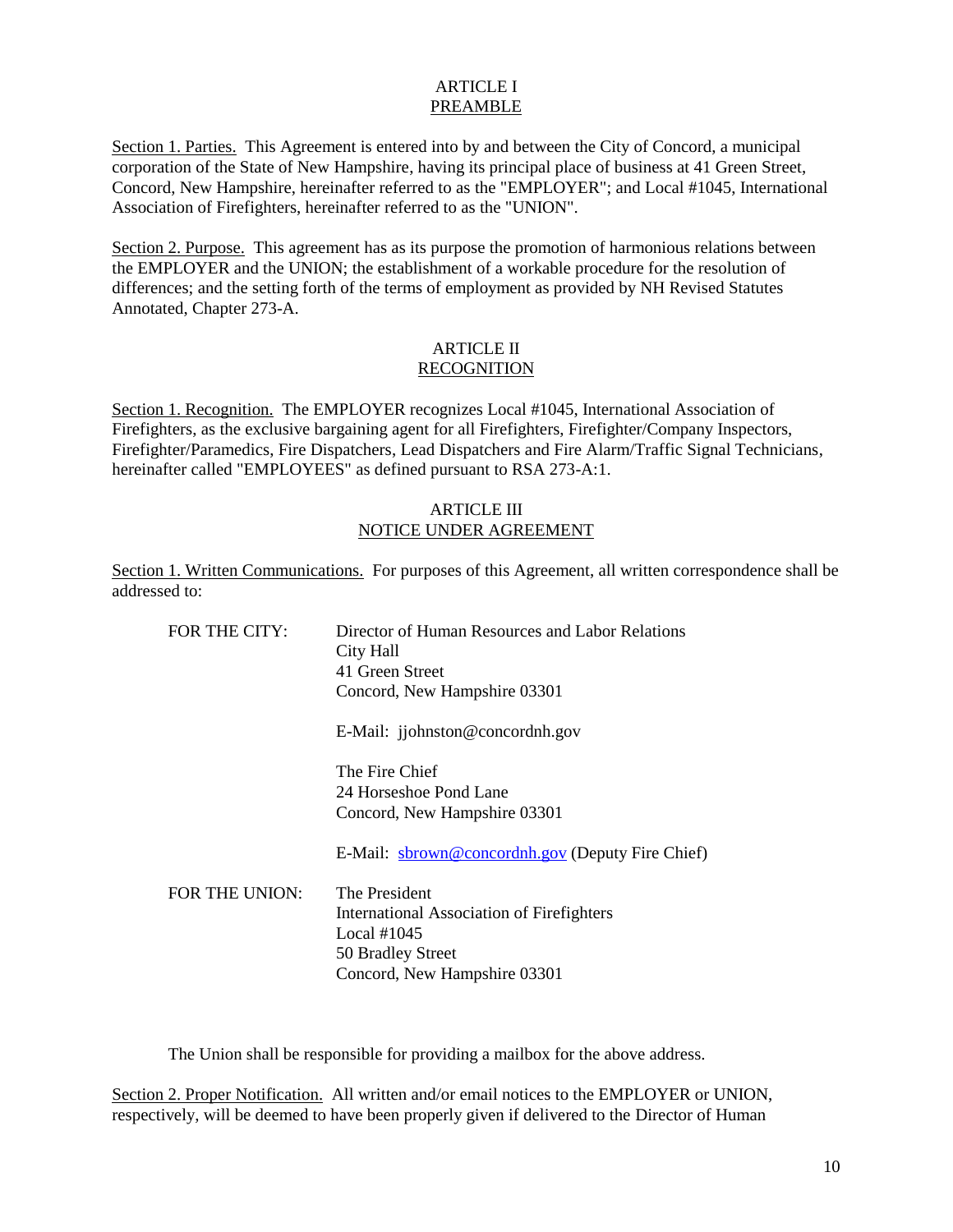Resources and Labor Relations, Department Head, and President of IAFF Local #1045. Official notices through e-mail shall be specified in the subject line. Delivery and read receipts are recommended.

Section 3. Change of Address. Either party, by written notice to the other party, may change the address to which future written notices shall be sent.

Section 4. Union Officers. The names of EMPLOYEES selected as officers shall be certified in writing to the EMPLOYER, by the UNION, within a reasonable period following an election or appointment of such officers. The officers of the local are the President, Vice President, Secretary, Treasurer, Dispatch Representative, and four (4) Shift Representatives.

### ARTICLE IV LABOR MANAGEMENT COMMITTEE

Section 1. The Parties agree that it is in their best interests to maintain an open dialogue with respect to the administration of this agreement and the exchange of information relative to the performance of the Department's mission and the work performance of unit members.

Section 2. The Parties agree that a Labor/Management Committee shall be established as of the effective date of this agreement. The Labor/Management Committee shall consist of members designated by each Party.

Section 3. The Labor/Management Committee shall meet at least monthly, or less frequently if mutually agreed, at a mutually agreeable time. Agenda items shall be exchanged between the Parties seven (7) days prior to such meetings, providing that additional items may be added to any agenda without notice. More frequent meetings of the Labor/Management Committee may be scheduled by the mutual agreement of the Parties at any time.

Section 4. The EMPLOYER will provide necessary time off, at the Chief's discretion, for on duty personnel to attend Labor/Management Committee functions.

### ARTICLE V MANAGEMENT RIGHTS

Section 1. Retention of Rights. The EMPLOYER hereby retains and reserves unto itself, all powers, rights, authority, duties and responsibilities conferred upon and vested in it by the laws and the constitution of the State of New Hampshire and of the United States. Further, all rights which ordinarily vest in and are exercised by public employers, except such as are specifically relinquished herein, are reserved to and remain vested in the EMPLOYER. The EMPLOYER retains the right to exercise managerial policy within its exclusive prerogative to manage its affairs efficiently and economically including, but not limited to, the use of technology; EMPLOYER'S organizational structure; and selection, assignment, number, direction and discipline of its personnel. Further, the EMPLOYER retains the right to adopt, change, enforce or discontinue any rules, regulations, procedures and policies not in direct conflict with any provision of this Agreement, or existing applicable statutory law as delineated under NH Revised Statutes Annotated or US Code, so as to continue public control of the City of Concord Fire Department.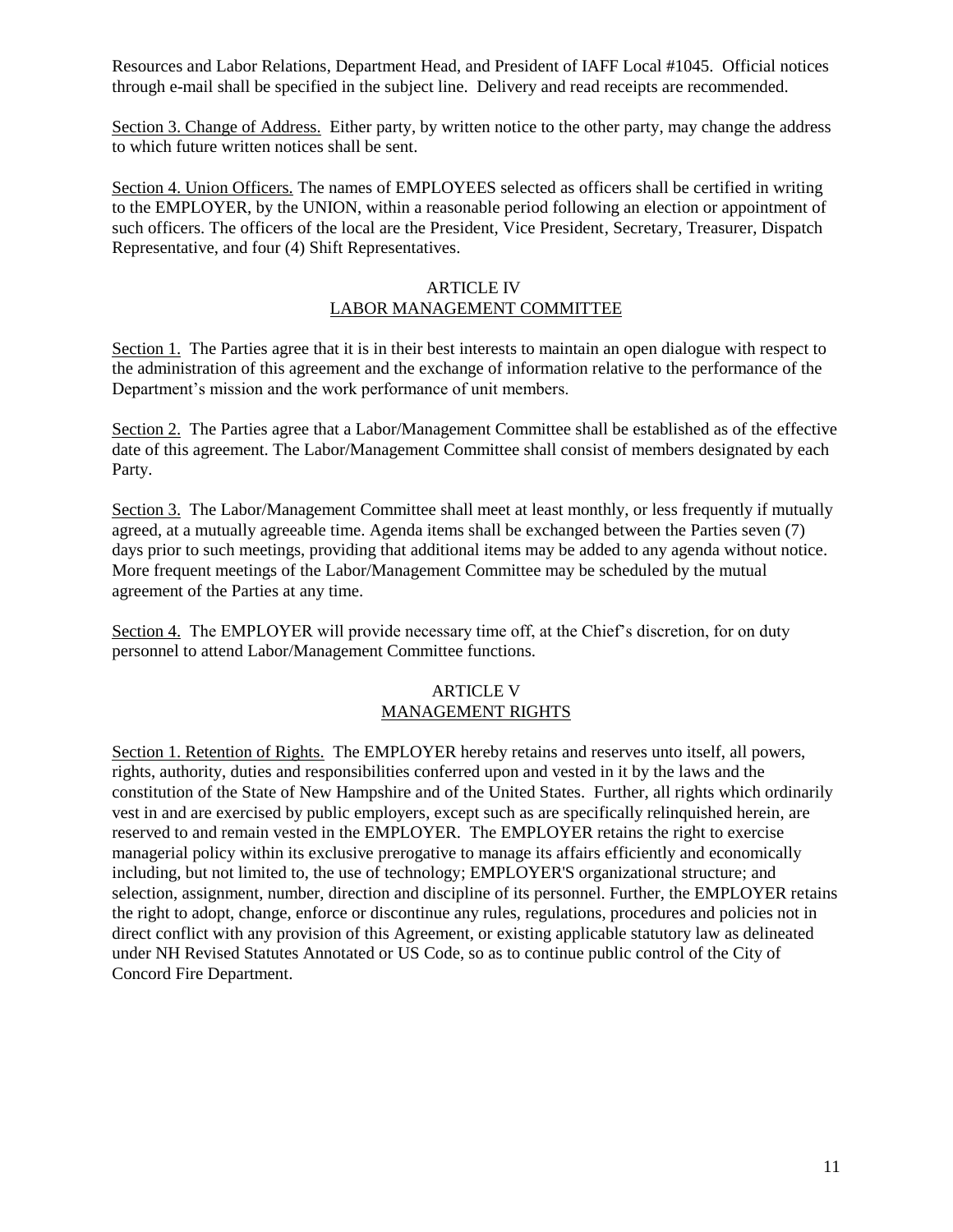### ARTICLE VI PAYROLL DEDUCTIONS

Section 1. Authorization. Upon receipt of a signed voluntary authorization by an EMPLOYEE, the EMPLOYER agrees to make a payroll deduction from the EMPLOYEE'S wages, once a week, or less often if the EMPLOYER shall so determine. The deduction shall be in an amount certified to be current by the Treasurer of the UNION. Authorization for such payroll deductions shall be in a form satisfactory to the EMPLOYER and to the UNION. The UNION shall provide the EMPLOYER a 30-day advance notice of changes in the amount of payroll deductions. The UNION shall not make deduction changes more than once a year unless agreed to by the EMPLOYER.

Section 2. Remittance. Payroll deductions shall be remitted by the EMPLOYER to the Treasurer of the UNION once each month.

Section 3. Indemnification. The UNION shall save the EMPLOYER harmless against any and all claims, demands, suits or other forms of liability that shall arise out of or by reason of action taken or not taken by the EMPLOYER, in reliance upon signed authorization furnished to the EMPLOYER by the UNION or an EMPLOYEE, or for the purpose of complying with any of the provisions of this Article.

## ARTICLE VII PROHIBITED PRACTICES

Section 1. Intent. The UNION and the EMPLOYER jointly set forth their intention to manage their affairs during the term of this Agreement in a manner reflecting mutual "good faith".

Section 2. Employer Prohibitions. The EMPLOYER agrees during the term of this Agreement not to:

- (a) Restrain, coerce or otherwise interfere with its EMPLOYEES in the exercise of the rights conferred by New Hampshire RSA 273-A:5;
- (b) Dominate or to interfere in the formation or administration of the UNION;
- (c) Discriminate in the hiring or tenure, or the terms and conditions of employment of its EMPLOYEES for the purpose of encouraging or discouraging membership in the UNION;
- (d) Discharge or otherwise discriminate against any EMPLOYEE because they have filed a complaint, affidavit, or petition, or given information or testimony under New Hampshire RSA 273-A:5 or this Agreement;
- (e) Refuse to negotiate in good faith with the exclusive representative of a bargaining unit, including the failure to submit to the legislative body any cost item agreed upon in negotiations;
- (f) Invoke a lockout;
- (g) Fail to comply with New Hampshire RSA 273-A or any rule adopted thereunder; or
- (h) Breach this Collective Bargaining Agreement.

Section 3. Union Prohibitions. The UNION agrees during the term of this Agreement not to:

- (a) Restrain, coerce or otherwise interfere with public EMPLOYEES in the exercise of their rights under New Hampshire RSA 273-A:5;
- (b) Restrain, coerce or otherwise interfere with the EMPLOYER in selection of agents to represent it in collective bargaining negotiations or the settlement of grievances;
- (c) Cause or attempt to cause the EMPLOYER to discriminate against an EMPLOYEE in violation of RSA 273-A:5, I(c), or to discriminate against any EMPLOYEE whose membership in the UNION has been denied or terminated for reasons other than failure to pay membership dues;
- (d) Refuse to negotiate in good faith with the EMPLOYER;
- (e) Engage in a strike or other form of job action;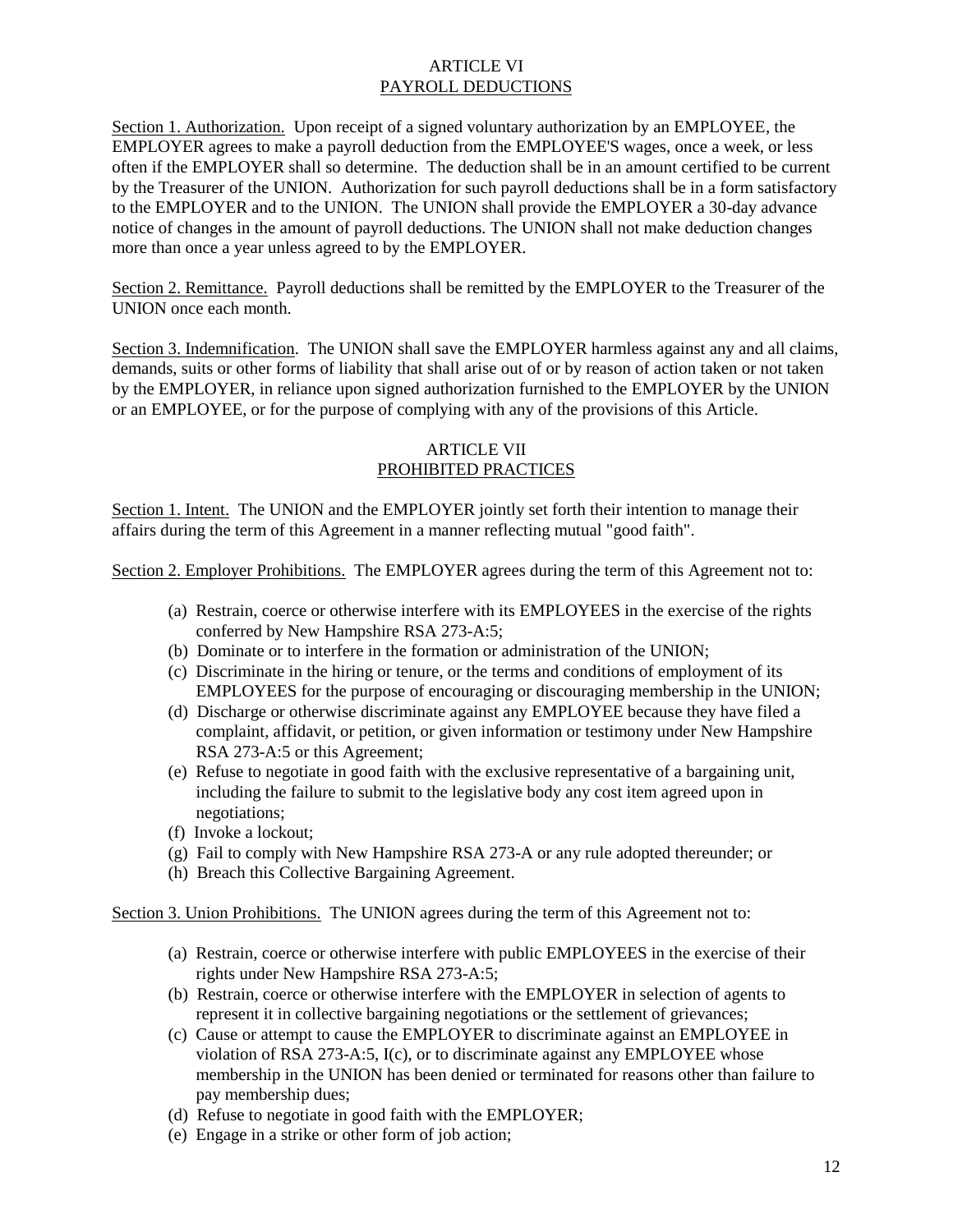- (f) Breach this Collective Bargaining Agreement; or
- (g) Restrain, coerce or otherwise interfere with any EMPLOYEE carrying out their duties involving the enforcement of any provisions of this Agreement.

Section 4. Disputes. Disputes arising out of this Article shall not be subject to the grievance and arbitration procedure set forth herein. They shall be submitted to the N.H. Public Employees' Labor Relations Board for resolution.

### ARTICLE VIII NON DISCRIMINATION

Section 1. Equal Treatment. The EMPLOYER and the UNION agree that there shall be no unlawful discrimination on the basis of religion, age, sex, race, color, national origin, physical or mental disability, pregnancy, marital status, sexual orientation, political affiliation or as defined by Law.

## ARTICLE IX PROBATION

Section 1. Definition. For the purpose of this Article, probation shall refer solely to probation for promotional purposes of permanent EMPLOYEES.

Section 2. Probationary Progress Review. During any probationary period or extension thereof, the EMPLOYEE and an appropriate superior shall meet periodically to discuss and review the EMPLOYEE'S progress. Such meetings will occur at least once every three (3) months, but not less than four (4) times during the probationary period, and be followed by a written report of progress to the EMPLOYEE.

## ARTICLE X GRIEVANCE PROCEDURE

Section 1. Definition. A grievance is defined as a dispute between the parties as to the interpretation, application or an alleged violation of this Agreement. It is mutually agreed that grievances shall only be allowed on items in this contract during the life of this Agreement and shall be settled in accordance with the procedure herein provided.

### Section 2. Procedure.

Step 1: Grievances must be taken up promptly, and no grievance will be considered or discussed which is presented later than Ten (10) calendar days after the EMPLOYEE knew or should have known of the occurrence of the event giving rise to the grievance. Should any grievance arise, there should be an earnest effort on the part of the parties to settle such grievance through an informal conference between the aggrieved EMPLOYEE or UNION representative or both and the EMPLOYEE'S most immediate supervisor. Said informal conference is to take place within Ten (10) calendar days of the presentation of the grievance.

The immediate supervisor shall provide his decision within Ten (10) calendar days following the informal conference.

Step 2: If the EMPLOYEE or the UNION disagrees with the decision of the immediate supervisor and desires to proceed with the grievance, then within Ten (10) calendar days of when the supervisor's decision was rendered or should have been rendered, the grievant shall reduce the grievance to writing and present the grievance to the senior officer in charge of the division or battalion.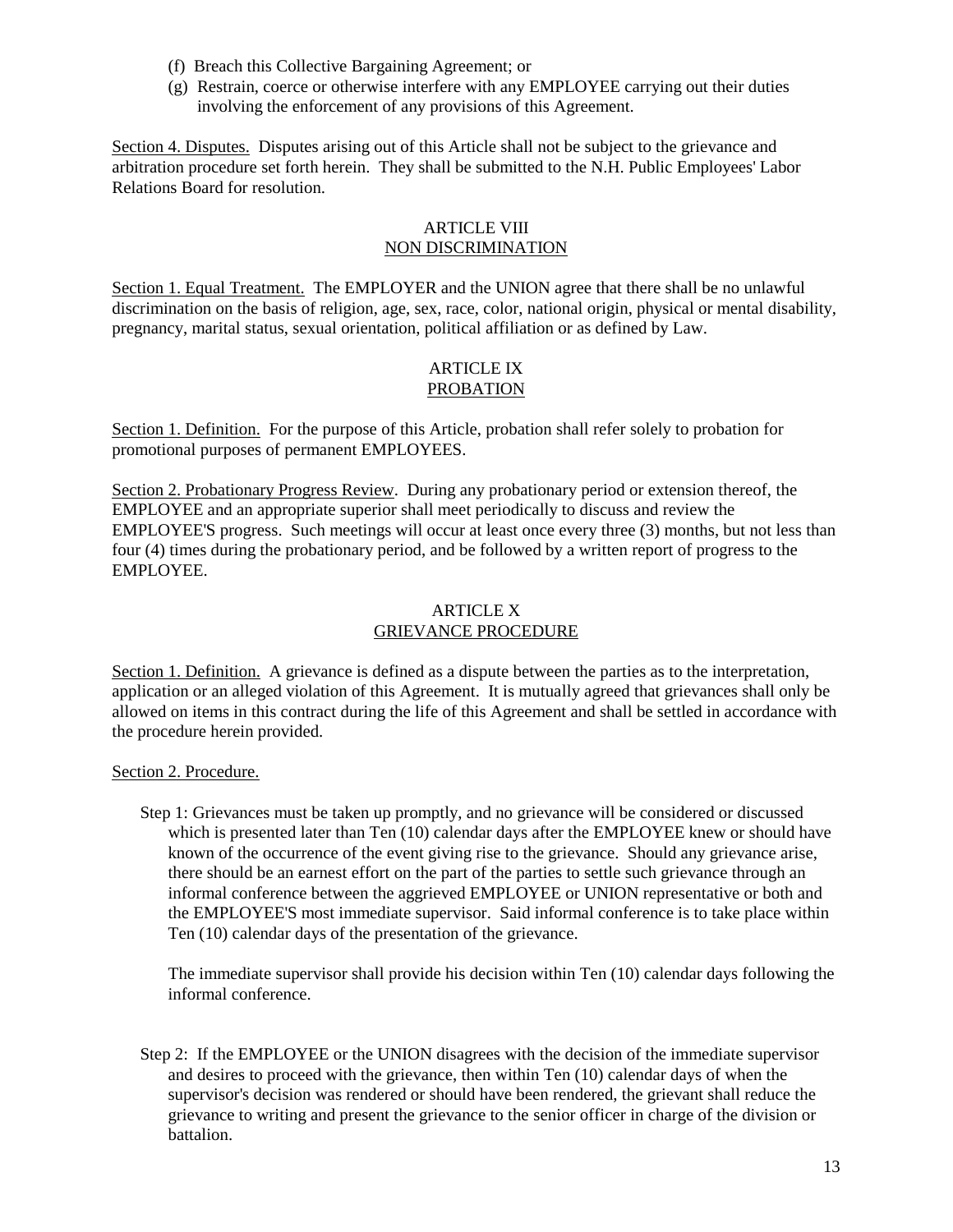If the senior ranking officer is the immediate supervisor, then the grievance shall be conveyed to the Fire Chief. The written grievance shall contain the following:

- (a) A complete statement of the grievance and the facts upon which it is based.
- (b) The section or sections of this Agreement claimed to have been violated.
- (c) The remedy or correction requested.
- (d) The signature of the grievant.
- (e) The signature of a UNION Officer acknowledging the Union's awareness of the grievance.
- (f) Identification of person representing the grievant (Union official or the grievant).

The senior officer of the division or battalion shall provide his written decision within Ten (10) calendar days from receipt of the grievance. If the grievance is presented to the Fire Chief at this step, Step 3 of this grievance process shall govern the Fire Chief's response.

- Step 3: If the grievance remains unresolved following the action taken by the senior officer at Step 2, the grievant may, within Ten (10) calendar days following the senior officer's decision, present the written grievance to the Fire Chief. The Fire Chief shall have ten (10) calendar days in which to render a written decision.
- Step 4: If the grievance remains unresolved following the action taken by the Fire Chief at Step 3, the UNION may, within Ten (10) calendar days after the Fire Chief rendered or should have rendered a decision, submit the grievance to arbitration under the Rules of the Public Employee Labor Relations Board ("PELRB"). If the UNION fails to submit said grievance to arbitration, it shall be deemed abandoned and no further action shall be taken with respect to such grievance.

Section 3. Arbitration. The Arbitrator shall convene a hearing at the earliest possible date for the purpose of hearing the grievance.

- 3.1 The Arbitrator shall have no authority to amend, modify, nullify, ignore, add to, or subtract from the specific provisions of this Agreement. The Arbitrator shall only consider and make a decision with respect to the specific issue submitted by the Parties, and shall have no authority to make a decision on any other issue not so submitted. The Arbitrator shall provide the parties with his decision within thirty (30) days following the close of the hearing. The Arbitrator's decision shall be final and binding on all Parties as to the matter in dispute, subject to the provisions of RSA 542.
- 3.2 The Arbitrator shall be empowered with the authority to resolve disagreements as to the arbitrability of a grievance submitted under this grievance procedure. Any provision in this agreement specifically referring to Statutes, City Charter, City Ordinances, City Policies and Rules and Regulations, shall not be subject to the grievance and arbitration procedure set forth herein. A hearing on the merits of a case shall not occur on the same day as a hearing on its procedural arbitrability except by mutual consent of the parties nor shall a hearing on the merits of a case occur prior to the resolution of any other issues of arbitrability which have been submitted to the N.H. Public Employees Labor Relations Board for resolution.
- 3.3 Nothing in this section limits the right of the Parties to be represented by legal Counsel.
- 3.4 Each party shall pay the expenses of their own representative, and they shall equally share the cost of the Arbitrator.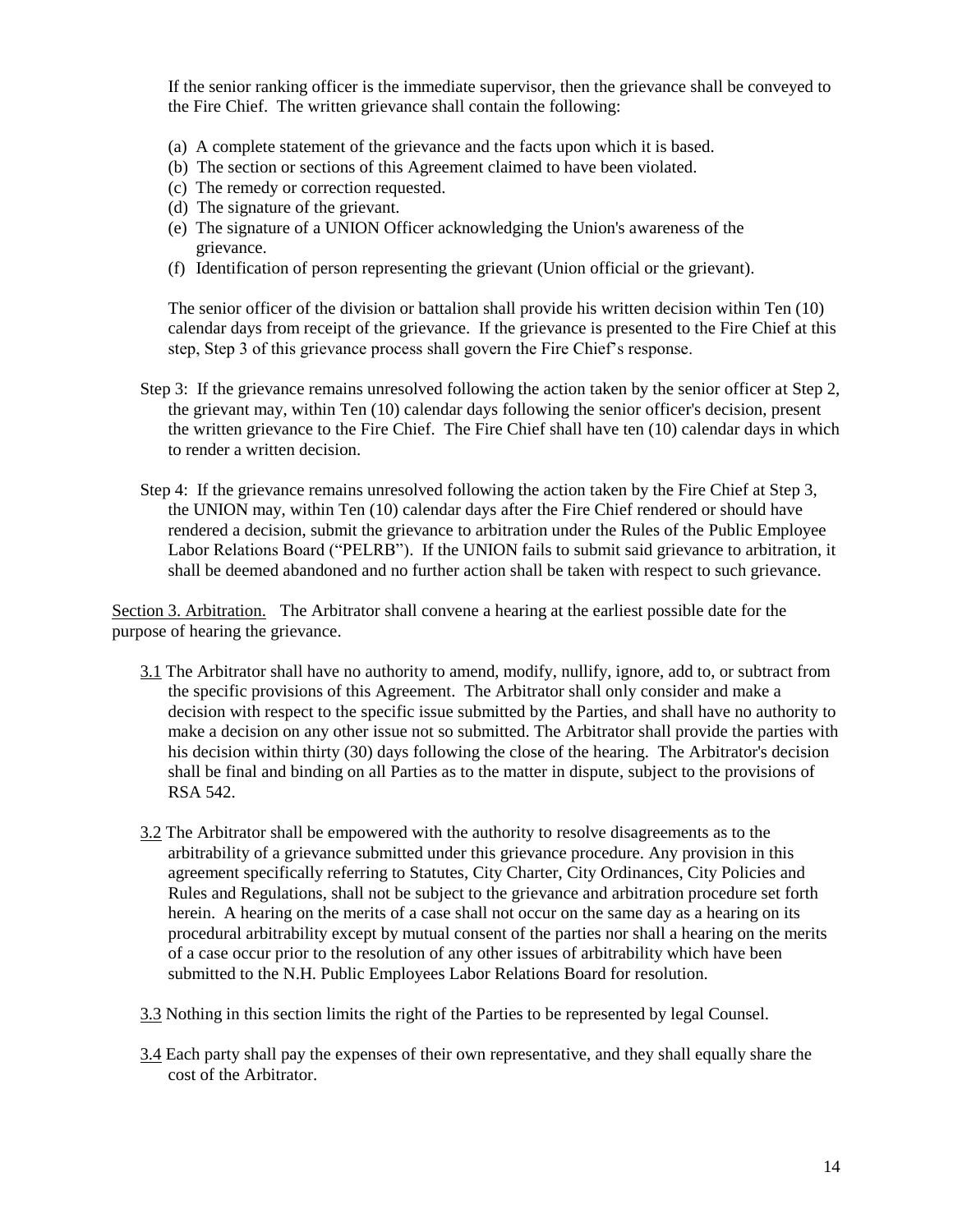3.5 If either Party desires a verbatim record of the proceedings, it may cause a record to be made, providing it pays for the record and makes copies available without charge to the other Party and to the Arbitrator.

Section 4. Time Limits. The time limits for the processing of grievances may be extended by written consent of both Parties. Where the specified time limits have lapsed and no extension has been provided for as specified herein, the grievance shall be considered settled in accordance with the EMPLOYER'S last response.

Section 5. Right of EMPLOYER. Nothing contained herein shall be construed as limiting the right of the EMPLOYER to pursue resolution of a grievance under this Article.

### ARTICLE XI DISCIPLINE

Section 1. Just Cause and Progressive Discipline. All discipline shall be for just cause and shall be appropriate to the infraction for which the disciplinary action is being taken.

- 1.1 Disciplinary action will normally be taken in the following order:
	- (a) Verbal Warning
	- (b) Written Warning
	- (c) Suspension without Pay
	- (d) Discharge

However, the above sequence need not be followed if an infraction is sufficiently serious to merit an exception.

- 1.2 All written warnings, suspensions and discharge notices shall be in written form and shall be signed by the EMPLOYEE as an acknowledgment of the action only.
- 1.3 Verbal warnings may be documented in the EMPLOYEE'S personnel file if the "Verbal Warning" form is used (see appendix A). EMPLOYEES shall have the right to have verbal warnings removed from their personnel file upon their request once three (3) years from issuance has passed.

## ARTICLE XII **SENIORITY**

Section 1. Computation. Seniority of EMPLOYEES shall be computed from their latest date of appointment to the Fire Department. When two or more EMPLOYEES are hired on the same date, seniority shall be established in the order they are listed on the eligibility roster.

Section 2. Loss of Seniority. An EMPLOYEE shall lose seniority and his employment with the EMPLOYER shall be considered terminated for all purposes if:

- (a) The EMPLOYEE quits.
- (b) The EMPLOYEE is discharged for just cause.
- (c) The EMPLOYEE who has been laid off fails to respond within five (5) working days after being recalled.
- (d) The EMPLOYEE fails to report to work at the termination of the leave of absence.
- (e) Separated from the payroll of the EMPLOYER by layoff for more than twelve (12) months unless extended in accordance with the provisions of the Article on Lay-Off and Recall.
- (f) The EMPLOYEE retires.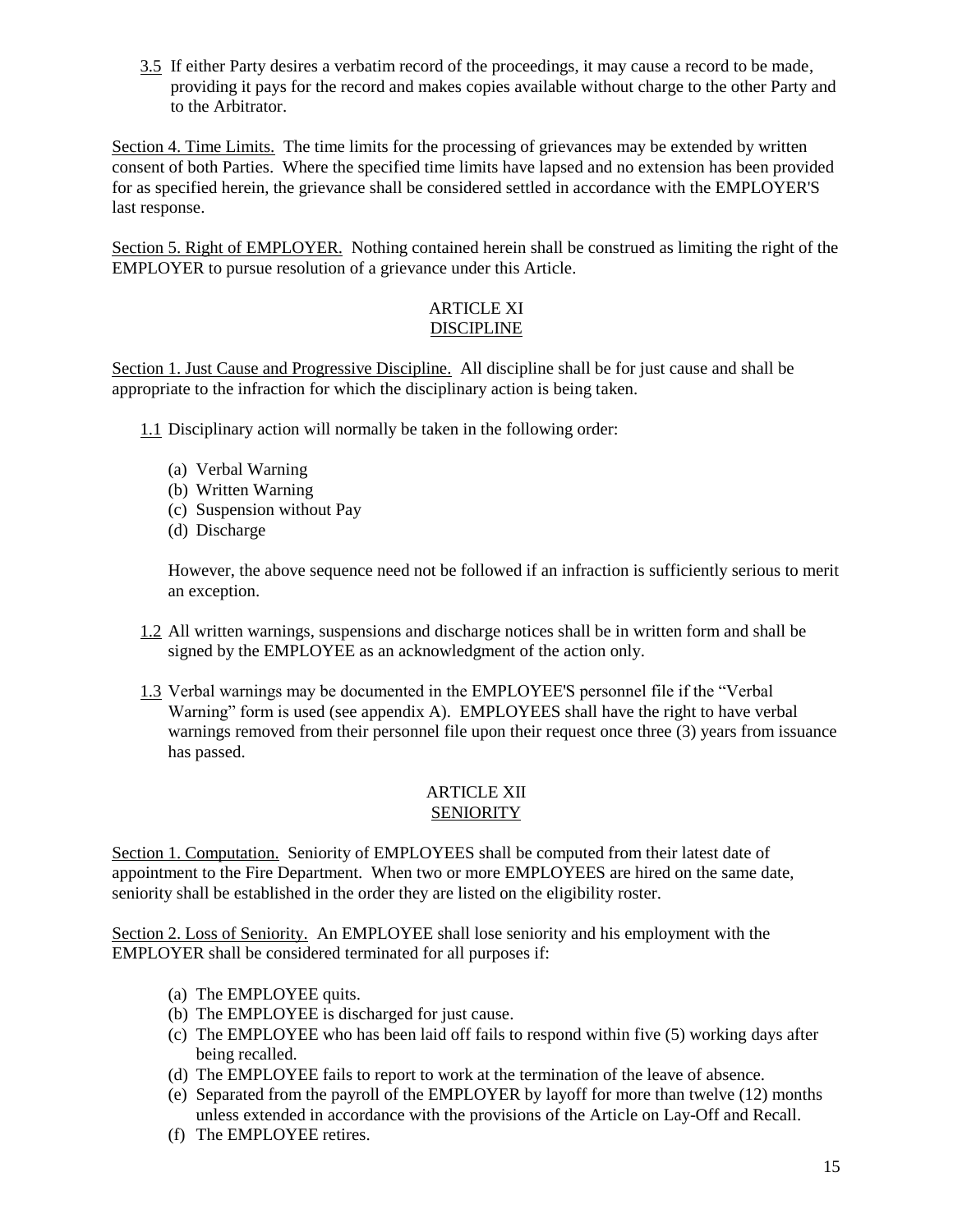#### ARTICLE XIII BULLETIN BOARD

Section 1. Bulletin Board. The EMPLOYER shall provide sufficient space at each facility for the UNION to post notices for membership information. The UNION shall limit postings to official UNION business and will insure that all official notices are appropriately identified. The EMPLOYER and the UNION shall mutually agree upon locations for bulletin boards.

## ARTICLE XIV WORK WEEK

## Section 1. Work Week.

The regular workweek**\*\*** for all members of the Fire Suppression Division shall be an average of fortytwo (42) hours per week, working one (1) 24 hour shift, followed by 48 hours covering, followed by one (1) 24 hour shift, followed by four (4) consecutive shifts / 96 hours off (a tour).

1.1 The EMPLOYER reserves the right to create a new peak load work schedule for fire suppression personnel. Personnel assigned to a peak load work shift will work a regular work week of an average of forty-two (42) hours per week. The schedule for the peak load work shift will be 4 consecutive 12 hour day shifts, followed by four days - 96 hours off (a tour). Vacancies of peak load personnel will be backfilled in accordance with the Article XV. In the event the EMPLOYER initiates a long term reduction (thirty days or longer) in billet minimum staffing on the regular work week, the EMPLOYER shall analyze the peak work load schedule to ascertain whether the reduction could be avoided through reassignment of employees assigned to the peak load schedule unless otherwise agreed by the UNION.

A. The Fire Chief, or his or her designee, may assign any eligible employee who volunteers to be placed on the peak load work shift based on seniority. Seniority based opportunities for this shift would be determined on an annual basis. Volunteers may request to be removed from the peak load schedule annually during the peak shift selection period. These requests will not be unreasonably denied.

B. If there are not enough volunteers to completely staff the peak load work shift, eligible employees who are hired after July 1, 2020 will be assigned to the peak load work shift in reverse seniority (least senior will be assigned first). On an annual basis, if these employees do not wish to remain on the peak load work shift, they will have the option, in seniority order, of being removed from the peak load work shift and will be placed back on the 24-hour schedule when newly hired personnel are qualified and eligible to be placed on the peak load work shift.

C. The EMPLOYER agrees to receive input from the UNION regarding impacts of the peak load work week in regard to overtime and hiring policies and procedures.

1.2 The normal workweek for members of other Divisions shall be forty (40) hours.

1.3 Fire Dispatchers / Lead Dispatchers shall be paid on the basis of actual hours worked.

1.4 Fire Dispatchers / Lead Dispatchers who are on a *FULL VACATION BLOCK* during a 48 hour work week shall be paid based on hours withdrawn from their annual leave at a straight time rate.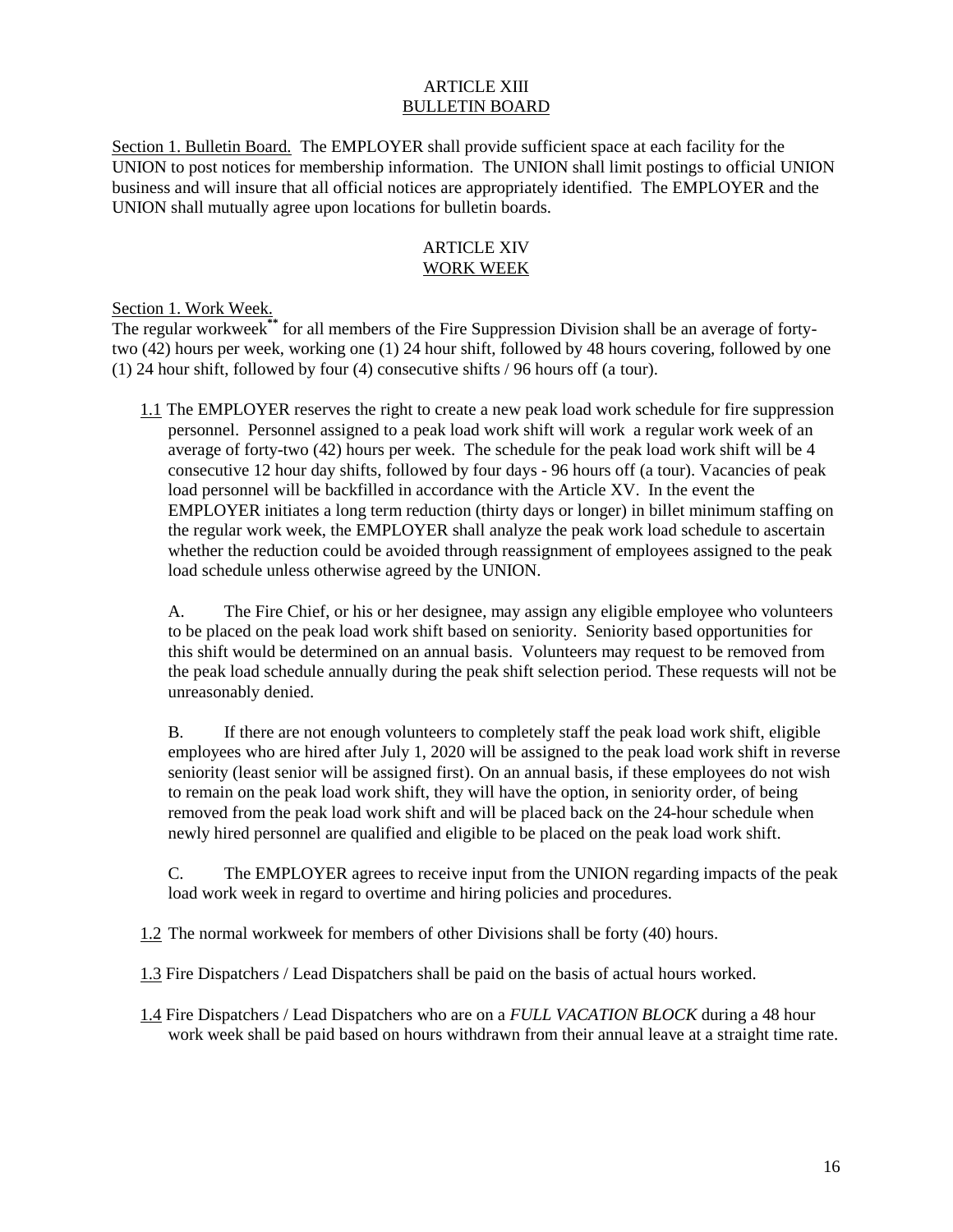2.1 The regular work week for all members of the Communications Division shall be one (1) 24 hour shift; followed by 48 hours covering, followed by one (1) 24 hour shift; followed by four (4) consecutive shifts/ 96 hours off (a tour).

2.2 Shifts shall be assigned in accordance with Lead Dispatcher Status and divided into two classifications:

2.3 Assigned Battalion / Lead Dispatcher - Lead Dispatcher is assigned to a specific Battalion. Assigned Battalion Dispatchers first scheduled shift of the work week shall commence on the first shift of a Battalion's work week.

2.4 Divided Battalion - Dispatcher is assigned to two Battalions. Divided Battalion Dispatchers first scheduled shift of the work week shall commence on the second shift of an assigned Battalion.

2.5 The Lead Dispatchers are normally responsible to manage annual leave, sick leave and swap coverage hiring/scheduling for the dispatchers. In the event that a Lead Dispatcher is not on duty and there is an immediate hiring need the hiring/scheduling shall be done by the Dispatch Shift Representative.

2.6 Assignment of schedule- Assigned Battalion/Lead Dispatchers – Lead Dispatchers with the highest departmental seniority will be assigned to this schedule. Should there be insufficient personnel to fill the Lead Dispatcher Positions; the employee with the highest seniority shall be assigned to the shift in a dispatcher status.

# 2.7 Schedule switches:

Within the parameters in section 2.1 above, should there be a vacancy, dispatchers on opposing schedules within classification may at any time request to switch their respective schedules. Approval or denial will be at the sole discretion of the Fire Chief or their designee.

## Section 3. Shift Transfers.

Employees transferred may be required, as a result of the transfer, to work more or less than their standard number of hours in the regular work schedule from which they were transferred.

3.1 Transfers shift-to-shift, or accounting for hours due to short-term schedule change (i.e. classes):

Step 1: Select the timeframe commencing with the beginning of the last full tour preceding the event, to the end of the first full tour following the event, had the event not occurred and count the total hours the employee would have worked (if transfer is shift to shift, just count shifts for this step and the next).

Step 2: Next, in this timeframe, find the number of hours actually worked with the event taking place.

Step 3: Compare the two figures for a potential shortfall or surplus.

3.2 Transfers from 42 hours to 40 hours - Indefinite:

Step 1: Select the timeframe from the first Day shift of the tour preceding the event up to the beginning of the event (not necessarily a full tour). Add all the hours (including off time) and divide by 4.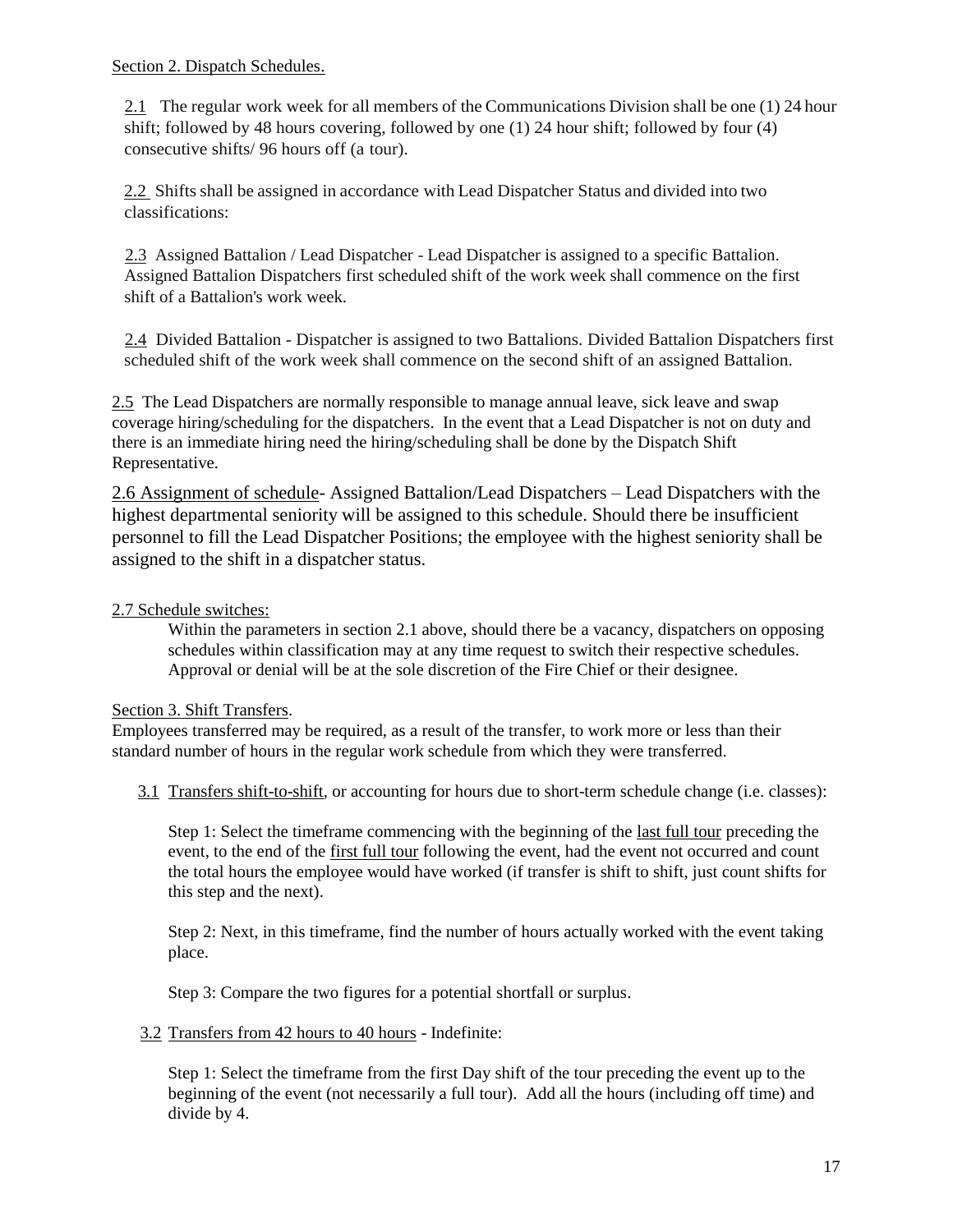Step 2: During this same timeframe, add all hours worked.

Step 3: The difference is the time owed the employee @ OT rate.

- 3.3 All shift transfers initiated by the EMPLOYEE, and approved by the EMPLOYER, shall be done on a case by case basis. Multiple requests shall be given to the senior member requesting.
- 3.4 All shift transfers initiated by the EMPLOYER, for the purpose of maintaining/equalizing battalion staffing levels shall be done voluntarily by seniority then mandatorily by reverse seniority.
- 3.5 Prior to any non-emergency transfer, and upon the request of the affected EMPLOYEE, the EMPLOYER shall meet and confer with the UNION to discuss the operational needs of the Department as well as the conditions of the transfer and the effect that the transfer may have on the affected EMPLOYEE.

## Section 4. Temporary Alternate Duty.

- 4.1 Off-Duty EMPLOYEES who are temporarily disabled by injury or illness off-duty are obliged to return to temporary alternative duty within the divisions of the Fire Department on one of the above work schedules, as designated by the Fire Chief or Division Commander, provided:
	- (a) They have been released to work by their treating physician.
	- (b) Their physician-prescribed work conditions can be met within the limits of reasonable accommodation by the EMPLOYER.

4.2 On-Duty EMPLOYEES who are temporarily disabled by on-duty injury or illness are obliged to return to temporary alternative duty within divisions of the Fire Department and may choose to stay on their current schedule. The choice of light duty schedule shall not preclude the Fire Chief or Deputy Fire Chief from deciding the type of work assigned, within the EMPLOYEE'S doctorprescribed limitations.

4.3 HOLIDAYS Forty-two hour EMPLOYEES assigned to the 40-hour work (TAD) schedule refer to Article XXI, Section 2.3.

## ARTICLE XV **OVERTIME**

Section 1. General. The EMPLOYER reserves the right to require EMPLOYEES to remain on duty or to return to duty, at such times and for such lengths of time as it shall deem necessary.

Section 2. Overtime Distribution, Fire Suppression.

- 2.1 Minimum Staffing Coverage requirements, as determined by the EMPLOYER, shall be assigned in accordance with Classification, seniority and hours worked or offered, by Battalion.
- $2.2$  EMPLOYEES<sup>10</sup> from the covering Battalion shall be responsible for the staffing needs of the next scheduled Battalion through Scheduled Overtime or Recall. Should there be insufficient EMPLOYEES from the covering Battalion, then on-duty personnel may be subject to Annexed

<sup>4</sup><br>Time, and EMPLOYEES from the subsequent off duty Battalions, may be used on a voluntary Recall basis.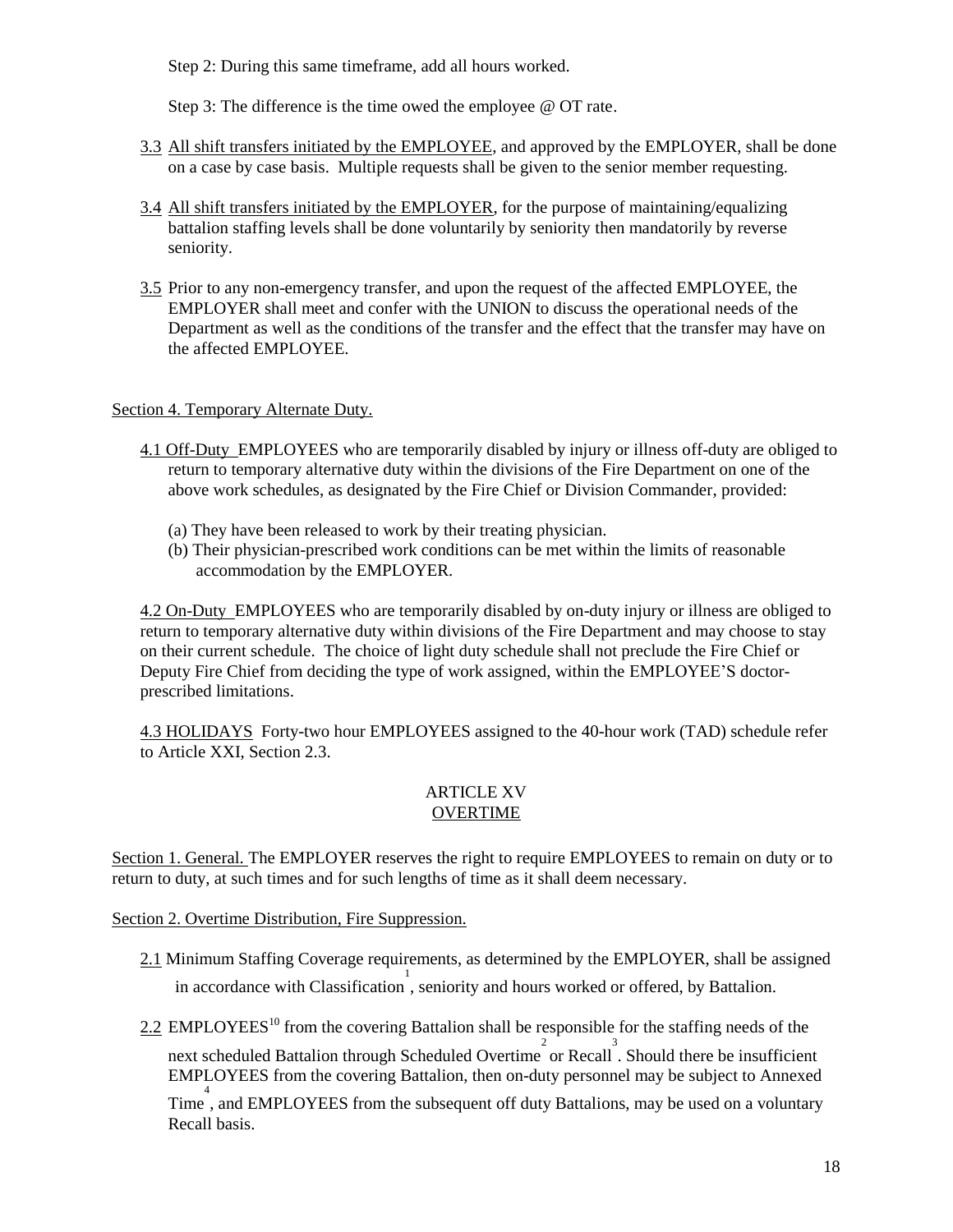- 2.3 All hours worked or offered, unless specified in 2.4, shall be recorded on a Master Overtime List.
	- (a) For the purposes of this article, "offered", shall mean assigned to an employee who subsequently finds another EMPLOYEE to work the overtime assignment.
	- (b) A maintenance reduction of accrued hours will occur equally to every EMPLOYEE annually.
- 2.4 Overtime hours performed for the following shall not be recorded on the EMPLOYEE'S Master Overtime List:
	- (a) General Alarms
	- (b) Audible Alarms
	- (c) Rapid Recall
	- (d) Staffing Recall
	- (e) Minimum staffing coverage, non-covering shift, offered voluntarily by seniority
	- (f) Holdover
	- (g) Off-duty training necessary for the maintenance of the EMPLOYEE'S required job certification. (I.e. Paramedic In-service)

### Section 3 Overtime Distribution Fire Alarm Dispatchers / Lead Dispatchers

Minimum staffing Coverage requirements as determined by the EMPLOYER shall be assigned in accordance with seniority and hours worked or offered, by division, and in accordance with Section 4.

### Section 4. Overtime Distribution, Other Divisions.

Minimum Staffing Coverage requirements for all other Divisions shall be in accordance with Classification, seniority, and hours worked or offered within the Division. Should there be insufficient EMPLOYEES within a division then overtime shall be distributed to EMPLOYEES from other Divisions as per Article XVII. Unless otherwise noted, overtime performed by EMPLOYEES from outside a division will be recorded as worked, offered, or unavailable on the Out of Division list. Governed by this subsection are Fire Suppression, Fire Prevention.

### Section 5. Dispatch Mandatory Overtime

- 5.1 Staffing Level Four. Five, Six, Seven Dispatchers/ Lead Dispatchers: The Department shall keep a posted list of overtime hours worked or offered to the Fire Dispatchers/Lead Dispatchers. Selection for overtime shall use the following criteria.
- 1. Vacancies shall be filled in 24 hour shifts.
- 2. Determine Dispatcher/Lead Dispatcher with lowest hours and in available (3) status, hire for 24 hour shift.
- 3. Repeat the cycle.

\*\*\* Available (3) status means any Dispatcher/Lead Dispatcher not to exceed 48 hours in length

5.2 Staffing Level Eight Dispatchers / Lead Dispatchers: Selection for overtime shall use the following criteria:

Identify the work period vacancy that exists.

a. Full 24 hour Shift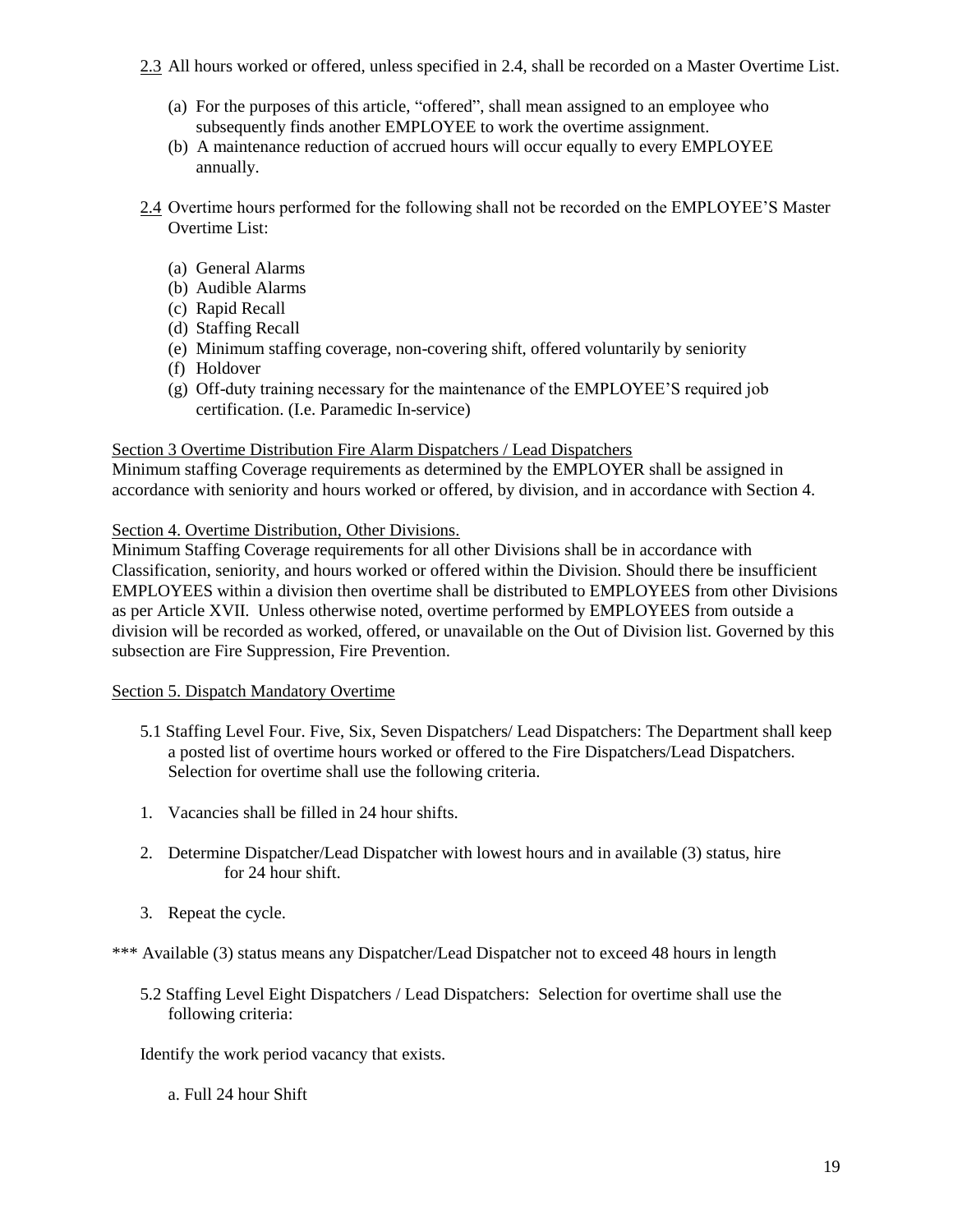- Determine who is in Available (1) status and hire that Dispatcher/Lead Dispatcher for the 12 hour Day Work Period.

-Determine who is in Available (2) status and hire that Dispatcher/Lead Dispatcher for the 12 hour Night Work Period.

b. 12 Hour Day Work Period 0600 - 1800

-Determine who is in Available (1) status and hire that Dispatcher/Lead Dispatcher for the 12 hour Day Work Period.

c. 12 Hour Night Work Period 1800 - 0600

-Determine who is in Available (2) status and hire that Dispatcher/Lead Dispatcher for the 12 hour Night Work Period.

Vacancies occurring on consecutive days:

Selection for overtime shall use the following criteria:

- a. The Dispatcher/Lead Dispatcher covering the previous 12 Hour Night Work Period shall be held for the 12 Hour Day Work Period.
- b. The Dispatcher/Lead Dispatcher covering the previous 12 Hour Day Work Period shall be mandated for the 12 Hour Night Work Period.
- \*\* Available (1) status means any Dispatcher/Lead Dispatcher working the first 24 hour Shift within the eight day work cycle immediately prior to the vacancy, not to exceed 48 continuous hours in length and / or not causing simultaneous 48 hour shifts to occur. If the Dispatcher/Lead Dispatcher subject to Available (1) status is already working during the vacancy, that overtime shall revert to the Dispatcher/Lead Dispatcher in Available (2) Status.
- \*\* Available (2) status means any Dispatcher/Lead Dispatcher working the last 24 hour shift within the eight day work cycle immediately prior to the vacancy, not to exceed 48 continuous hours in length and / or not causing simultaneous 48 hour shifts to occur. If the Dispatcher/Lead Dispatcher subject to Available (2) status is already working during the vacancy, that overtime shall revert to the Dispatcher/Lead Dispatcher in Available (1) Status.

#### 5.3 Dispatch Notes Pertaining to Section 5

Note 1: Dispatchers / Lead Dispatchers working swaps, overtime, or voluntary overtime will be subject to mandate in accordance with the definition of available (Note 5 located at the end of this article), Staffing Level Eight Dispatchers / Lead Dispatchers.

Note 2: Section 4 will not preclude mandated Dispatchers / Lead Dispatchers from splitting and/or giving away overtime shifts to other Dispatchers, Lead Dispatchers, Fire Alarm Traffic Technician, Communications Supervisor or Fire Alarm Traffic Signal Supervisor on a voluntary basis. Mandated Dispatchers / Lead Dispatchers shall make every reasonable effort to give their overtime (OT) to members of Local 1045 before offering outside the local.

Note 3: Hours will be charged to the Dispatcher / Lead Dispatcher being mandated for the overtime in accordance with lowest hours.

Note 4: No Dispatcher / Lead Dispatcher shall be forced to work in excess of five (5) consecutive days/nights.

Note 5: Dispatchers / Lead Dispatchers on annual leave or swaps shall not be responsible for overtime the 24 hours prior to; nor the 24 hours subsequent the 24 hours of leave or swap. Note 6: Overtime hiring will normally be done at the time of request.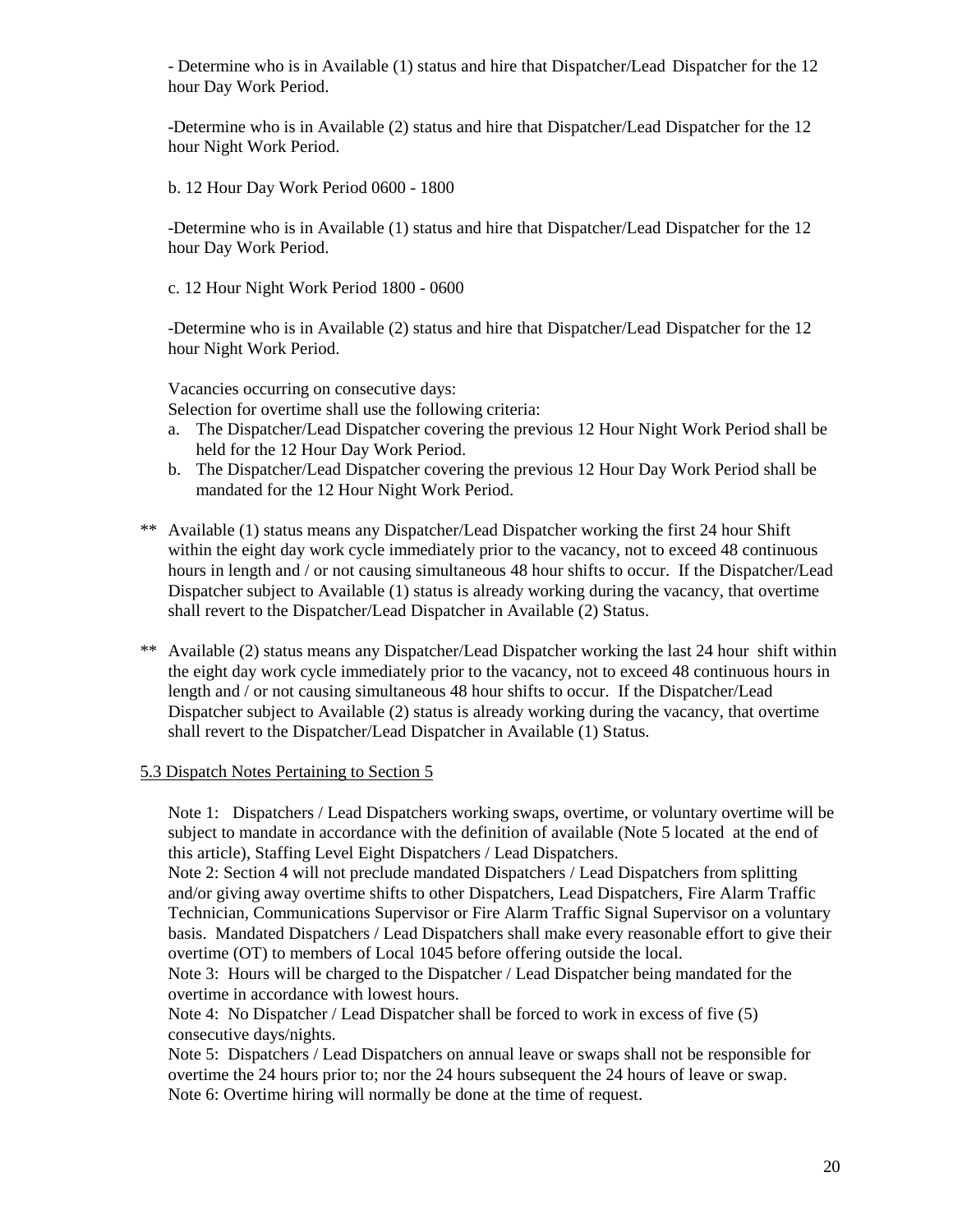Note 7: Any request for a swap or annual made subsequent to another request that causes both Dispatchers / Lead Dispatchers to work 48 consecutive hours together shall be denied. Approval may be granted if alternative coverage is secured

Note 8: Staffing Level shall be considered altered at the time that any employee reaches short term and/or long term disability status.

### 5.4 Dispatcher / Lead Dispatcher Vacation Coverage Hiring.

- (a) A Vacation Pick list will be posted by the second Monday in January following the first day of the month.
- (b) Vacation picks shall be selected by seniority.
- (c) Any Dispatcher / Lead Dispatcher on vacation will not be responsible for coverage the four days prior and four days subsequent to the vacation period.
- (d) All Fire Dispatcher / Lead Dispatcher vacations that are scheduled greater than 30 days in advance will be hired for based on low hours at the time of hiring. Hiring shall normally occur 60 days prior to the vacation period when sufficient notice has been given prior to the vacation date. Should a Fire Dispatcher / Lead Dispatcher cancel their vacation within the guidelines of the department, the scheduled but not yet worked overtime will be cancelled as well, and no hours will be charged.

## Section 6. Voluntary Fire Alarm Traffic/Communications In Division Overtime

An EMPLOYEE may, in addition to their normal workweek, perform/receive available work/training opportunities inside of their Division such as non-technical fire alarm assignments and box testing. The following conditions shall apply:

- (a) The EMPLOYEE must possess the necessary qualifications to perform/receive the available work/training.
- (b) Some assignments may extend beyond one day and shall be hired for at the time of the occurrence.
- (c) Employees shall be considered unavailable if the required detail has any possibility of carrying into their regularly scheduled Shift Coverage
- (d) All In-Division work shall be on a voluntary, case-by-case basis.
- (e) A check box system will be used and the opportunities offered will be recorded if worked, offered, or unavailable. No hours shall be charged. Individuals declining overtime shall be automatically rotated to the bottom of the Voluntary Overtime List.
- (f) In-Division lists will be in order of department seniority and will be reset Semi-Annually on 2/1 and 7/1.
- (g) Sign up for In-Division lists shall open 1/1 and close 1/15, and again open on 6/1 and close 6/15, becoming effective semi-annually on 2/1 and 7/1.

Section 7. Overtime Compensation, Education. *Scheduled Overtime* related to courses, certifications, schools, seminars, or licensing will be as per Article XXIX.

Section 8. Overtime compensation, Out of Division Haz-mat, Paramedic In-services, and Meetings.

- 8.1 Out of Division Haz-Mat Scheduled Overtime for training as Concord members to the regional Haz-Mat team will be paid at One and One Half times the EMPLOYEE'S scheduled hourly rate, and recorded on an Out of Division list as opportunity worked.
- 8.2 Paramedic In-services Scheduled overtime for paramedic in-services will be paid at one and one-half times the EMPLOYEE'S hourly rate for a minimum of four hours and will be voluntary.
- 8.3 Staff Meetings Scheduled Overtime related to Staff Meetings is at the sole discretion of the Fire Chief.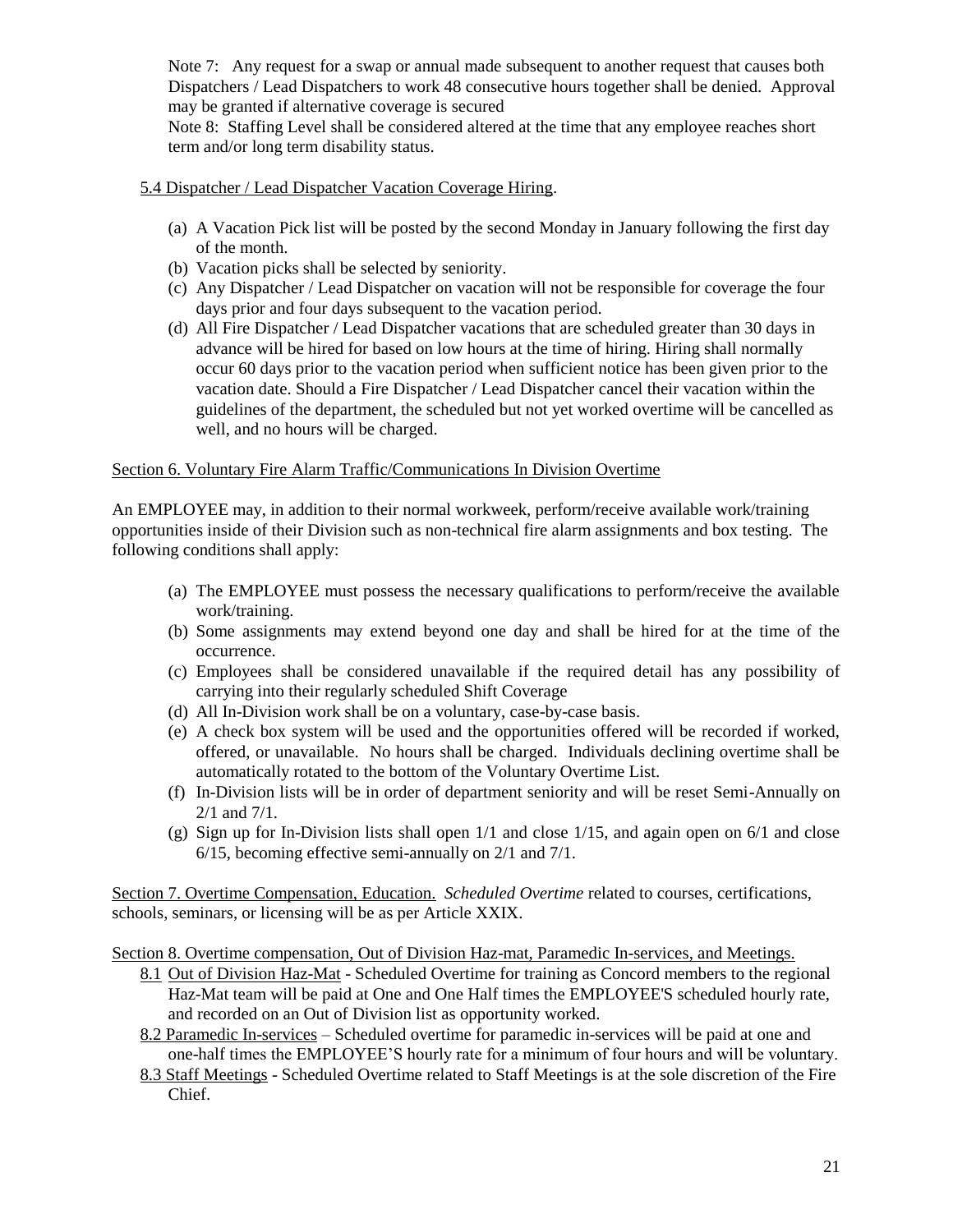8.4 EMT Basic Certification Training –8 hours annually of scheduled overtime for EMT-Basic and EMT-Advanced recertification training shall be paid on one and one-half times the EMPLOYEE'S hourly rate and shall be mandatory.

Section 9. Overtime Compensation, Special Details. *Scheduled Overtime*<sup>2</sup> related to Special Details shall be in accordance with the required *Classification<sup>1</sup> ,* seniority and hours worked or offered by Battalion/Division and will be credited to hours worked within an EMPLOYEE's regular assigned Battalion/Division. Compensation shall start at the beginning of the special detail and shall end at the conclusion of the special detail. All Special Details shall start and end at a Concord Fire Station.

Section 10. Callback. *Callback* <sup>6, 7</sup> overtime is at the sole discretion of the Fire Chief or his/her designee and will not be credited to hours worked within an EMPLOYEE's regular assigned Battalion/Division or the Out-of-Division List.

Section 11. Overtime Rate. Overtime at the rate of one and one-half (1 1/2) times the EMPLOYEE'S scheduled hourly rate shall be paid for all hours actually worked beyond his regularly scheduled workday. *Callback6,7* and *Recall<sup>3</sup>* shall be a four (4) hour minimum. *Scheduled Overtime* shall be a two (2) hour minimum. *Annexed Time<sup>4</sup>* and *Voluntary Return<sup>8</sup>* shall be for time actually worked*. Meal Hours 9* shall be one (1) hour.

Section 12. Fees. Fees paid to EMPLOYEES for subpoenas related to incidents occurring in the performance of duties shall be returned to the CITY.

Section 13. Technical Rescue Certifications. Technical Rescue Certifications:

(a) An EMPLOYEE may voluntarily obtain Technical Rescue Certifications, but such Technical Rescue Certifications are not a term or condition of employment. No member will be forced to obtain or maintain Technical Rescue Certifications.

(b) The EMPLOYER will provide continuing education and training to members who have obtained or desire to obtain Technical Rescue Certifications. The training shall be done during the Quarterly Training program.

(c) The EMPLOYER will indemnify employees performing Technical Rescues in accordance with Article XXXII, Section 4.

### Section 14. Notes Pertaining to Article XV

Note 1 *Classification*, for the purposes of this Section, Firefighter/Paramedics are qualified to work as Firefighter/EMT's, as well as in their own classification.

Note 2 *Scheduled Overtime*, for the purposes of this Article, pertains to mandatory, prescheduled (assigned when on-duty), non-annexed, staffing coverage worked by Covering Battalion EMPLOYEES, and overtime related to Education, Staff Meetings and Special Details. Note 3 *Recall*, for the purposes of this Article, pertains to covering Battalion or subsequent offduty Battalion EMPLOYEES who are contacted, when off-duty, to return to duty for minimum Staffing Coverage.

Note 4 *Annexed Time*, for the purposes of this Article, pertains to mandatory, pre-scheduled (assigned when on-duty) staffing coverage annexed consecutively to one end or the other of the scheduled work shift.

Note 5 *Available,* for the purposes of this article, shall mean any Fire Dispatcher that has not worked Sixteen (16) consecutive hours as the sole Fire Dispatcher in any twenty-four (24) hour period nor will exceed Sixteen (16) consecutive hours as the sole Fire Dispatcher by working their normal shift.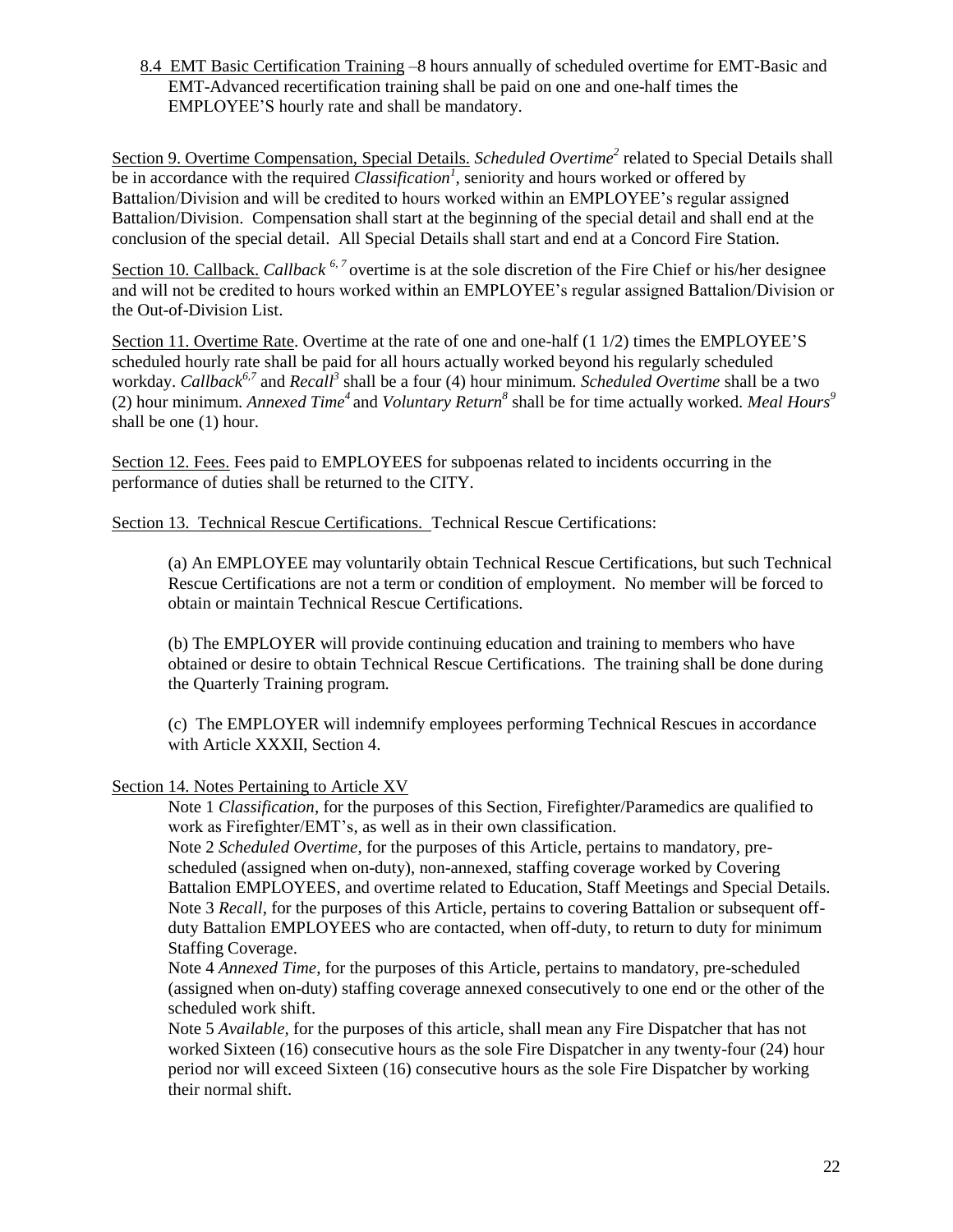Note 6 *Callback, Suppression -* for the purposes of this Article, pertains to the following: rapid recall, staffing recall, audible, general alarms, Departmental inquiries, and subpoenas for incidents occurring in the performance of duties.

Note 7 *Callback, Other Divisions* - for the purposes of this Article pertains to the following: audible, general alarms, Departmental inquiries, Fire Alarm/Traffic System emergencies, Fire Investigations, and subpoenas for incidents occurring in the performance of duties.

Note 8 *Voluntary Return*, for the purposes of this Article, pertains to a request for EMPLOYEES to return, at their convenience, to handle such things as personnel matters, and insurance issues, etc.

Note 9 Meal Hours, for the purposes of this Article, pertains to the option of EMPLOYEES in the Suppression Division who are subjected to Annexed Time of greater than four (4) hours to one end or the other of their scheduled work shift to be paid an additional overtime hour or take an hour off.

Note 10 EMPLOYEES on annual leave or swaps shall not be responsible for overtime the shift prior to; nor the shift subsequent to the pre-approved leave.

Note 11 *Skip Rotation,* EMPLOYEES subject to scheduled overtime may be skipped in rotation by mutual agreement of the EMPLOYER and the UNION in cases when it is mutually beneficial such as; color guard, awards, labor management committees and trainings. This is not an allinclusive list.

### ARTICLE XVI OUT OF CLASSIFICATION WORK

Section 1. Higher Classification Assignment. An EMPLOYEE who is required to work out of classification in a position assigned a higher Labor Grade shall be compensated at a higher rate of pay, as long as the EMPLOYEE shall have worked in the higher classification for a minimum of one (1) full work hour per occurrence. The rate of pay for higher classification work shall be determined by:

Adding five percent (5%) to the EMPLOYEE'S current regular hourly rate and then placing the EMPLOYEE at the step in the grade of the higher classification that is closest to this hourly rate without being less. Payment for higher classification work shall be made within the applicable pay period.

### Section 2. Selection for Assignment, Suppression.

- 2.1 Short Term Assignment. When it becomes necessary for the EMPLOYER to utilize an EMPLOYEE above his regularly assigned Labor Grade for a period of less than thirty (30) calendar days, the selected EMPLOYEE shall be on the Battalion where the vacancy occurs and shall: If available, be the highest positioned EMPLOYEE on the applicable promotional roster. Promotional rosters shall be used wherever practicable, even though they are beyond their expiration dates, in making selections for out of classification assignments. If there is no EMPLOYEE available from the applicable roster, or no roster exists, then selection shall be made by Department seniority within the appropriate job classification. After subsection (a) and (b) have been exhausted, the selection shall be made at the sole discretion of the Fire Chief or his/her designee.
- 2.2 Long Term Assignment. When it becomes necessary for the EMPLOYER to utilize an EMPLOYEE above his/her regularly assigned labor grade for a period of more than thirty (30) calendar days, the selected EMPLOYEE shall:
	- (a) If available, be the highest positioned EMPLOYEE on the applicable promotional roster. Promotional rosters shall be used wherever practicable, even though they are beyond their expiration dates, in making selections for out of classification assignments.
	- (b) If there is no EMPLOYEE available from the applicable roster, or if no roster exists, then selection shall be made by department seniority within the appropriate job classification.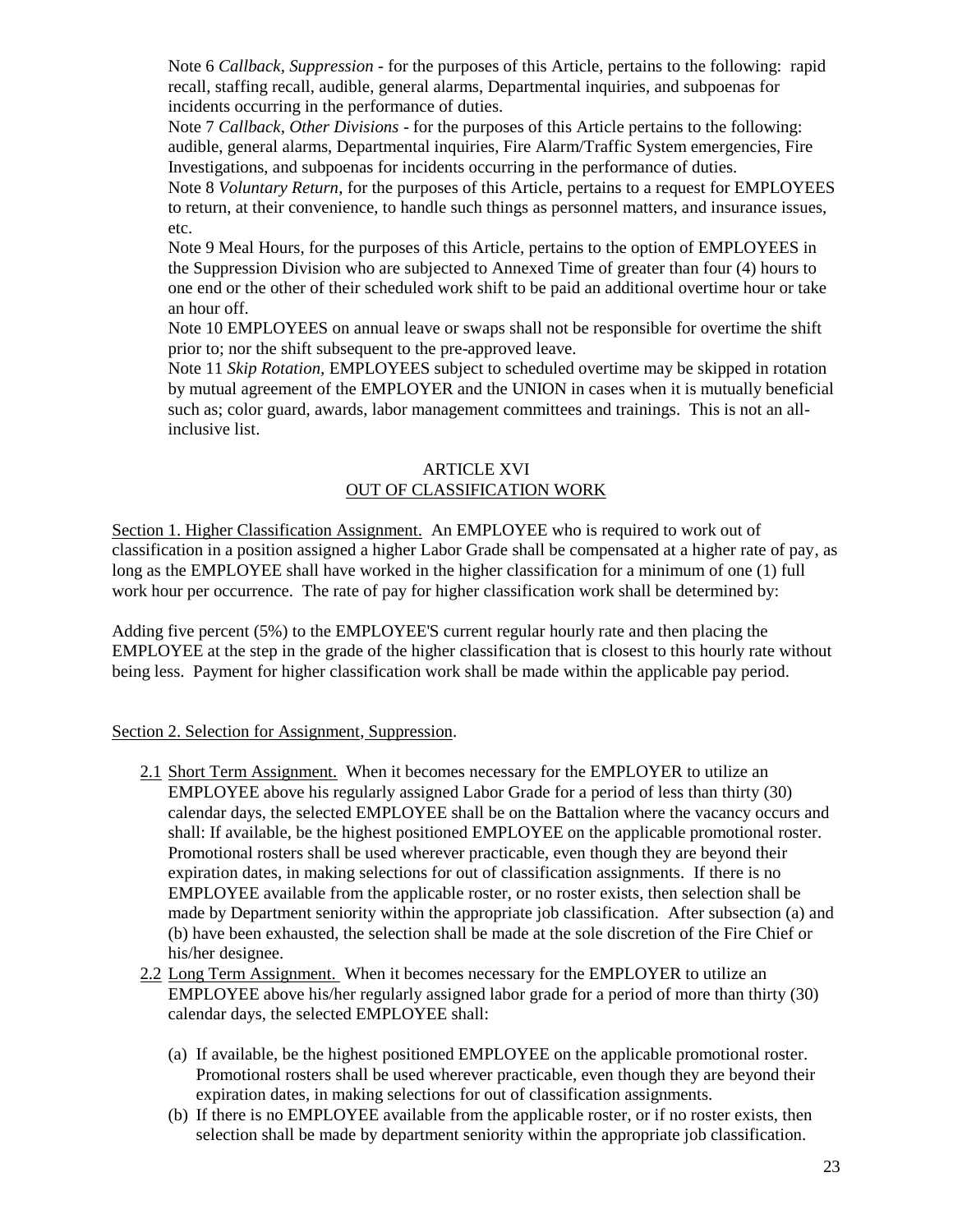(c) After subsection (a) and (b) have been exhausted, the selection shall be made at the sole discretion of the Fire Chief or his/her designee.

Section 3. Selection for Assignment- Non Suppression.

- 3.1 Fire Alarm/Traffic: When it becomes necessary for the EMPLOYER to utilize an EMPLOYEE above their regularly assigned labor grade, the selected EMPLOYEE shall:
	- (a) Be the highest positioned, available EMPLOYEE on the applicable promotional roster.
	- (b) If there is no employee available from the applicable roster or no roster exists, the position shall be filled by EMPLOYEE(S) within the Division by descending labor grade and then by seniority within grade.
- 3.2 Fire Prevention: When it becomes necessary for the EMPLOYER to utilize an EMPLOYEE above their regularly assigned labor grade the selected EMPLOYEE shall:
	- (a) Be the highest positioned, available EMPLOYEE on the applicable promotional roster.
	- (b) If there is no employee available from the applicable roster or no roster exists, the position shall be filled on the basis of qualifications and seniority.

3.3 Promotional Rosters. Shall be used whenever practicable, even though they are beyond their expiration dates, in making selections for out of classification assignments. If there is no roster available, the most senior employee who meets the minimum qualifications as certified by the Department shall be offered the position.

### ARTICLE XVII OUT-OF-DIVISION WORK

Section 1. General. An EMPLOYEE may, in addition to their normal workweek, perform/receive available work/training opportunities outside of their Division as such work is announced by the EMPLOYER. For the purpose of this article the divisions shall be, Fire Suppression, Fire Prevention, and Fire Alarm/Communications. The following conditions shall apply:

- (a) The EMPLOYEE must possess the necessary qualifications to perform/receive the available work/training.
- (b) Within Fire Suppression, Fire Prevention, and Fire Alarm/Communications some assignments may extend beyond one day.
- (c) All Out of Division overtime shall first be offered In-division, where applicable.
- (d) All Out of Division work shall be on a voluntary, case-by-case basis.
- (e) A check box system will be used and the opportunities offered will be recorded if worked, offered, or unavailable.
- (f) Out of Division lists will be in order of department seniority and will be reset each year with the exception of sitting Concord members of the regional Hazardous Materials team which normally carry over year to year.
- (g) Sign up for Out of Division lists shall open  $1/1$  and close  $1/31$ , becoming effective annually on 3/1.
- (h) Out of Division Qualifications and Lists found in the Administrative Regulation titled Overtime Hiring, shall not be altered without first meeting and conferring with Local 1045.

Section 2. Special Projects. This Article does not preclude administration from requesting, on a Department Directive, volunteers for a special project not encompassed by the existing Out of Division lists. Selection for this shall be at the sole discretion of the Fire Chief or his/her designee, but shall not be made in an arbitrary or capricious manner.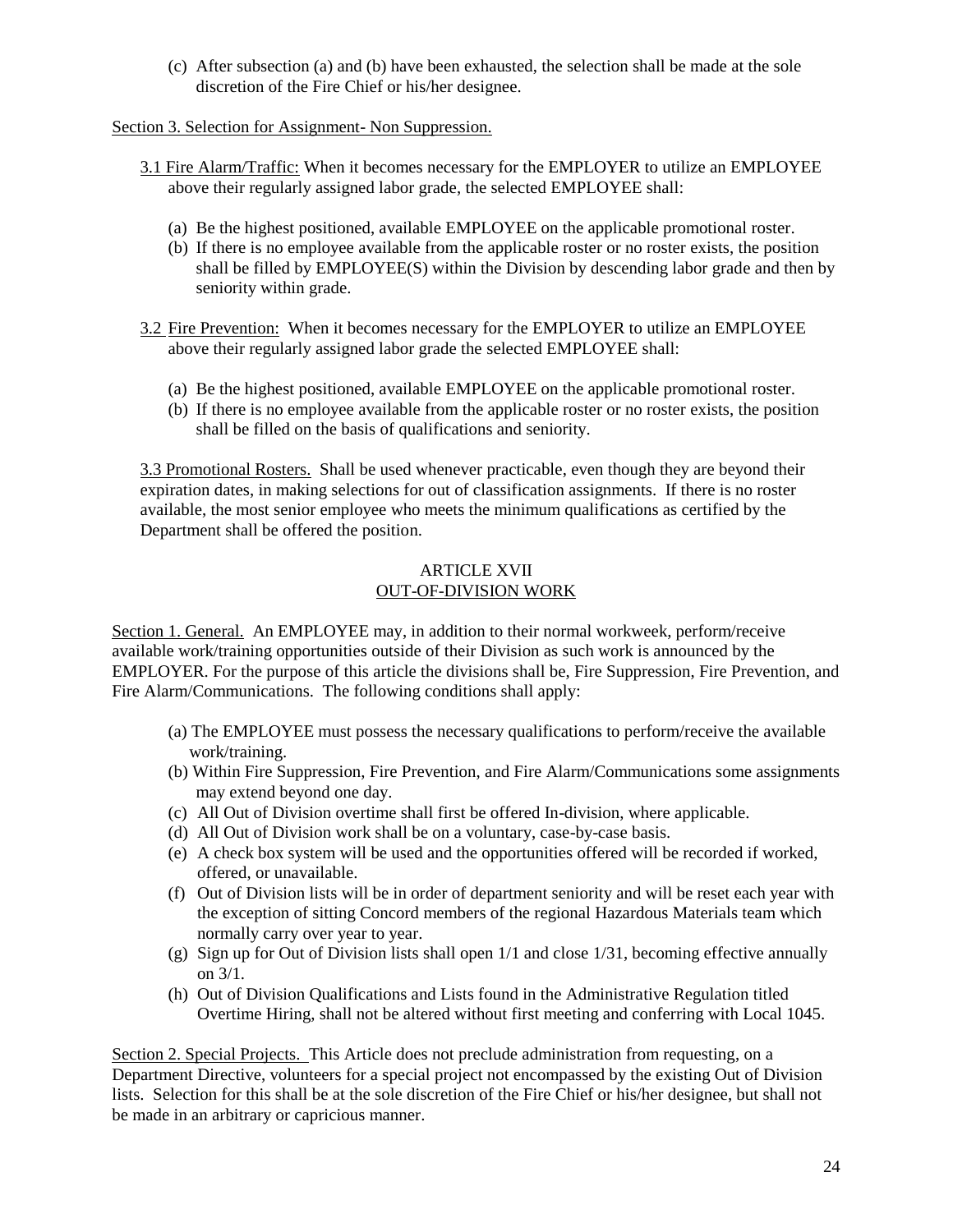## ARTICLE XVIII **SUBSTITUTIONS**

Section 1. General. EMPLOYEES recognize their primary employment responsibility to the CITY and the requirement that they adhere to established work schedules. However, it is permissible for mutually qualified EMPLOYEES to substitute for one another subject to the approval of the Fire Chief or his designee.

Requests for such substitutions must be made by the EMPLOYEE in writing at least twenty four (24) hours in advance.

- (a) Substitutions for purposes of outside employment or business activity are prohibited. For purposes of this subsection, Military Leave and Wild Land Fire Duty shall not be considered outside employment or business activity.
- (b) Such substitutions shall not result in additional costs to the EMPLOYER.
- (c) At no time shall the hours worked by the substitute EMPLOYEE be used in the computation of overtime wages.
- (d) When the provisions of this Article are being exercised in connection with the mandatory overtime requirements of this Agreement, the twenty-four (24) hour advance notice requirement shall not apply.
- (e) Employee(s) shall be limited to owing no more than 144 hours. The Chief or Division Commander may grant exceptions to this section at their discretion.
- (f) Substitutions shall not involve monetary exchanges. However, the Union May compensate EMPLOYEE(s) for substituting for Union Officials who are conducting Union business. Monetary exchanges include, but are not limited to, direct cash payments.
- (g) Substitutions may be denied during pre-scheduled training periods necessary for the maintenance of an EMPLOYEE'S required job certifications if the EMPLOYEE'S maintenance of the training requirements for those certifications is inadequate based upon quarterly review as specified in Article XXIX, Section 6 and the EMPLOYEE is within three (3) months of their re-certification.

Section 2. Short term substitutions. EMPLOYEES shall be permitted to substitute for one another for up to 2 hours at either end of a work period, provided the on duty Battalion Chief is notified at least 4 hours in advance.

- (a) Payback for such substitutions shall be at the discretion of the EMPLOYEES involved and shall have no effect on the hours described in (e) above.
- (b) The Employees involved in the short-term swap shall be qualified on the apparatus to which the EMPLOYEE they are relieving is currently assigned to, or there is another qualified operator assigned to the apparatus.
- (c) The EMPLOYER reserves the right to deny short term swaps that are requested with less than 4 (four) hours advance notice.
- (d) The EMPLOYEES are responsible for all transportation associated with the personnel exchange.
- (e) All items listed in section 1 of this article shall apply to section 2, with the exception of  $item(s)$  (a) and (f).

Section 3. Indemnification. The UNION recognizes that the EMPLOYER does not guarantee that an EMPLOYEE will be repaid for time they have substituted and that it is a personal obligation of the EMPLOYEES involved. Therefore, the UNION shall save the EMPLOYER harmless.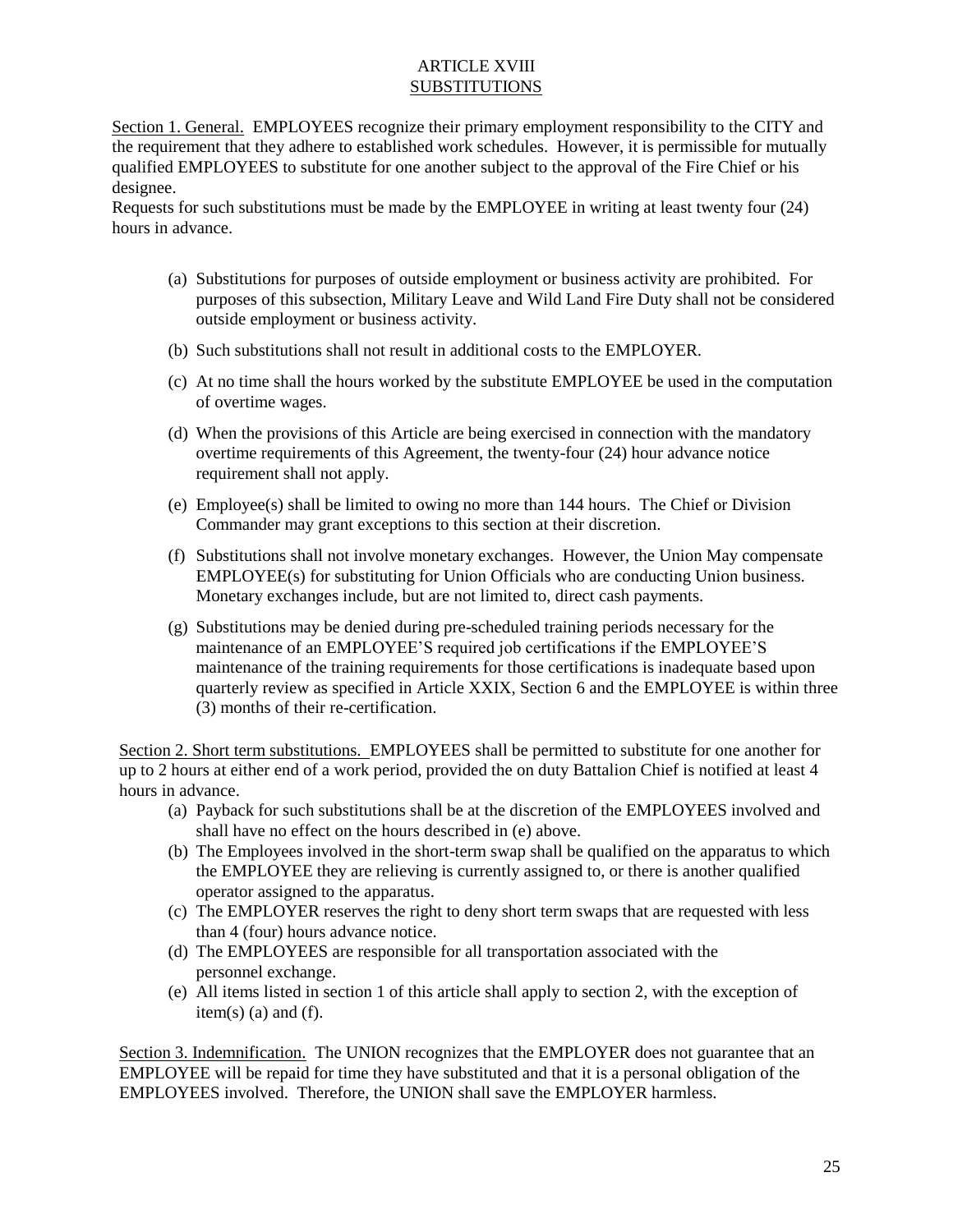## ARTICLE XIX WAGES

Section 1. Wage Adjustment.

### 1.1 Suppression and Non Suppression

Effective July 5, 2020 - EMPLOYEES shall receive a 2.75% cost of living wage increase.

Effective July 4, 2021 – EMPLOYEES shall receive a 2.75% cost of living wage increase.

Effective July 3, 2022 – EMPLOYEES shall receive a 2.75% cost of living wage increase.

### 1.2 Lead Paramedic

The lead paramedic is a non-supervisory designation. The lead paramedic position provides paramedics the opportunity to develop leadership skills, take on additional responsibility related to EMS and provide an on-duty EMS resource for the Battalion.

Designation of Lead Paramedics: Effective July 1, 2017, Firefighter/Paramedics who are designated as the battalion Lead Paramedic shall receive an additional 5% of their current base pay added to their hourly wage. A Lead Paramedic will be designated by the Fire Chief for each battalion as needed at the discretion of the EMPLOYER. Lead Paramedics shall be appointed by the competitive evaluation process. Participation as a Lead Paramedic shall be voluntary. A Firefighter/Paramedic who is designated as a Lead Paramedic shall be allowed to withdraw from that assignment upon request with reasonable notice.

The designation of Lead Paramedics shall be for a three year trial period. In the event it is not rescinded by June 30, 2020, it shall become permanent and incorporated into the successor CBA.

Section 2. FATT Salary. With the exception of the FATT position, all personnel entering the bargaining unit will start at Step A of the wage scale and included as appendix B. Each member will advance one step upon their anniversary date for the duration of this agreement. The FATT position starting salary may be adjusted upon mutual agreement of both the EMPLOYER and the UNION. Such mutual agreement shall not be unreasonably withheld.

Section 3. Advanced EMT Bonus. Any EMPLOYEE who completes the training and certification requirements for Advanced EMT shall receive an annual bonus of \$1800 so long as they maintain their certification. The EMPLOYEE must provide proof of licensure/certification to the EMPLOYER for consideration and approval as a prerequisite to receiving the incentive bonus. The eligibility date for the Advanced EMT bonus shall be July 1 of each year. All of the above criteria must be met in order to receive the bonus cash payment. Payment of the bonus shall be made annually in July with this payment being credited into the payroll system on July 1 (or in the case where this day is a holiday or weekend day, the next regular business day). Any EMPLOYEE receiving this bonus shall perform advanced procedures associated with this advanced licensure. The EMPLOYER AND EMPLOYEE agree that this annual bonus shall cease being paid in the event City Council approves a new position and labor grade for Advanced EMTs that is greater than the annual bonus provided herein. The EMPLOYER agrees to negotiate this position with IAFF in accordance with New Hampshire law. The annual bonus shall cease being paid for the fiscal year in which the position has been approved to go into effect.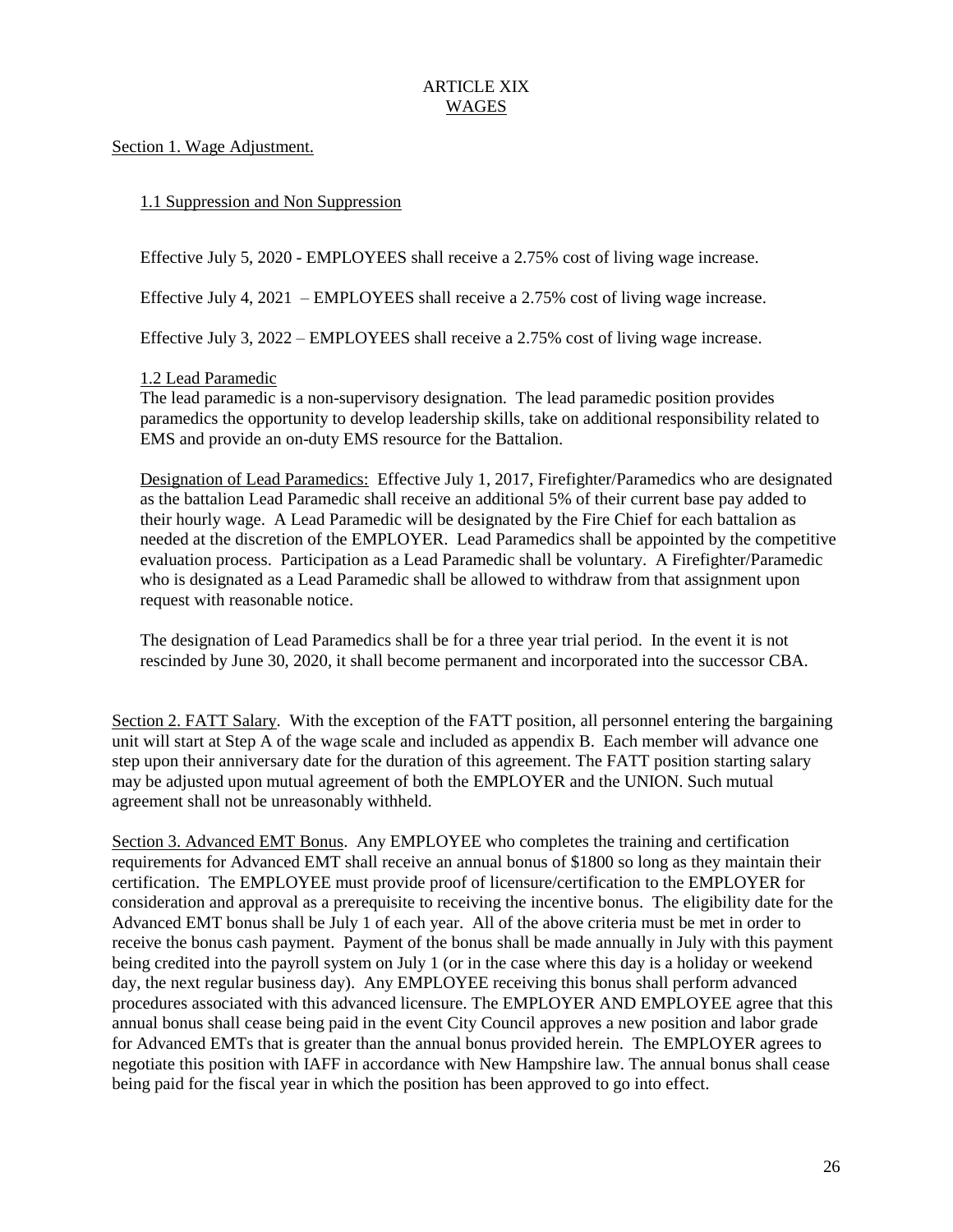## ARTICLE XX INSURANCES

Section 1. General The EMPLOYER will provide Employees with points (dollars) to be utilized in making purchases from the optional portions of the City's Beneflex (flexible benefits) Program. These points will be based upon the health insurance plan designations: One Person, Two Person, and Family Plan. Individual Employee point allocations shall be determined by the Plan for which the Employee is eligible.

Effective 7/1/20, the EMPLOYER will pay 95% of the Single, Two Person, or Family premium for the HDHP \$2/4K plan eligible for and chosen by the employee. Effective 7/1/22, the EMPLOYER will pay 90% of the Single, Two Person, or Family premium for the HDHP \$2/4K plan eligible for and chosen by the employee. The HDHP \$2/4K plan includes an out of pocket maximum of \$2000 for a Single plan or \$4000 for Two Person/Family plan per plan year. Once the deductible amount (\$2000/\$4000) is reached, there will be no additional member cost sharing for covered services and covered prescription medications during the plan year. In the event the EMPLOYEEE elects to choose the HDHP \$2/4K plan, the EMPLOYER will place 50% (\$1000/\$2000) of the deductible in a Health Savings Account ("HSA") for the use and ownership of the EMPLOYEE at the beginning of the plan year. The 50% funding of the HSA for those EMPLOYEES that are eligible for and have chosen the HDHP \$2/4K shall remain in effect until a successor collective bargaining agreement is executed by the parties. In addition, the City will contribute a one-time payment in an HSA in the amount of \$250 for a Single plan and \$750 for a Two Person/Family plan on 7/1/22 for those employees who have chosen the HDHP \$2/4K plan for the fiscal year beginning 7/1/22.

In the event the EMPLOYEE is eligible for and chooses a more expensive plan, the EMPLOYEE will be responsible for any costs above the 90% of the Single, Two person or Family Premium for the HDHP \$2/4K. In the event that a plan becomes available that is less expensive than the HDHP \$2/4K plan, and the EMPLOYEE is eligible for and chooses that less expensive plan, the EMPLOYER will pay 90% of the Single, Two Person, or Family premium for that less expensive plan, although the EMPLOYER retains the right to modify the portion of the premium paid by the EMPLOYER for the less expensive plan so long as it is at least 90%. In the event the government eliminates the favorable treatment of the ACA, the parties agree to meet and discuss health care options.

The EMPLOYER will pay 90% of the Single, Two Person, or Family premium for the dental plan eligible for and chosen by the EMPLOYEE.

In the event an employee chooses to not receive health insurance from the EMPLOYER, the EMPLOYEE shall be awarded opt out dollars as determined by the EMPLOYER. In the event an employee chooses to not receive health insurance but chooses to receive dental insurance from the EMPLOYER, the cost of the dental insurance premium paid for by the EMPLOYER shall be reduced from the opt out dollars awarded.

The EMPLOYER reserves the right to change or provide alternate insurance carriers as the EMPLOYER deems appropriate so long as the new coverage and benefits are substantially equivalent to the plan it is replacing. Any change to a substantially equivalent plan must be by mutual agreement of both parties. Such mutual agreement shall not be unreasonably withheld.

Section 2. Beneflex: EMPLOYEES who elect to participate in the Beneflex Program will remain in Beneflex for the duration of this agreement, except in the event the Union notifies the EMPLOYER in writing that it no longer wishes to participate in the Beneflex Program. In such an event, all EMPLOYEE benefits shall revert to applicable contract articles and none of the Beneflex benefits shall apply. In any event, there shall be no duplication of benefits.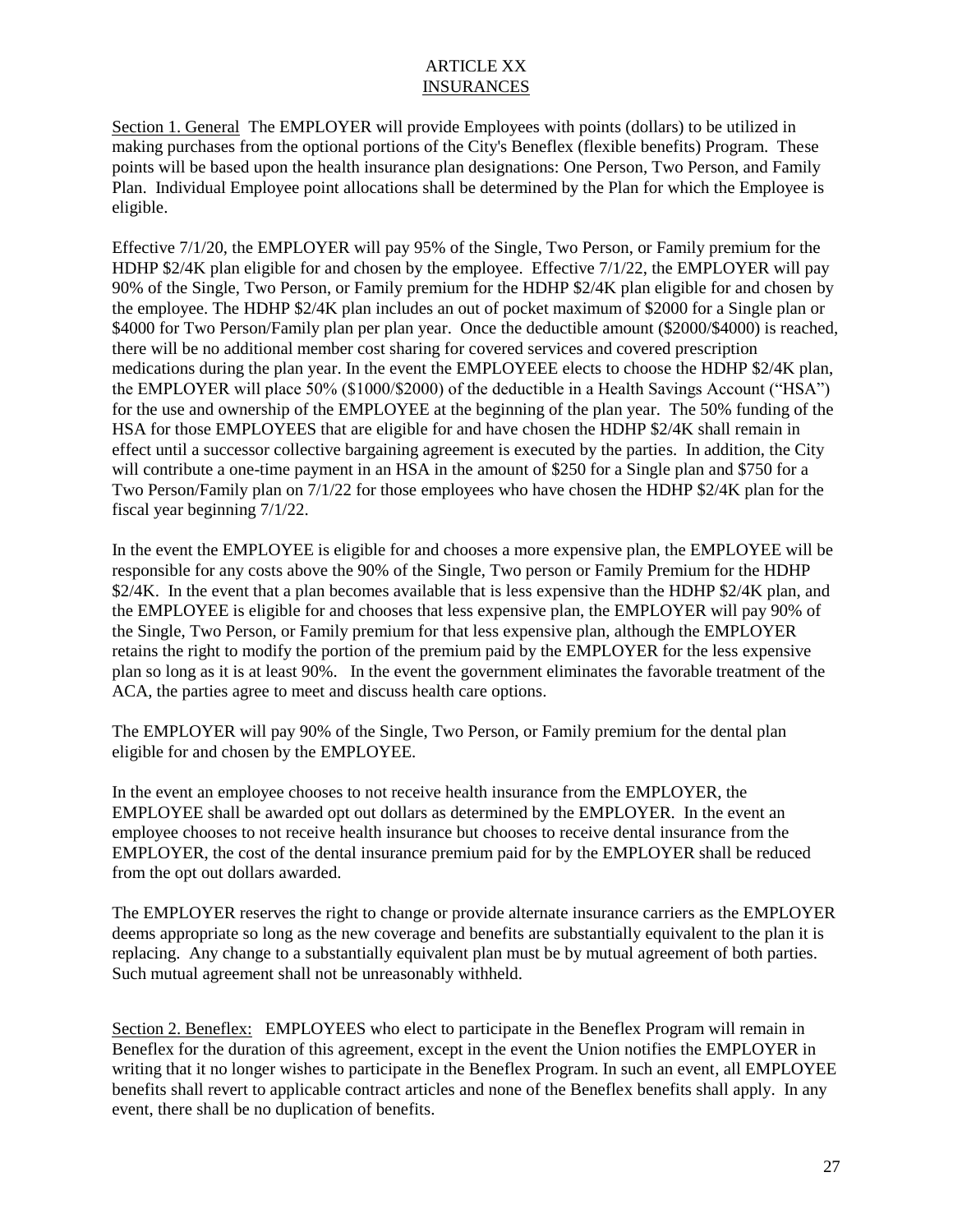2.1 The EMPLOYER'S Beneflex Program is a matter of City policy and is not a part of this Agreement, nor shall any benefits provided under the Beneflex Program be otherwise provided for within this Agreement. Any matter, any issue, or any question concerning the content or the administration of the CITY's Beneflex Plan remains within the sole discretion of the CITY and any review or resolution of those matters will be accomplished through the applicable City procedures and forums.

Section 3. Non-Beneflex If the UNION chooses not to participate in the Beneflex Program, the EMPLOYER agrees to provide group health insurance from Anthem Blue Cross/Blue Shield, HealthTrust, Harvard Pilgrim or other mutually agreeable carrier. In any event, there shall only be one carrier selected. The selection of the aforementioned carrier shall be by mutual agreement of the UNION and the EMPLOYER. Such mutual agreement shall not be unreasonably withheld. At least two plans within the selected carrier shall be offered to EMPLOYEES, benefits shall be substantially equivalent to the Harvard Pilgrim POS High plan, and the Harvard Pilgrim HMO High plan, as defined in 2008. Premium contributions shall be as set forth in this Article.

For those EMPLOYEES who do not elect to participate in the Beneflex Program, the following articles shall continue to apply:

Section 4. Affordable Care Act ("ACA") The parties acknowledge that the Affordable Care Act ("ACA") has a so-called Cadillac Tax that was originally scheduled to take effect on January 1, 2018, and was recently delayed in accordance with the Consolidated Appropriations Act to now go into effect on January 1, 2020. To the extent necessary, the EMPLOYER or the UNION may immediately reopen this Agreement solely for the limited purpose of negotiating any changes necessary to Article XX of the collective bargaining agreement that may be necessary to avoid the application of the Cadillac Tax to the EMPLOYER or any plan administrator, insurer or plan participant. An initial bargaining session shall be held within ten (10) days of a request to reopen, unless another schedule is agreed to by the parties.

> Article XXIII Sick Leave Article XXVI Death Benefit

### ARTICLE XXI HOLIDAYS

Section 1. Observed Holidays. The following shall be recognized as paid holidays in accordance with provisions set forth herein:

| New Year's Day   | Civil Rights Day       | President's Day |
|------------------|------------------------|-----------------|
| Memorial Day     | Fourth of July         | Labor Day       |
| Columbus Day     | Election Day (State)   | Veteran's Day   |
| Thanksgiving Day | Day after Thanksgiving | Christmas       |

### Section 2. Eligibility.

- 2.1 EMPLOYEES who work forty-two (42) hours per week (average) shall be compensated ten (10) hours at the EMPLOYEE'S regular hourly rate, whether they work the day or not. This subsection shall apply to Fire Dispatchers.
- 2.2 Fire Alarm/Traffic Signal Technicians shall receive eight (8) hours off with pay, for each observed holiday.
- 2.3 Forty-two hour EMPLOYEES working a 40-hour work schedule as a result of Temporary Alternate Duty shall, when scheduled to work on a holiday, be required to take the day off and not receive that holiday's ten (10) hours of additional pay as referenced in Section 2.1 above.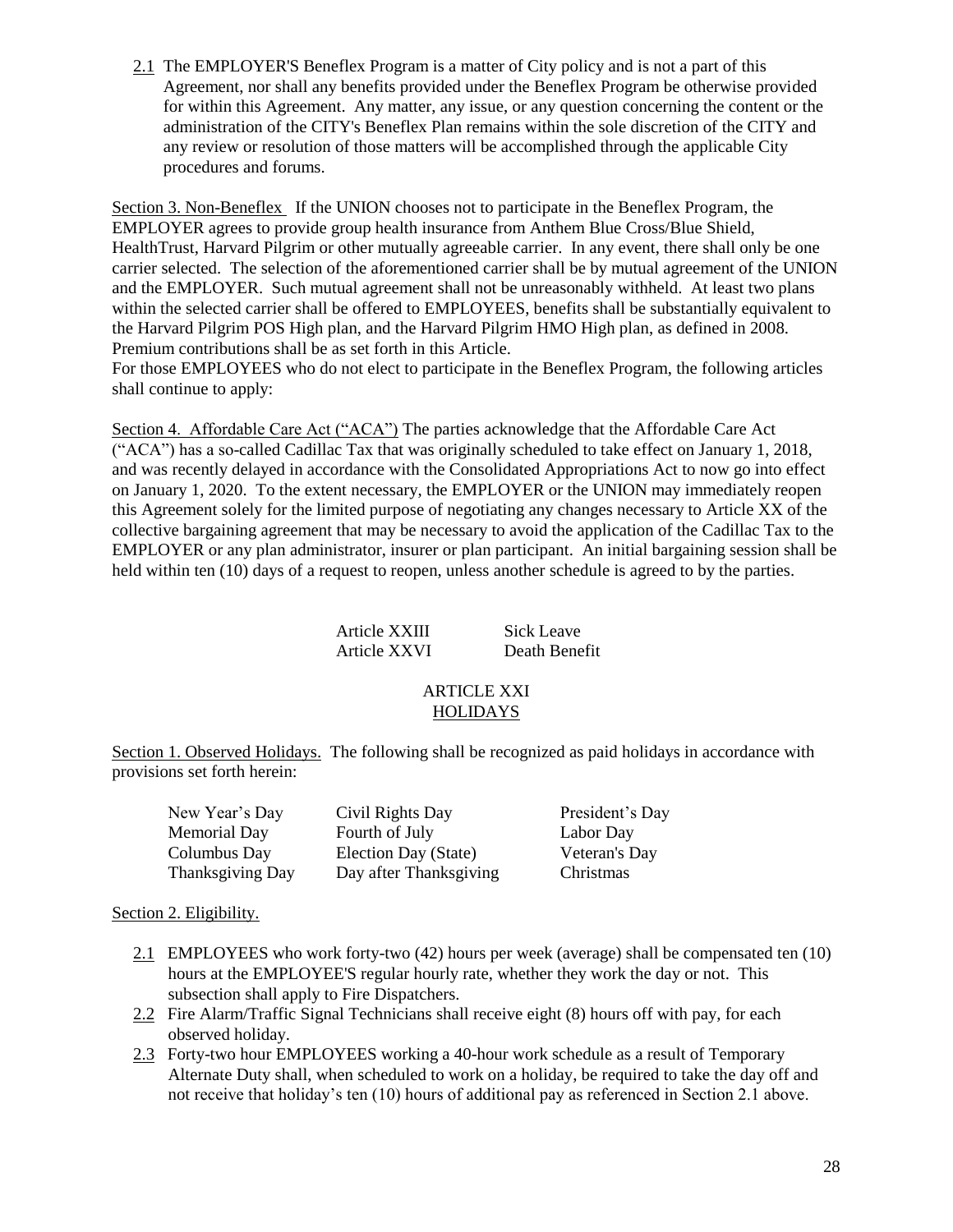#### Section 3. Payout of Holidays

EMPLOYEES shall, once annually, have the option to select to have their holiday pay distributed by the EMPLOYER in two lump sum checks. The EMPLOYEE will be required to submit a request, on a department request form, no later than November  $1<sup>st</sup>$ . The City will retain the EMPLOYEE'S ensuing pay at the hourly rate at the time of occurrence of the holiday, until the Friday following Memorial Day and the Friday preceding Thanksgiving of the following year. Should an EMPLOYEE terminate employment for any reason, the holiday pay withheld to date shall be distributed to the EMPLOYEE in full. Should an employee fail to submit a request prior to the aforementioned date, the EMPLOYER will assume the EMPLOYEE has opted to receive their pay as described in 2.1 above.

### ARTICLE XXII ANNUAL LEAVE

Section 1. Annual Leave Schedules: Effective March 2002, an EMPLOYEE'S paid annual leave shall be determined as follows:

1.1 Suppression Division Accrual Rates

| Period of Employment | Monthly Accrual Rate     |
|----------------------|--------------------------|
| 0 thru $\,$ 5 years  | 9.00 hours/month worked  |
| 6 thru 10 years      | 13.00 hours/month worked |
| 11 thru 15 years     | 15.00 hours/month worked |
| 16 thru 20 years     | 18.00 hours/month worked |
| 21 thru 25 years     | 20.00 hours/month worked |
| Over 25 years        | 22.00 hours/month worked |
|                      |                          |

1.1.1 Accumulation - Suppression. Accumulation of annual leave is limited to:

 $0 - 5$  years = 264 hours maximum  $6 - 10$  years = 384 hours maximum 11 - 15 years  $=$  444 hours maximum 16 - 20 years  $=$  540 hours maximum  $>20$  years = 600 hours maximum

Fire Dispatchers shall be governed by the annual leave provisions of the Suppression Division.

1.2 Non-Suppression Divisions Accrual Rate

| Period of Employment | <b>Monthly Accrual Rate</b> |
|----------------------|-----------------------------|
| 0 thru $\,$ 5 years  | 7.50 hours/month worked     |
| 6 thru 10 years      | 10.83 hours/month worked    |
| 11 thru 15 years     | 12.50 hours/month worked    |
| 16 thru 20 years     | 15.00 hours/month worked    |
| 21 thru 25 years     | 16.67 hours/month worked    |
| Over 25 years        | 18.33 hours/month worked    |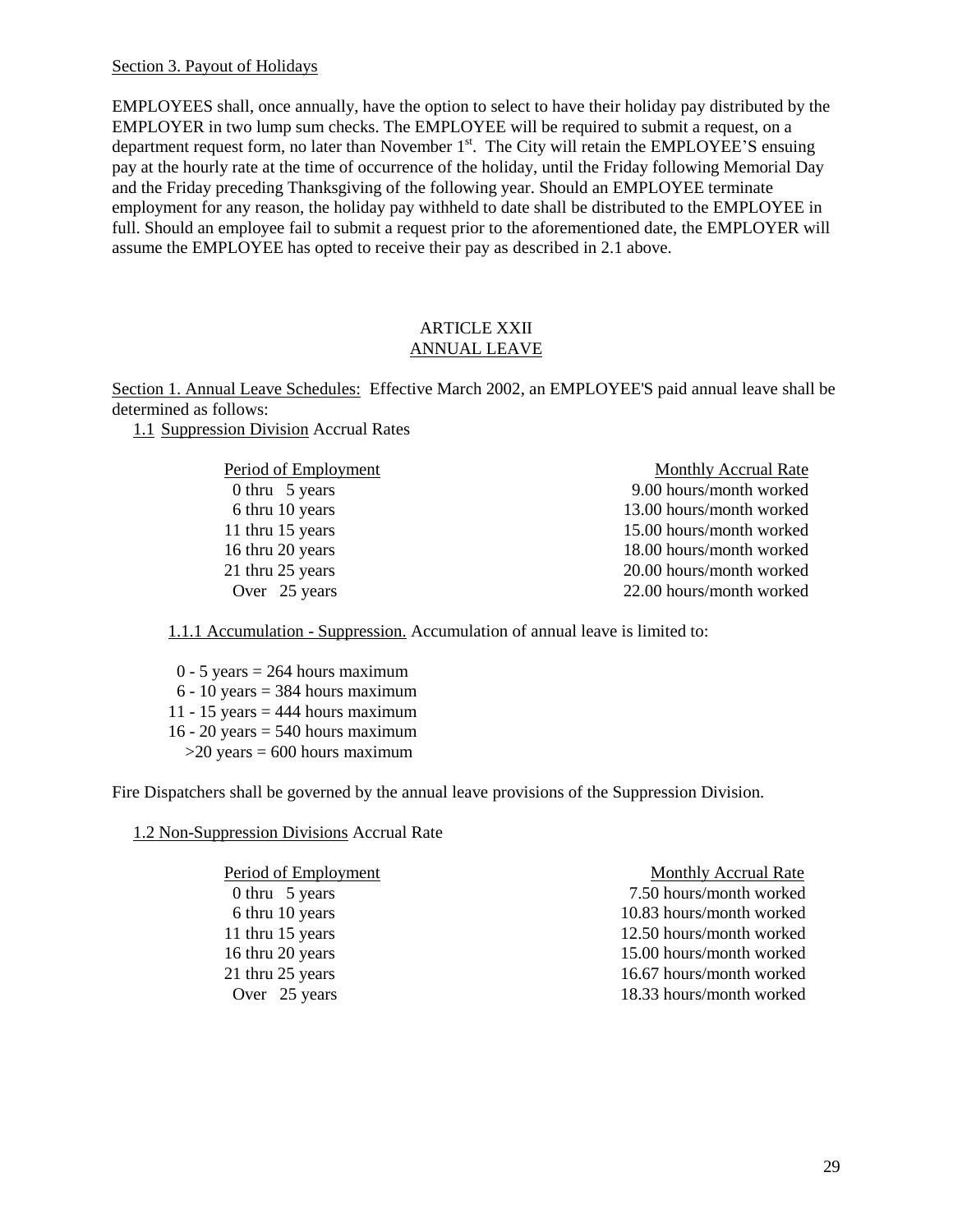1.2.1. Accumulation - Non-Suppression. Accumulation of annual leave is limited to:

 $0 - 5$  years = 223 hours maximum  $6 - 10$  years = 322 hours maximum 11 - 15 years  $= 371$  hours maximum 16 - 20 years  $=$  446 hours maximum  $>20$  years = 495 hours maximum

EMPLOYEES are responsible to manage their annual leave and, as such, there is no accrual or payment for loss of annual leave beyond the maximum accrual.

Section 2. Scheduled Annual Leave (Vacation). Choice of Scheduled Annual leave for the Fire Suppression Division shall be granted by Battalion, by Department seniority, as provided by Department Standard Operating Procedure; and all employees will be allowed to take up to their maximum accumulation, if taken in (4 work period) vacation periods. The Annual leave period shall be exclusive of the Christmas - New Year's period as defined by the Fire Chief. Open vacation slots shall be available to all members of the suppression division regardless of classification. No more than two (2) EMPLOYEES shall utilize these opportunities during the same single shift.

Section 3. Unscheduled Annual Leave. EMPLOYEES may be granted individual, unscheduled, annual days on a first come, first serve basis and seniority basis. Approval of requests for leave shall be granted between 7 days and the start of said leave, the Battalion Chiefs shall act on this request at their earliest convenience. In no case shall said leave be approved greater than 7 days in advance. No more than five (5) EMPLOYEES at a time shall utilize unscheduled annual leave. In the case that the requests exceed 5, the member(s) with the most department seniority will be granted the annual. Unscheduled Annual Leave shall be taken at a minimum of four hours and thereafter for actual annual time used (in quarter hour increments).

Section 4. Emergency Annual Leave. EMPLOYEES may be granted emergency annual leave of up to four days at the sole discretion of the Fire Chief or his/her designee to address such verifiable things as family emergencies.

The parties agree to meet and confer at mutually agreeable times every six months to discuss the usage. The EMPLOYER reserves the sole discretion to rescind the foregoing sections by February 1, 2020 based on its evaluation of usage and operational issues. Thereafter, these sections may be rescinded by the EMPLOYER based on budgetary reasons related to overtime costs resulting from usage of unscheduled annual leave. In the event that the EMPLOYER seeks to rescind the foregoing sections based on budgetary reasons, the EMPLOYER shall provide the UNION notice and shall further provided the UNION sixty (60) calendar days to rectify the problem to the satisfaction of the EMPLOYERS. Reports of usage of unscheduled annual leave will be provided to IAFF biannually (approximately every six months) and will be reviewed at the Labor/Management Committee meetings.

## **In the event that the foregoing sections are rescinded, the following sections will apply:**

Section 2. Unscheduled Annual Leave. EMPLOYEES shall be granted four (4) unscheduled annual leave opportunities regardless of predicted staffing levels per fiscal year. If said leave is taken in less than a full shift allotment, it shall be counted as a whole opportunity. Opportunities shall be granted on a first come, first serve and seniority basis. No more than five (5) EMPLOYEES shall utilize these opportunities during the same single shift.

Section 3. Additional Unscheduled Annual Leave. One EMPLOYEE per shift or work period may be granted individual, unscheduled, annual leave up to 7 days in advance. In the case that two members request an unscheduled annual day at the same time, the member with the most department seniority will be granted the annual. Approval of requests for leave shall be granted between 7 days and the start of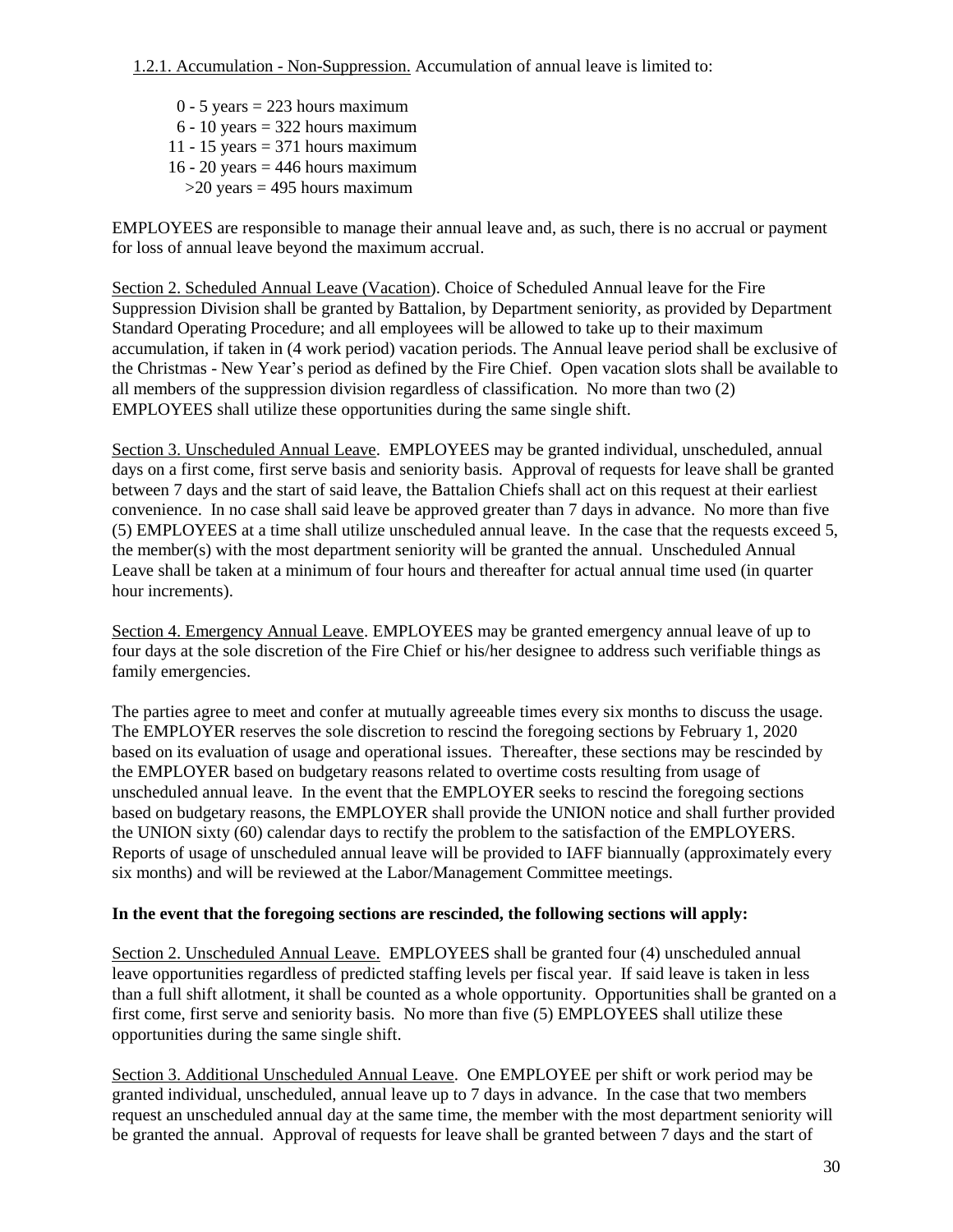said leave, the Battalion Chiefs shall act on this request at their earliest convenience. In no case shall said leave be approved greater than 7 days in advance.

Section 4. Scheduled Annual Leave. Choice of Scheduled Annual leave for the Fire Suppression Division shall be granted by Battalion, by Department seniority, as provided by Department Standard Operating Procedure; and all employees will be allowed to take up to their maximum accumulation, if taken in (4 shift) vacation periods. The Annual leave period shall be exclusive of the Christmas - New Year's period as defined by the Fire Chief. Open vacation slots shall be available to all members of the suppression division regardless of classification. No more than two (2) EMPLOYEES shall utilize these opportunities during the same single shift.

Section 5. Emergency Annual Leave. EMPLOYEES may be granted emergency annual leave of up to four days at the sole discretion of the Fire Chief or his/her designee to address such verifiable things as family emergencies.

## ARTICLE XXIII SICK LEAVE

Section 1. Rate of Accrual. A total of one and one-quarter  $(1 1/4)$  sick days shall accrue to an EMPLOYEE for each calendar month worked. Sick day accrual time shall be allocated as follows:

- (a) 1/2 of a sick day per month shall be credited to the EMPLOYEE'S Sick Leave Account, accruable to 15 days maximum.
- (b) 3/4 days per month shall be credited to the EMPLOYEE'S Extended Sick Leave Account, accruable to 75 days maximum.

**For those covered under Beneflex, section 1 of this article shall not apply.** Section 2. Accounting.

- (a) Authorized sick leave absences of up to  $\frac{3 \text{ work periods}}{2 \text{ inches}}$  shall be deducted from an EMPLOYEE'S Sick Leave Account.
- (b) Commencing with the 4th work period of an authorized sick leave absence under this Article deductions shall be made against an EMPLOYEE'S Extended Sick Leave Account.
- (c) In the event an EMPLOYEE'S Extended Sick Leave Account is exhausted, sick leave absences shall be deducted from any remaining accrual in the EMPLOYEE'S Sick Leave Account.
- (d) In the event an EMPLOYEE'S Sick Leave Account or the Extended Sick Leave Account has the maximum accrual the one and one-quarter  $(1 1/4)$  day sick leave credit shall be applied in whole to the Account that has less than maximum. An EMPLOYEE shall not lose any portion of his/her sick leave credit per month until both accounts are at maximum.

Persons with accruals in excess of 75 days in their Extended Sick Leave at the time of this change shall have the extra days credited to their sick leave account.

During the first six months of employment with the CITY the one and one quarter (1 1/4) day monthly accrual shall be credited to the EMPLOYEE'S Sick Leave Account.

### **For those covered under Beneflex, section 2 of this article shall not apply.**

Section 3. Authorized Uses. Sick Leave shall not be considered a privilege to be used at an EMPLOYEE'S discretion, but shall be allowed only in case of necessity and actual sickness and disability of the EMPLOYEE or because of serious illness in the EMPLOYEE'S immediate family. If Sick Leave is used to meet dental appointments, to take physical examinations or other essential preventive medical measures when on duty, it shall be approved by the Fire Chief or their designee due to extenuating circumstances. When sick leave is used due to illness in the immediate family, use of such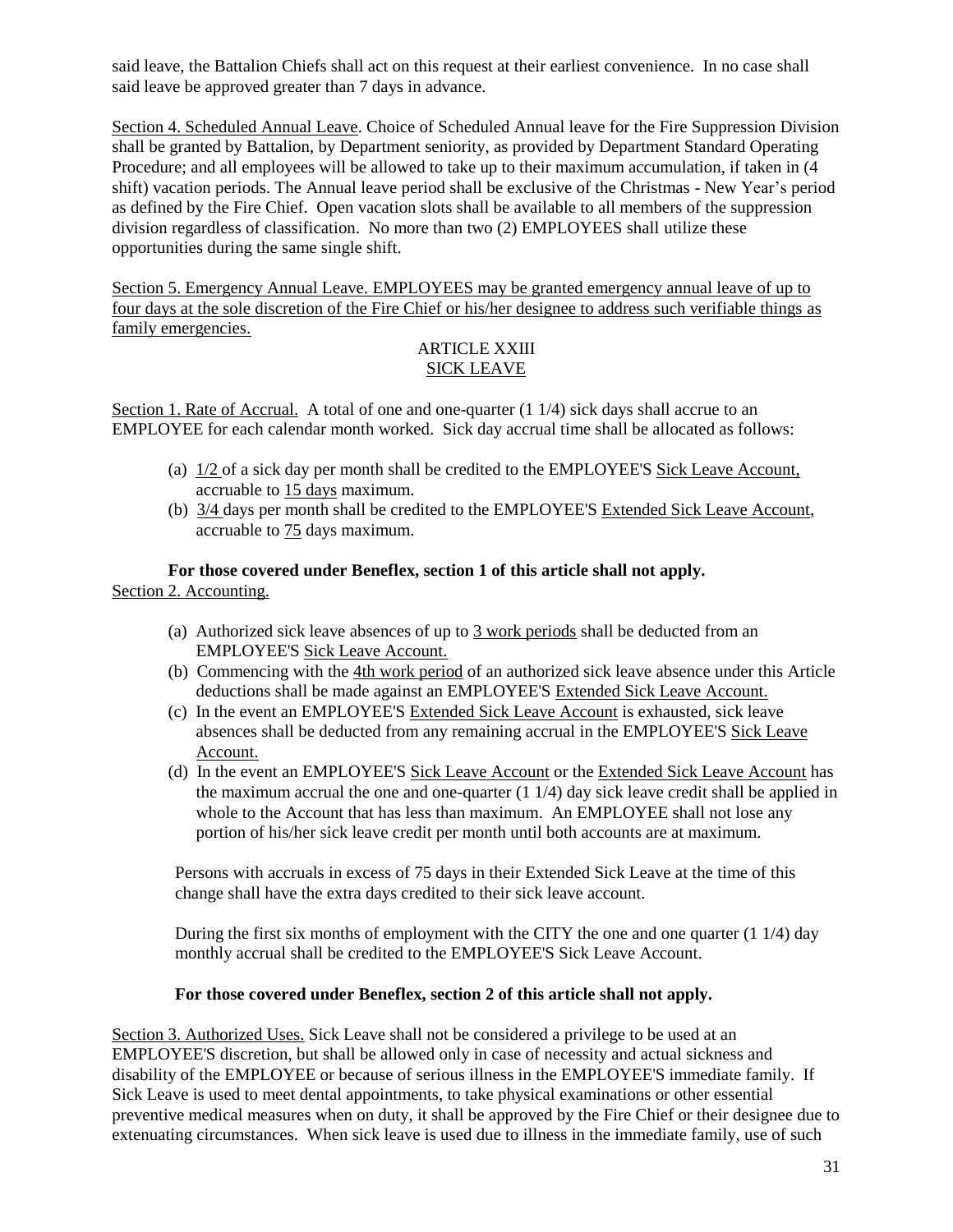leave shall not exceed three (3) days at any one time, or seven (7) days within a calendar year. "Immediate Family" shall include only the EMPLOYEE'S spouse, civil union or legal union partner recognized pursuant to RSA 457:45 (or any successor statute), mother, father, step-mother, step-father, foster mother, foster father, father-in-law, mother-in-law, grandfather, grandmother, sister, brother, child, step-child, foster child, grandchild, or any other relative living in the same household.

Section 4. On Duty Injury. EMPLOYEES who are disabled by injury in the performance of duty shall have the difference between the amount paid by Worker's Compensation and the EMPLOYEE'S net wage paid by the CITY for a period of up to ninety (90) days maximum. Thereafter the EMPLOYEE may use accumulated sick leave at the rate of one-third  $(1/3)$  day for each day absent to make up the difference between the amount paid by Worker's Compensation and the EMPLOYEE'S net wage until their sick leave balance is exhausted.

### **For those covered under Beneflex, section 4 of this article shall not apply.**

Section 5. Application to Outside Employment. Use of sick leave shall not be permissible for illness or injury resulting from employment with another Employer.

## Section 6. Severance Pay.

Section A. General. An EMPLOYEE who retires from the City having completed at least ten (10) years of creditable City service with the New Hampshire Retirement System and who has applied to receive retirement payments from that system shall be eligible for a severance payment according to the following formula.

Deduct the number of sick leave work period used during an EMPLOYEE'S last two (2) years of employment from the Number 30 and apply the balance to the payment formula below. The Base for calculations during 2020 shall be 287.78 dollars, and shall go into effect upon ratification of the contract. This base shall be indexed to the annual acrossthe-board wage increases granted to non-contractual Employees.

| <b>Years of City Service</b> | Payment Formula                             |
|------------------------------|---------------------------------------------|
| 10 years thru 14 years       | .50 * Current Base * number of work periods |
| 15 years thru 19 years       | .75 * Current Base * number of work periods |
| 20 years and over            | Current Base * number of work periods       |

In no case shall the amount paid per day exceed the EMPLOYEE'S standard daily rate. Consecutive sick leave work periods used involving more than three work periods shall be computed as single events for purposes of calculating this benefit.

### ARTICLE XXIV FAMILY SICK

Sick leave shall only be allowed to be used as family sick because of serious illness in the immediate family. When sick leave is used due to illness in the immediate family, use of such leave shall not exceed three (3) work periods at any one time, or seven (7) work periods within a calendar year. "Immediate Family" shall include only the EMPLOYEE'S spouse, civil union or legal union partner recognized pursuant to RSA 457:45 (or any successor statute), mother, father, step-mother, step-father, foster mother, foster father, father-in-law, mother-in-law, grandfather, grandmother, sister, brother, child, step-child, foster child, grandchild, or any other relative living in the same household. Family sick leave shall not be considered a privilege to be used at the Employee's discretion, but shall be allowed in the following instances: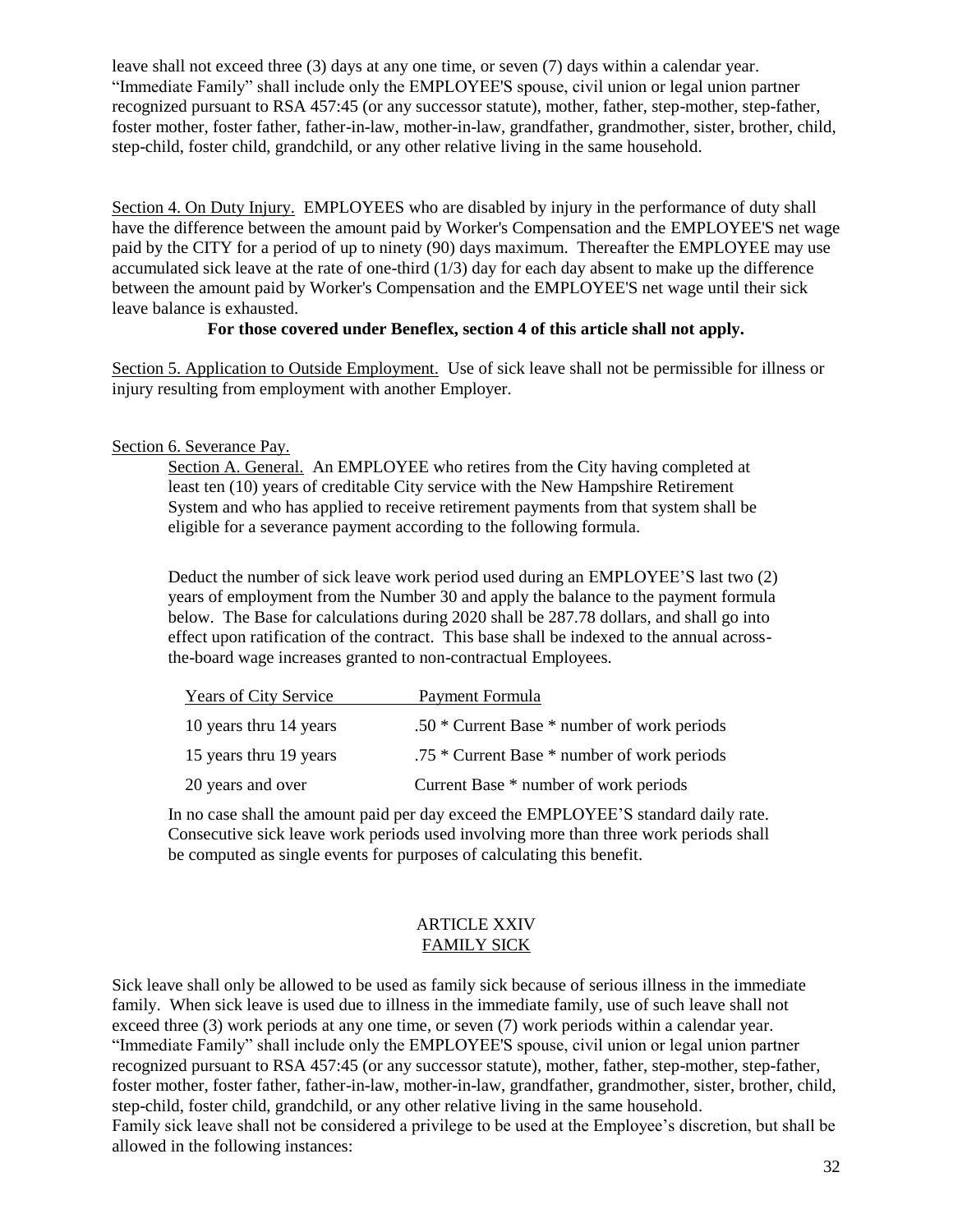To provide direct care to a sick family member, including transportation to and from medical providers;

- (a) For emergency medical care;
- (b) To attend to family members undergoing life threatening medical procedures;
- (c) For the birth and delivery of a child;
- (d) To provide emotional and psychological support to family members facing imminent terminal illness.

However, it shall not be allowed in instances such as:

- (a) Hospital visits to inpatients;
- (b) For daycare purposes.

If the total number of sick work periods used is greater than five during the performance evaluation period, a reason for family sick leave shall be given; if the total number is equal to or less than five, the EMPLOYER reserves the right to request reasons; however, the EMPLOYER will not routinely ask for reasons.

## ARTICLE XXV

## BEREAVEMENT LEAVE

Section 1. General. In the event of death in the Immediate Family, the EMPLOYEE shall be granted up to *4 work periods* paid leave of absence to make household adjustments or to attend funeral services. "Immediate Family" is defined in the Sick Leave Article of this Agreement.

## ARTICLE XXVI DEATH BENEFIT

Section 1. Death Benefit. If an EMPLOYEE shall die from any cause, other than self-employment or employment for another employer, while in City service, the CITY shall pay a sum equivalent to the EMPLOYEE'S annual salary to their designated beneficiary subject to the rules and regulations governing this benefit. A sum equivalent to the EMPLOYEE'S regular hourly rate times all accumulated annual leave shall also be paid to his/her beneficiary.

## ARTICLE XXVII UNION BUSINESS

Section 1. Union Business Leave. With notification of the Battalion Chief; the President, Vice President, Secretary and Treasurer of the UNION or their designated representatives shall be entitled to a total of eleven (11) work periods leave with pay per calendar year for official UNION business and conventions. The following conditions shall apply to such UNION Business Leave under this Article:

- (a) The President, Vice President, Secretary or Treasurer shall make requests for leave to the Battalion Chief at least 24 hours in advance.
- (b) No more than two (2) UNION officers shall be granted such leave at any one time.
- (c) UNION Business Leave shall be charged in one hour increments but the minimum time charged shall not be less than two hours.

Section 2. Involvement in Negotiations. An EMPLOYEE who is acting in an official capacity as a member of a negotiating committee of the UNION during their scheduled working hours, and while actually negotiating with the City Manager or their designated representative, shall be entitled to leave with pay which shall be limited to three (3) EMPLOYEES.

2.1 Should an EMPLOYEE be eligible for overtime which would occur in whole or part during a designated time of contract negotiations or while taking part in negotiations, the EMPLOYEE(S) shall be passed over for that overtime opportunity unless they notify the hiring officer within two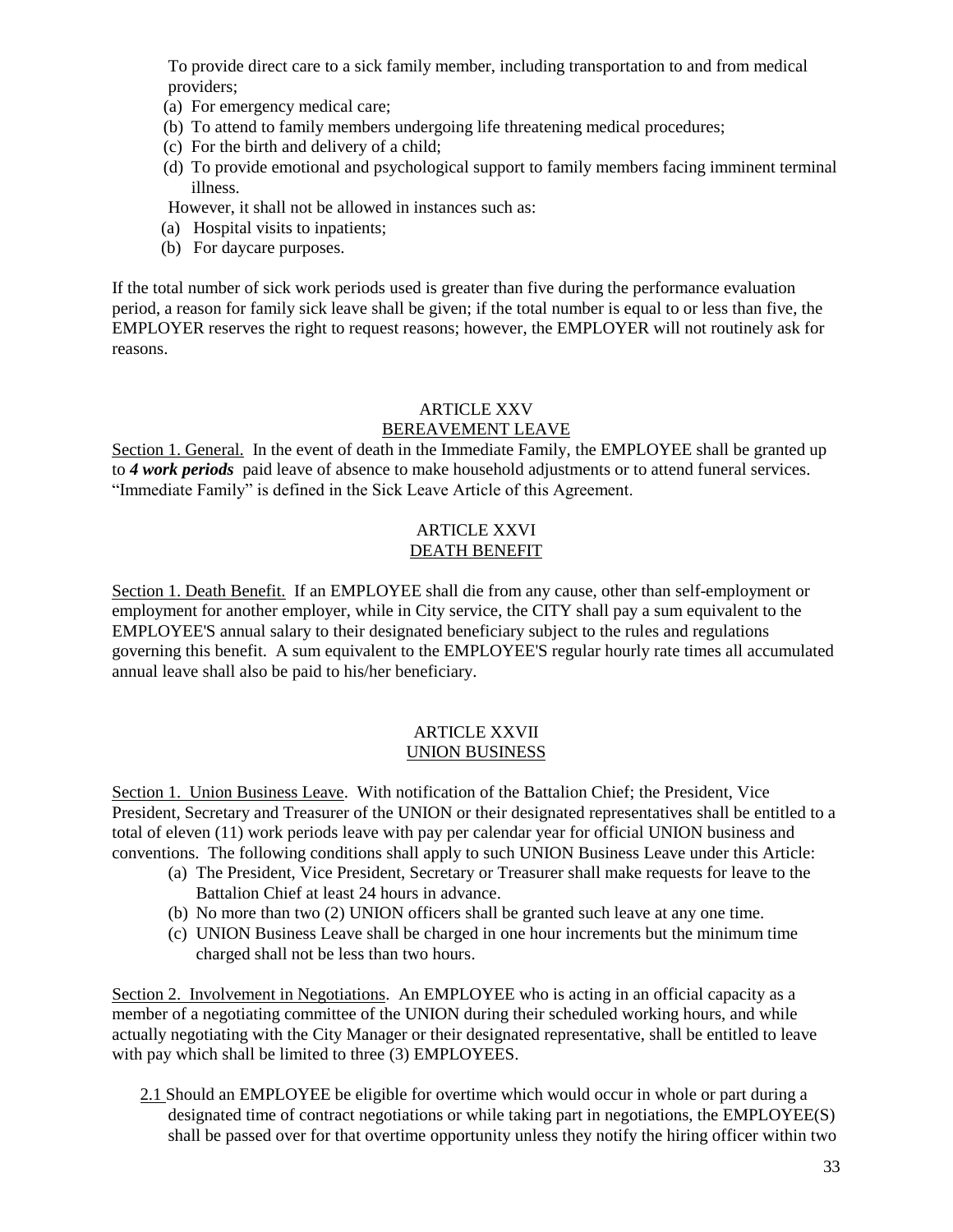(2) hours of the scheduled overtime opportunity that they will be available to work at the appointed time.

Section 3. Duty Hours. The internal business of the UNION shall be conducted during non-duty hours, however, UNION officers may use on duty time to conduct internal UNION business such as the preparation of minutes, budgets or coordinating UNION community service activities. Such on duty time shall not be used for grievance or bargaining preparation or media contacts. On duty time may only be utilized after all City duties have been completed and shall not interfere in the day-to-day operations of the Department.

Section 4. City Facilities.Requests to use the EMPLOYER'S facilities shall be made at least 24 hours in advance of said business meetings. Such meetings shall not entail the use of City vehicles, equipment or any other cost to the EMPLOYER**.** 

## ARTICLE XXVIII LAYOFF AND RECALL

Section 1. Layoff Notification. In the event of a layoff, the Fire Chief shall notify the affected EMPLOYEE in writing at least fifteen (15) days prior to the effective date of such action stating the reasons for such layoff.

Section 2. Order of Layoff. Layoffs shall occur in the following order by job classification and work division involved:

- (a) Temporary Employees
- (b) Probationary Part Time Employees
- (c) Probationary Full Time Employees (New Hire)
- (d) Permanent Part Time Employees
- (e) Permanent Full Time Employees.

Employees shall be laid off in the inverse order of department seniority by classification and the division involved, with bumping rights as follows:

The most junior person in the classification where the layoff occurs shall be removed but may bump the most junior person in a classification of equal or lower labor grade for which they are qualified provided they have greater departmental seniority.

In the event that a person so bumped is qualified for more than one classification in an equal or lower labor grade, they shall bump the person within such classifications who has the least departmental seniority, provided that their departmental seniority is greater.

IAFF Local 1045 agrees to allow persons who are promoted out of the unit to be reinstated during their probationary period.

Section 3. Order of Recall. EMPLOYEES shall be called back by inverse order of layoff.

Section 4. Stipulations. A laid off EMPLOYEE shall be eligible for recall if the recall notice is issued within twelve (12) months from date of layoff. If, during the 11th month of lay off, the laid off EMPLOYEE submits a written request to the Fire Chief to remain on the recall list then the EMPLOYEE shall remain on the list for an additional twelve months. Nothing in this Article shall be construed to eliminate the requirement of recalled EMPLOYEES to continue to meet job qualifications. Failure by an EMPLOYEE to report to work in accordance with the provisions of a recall notice shall result in loss of all rights of recall.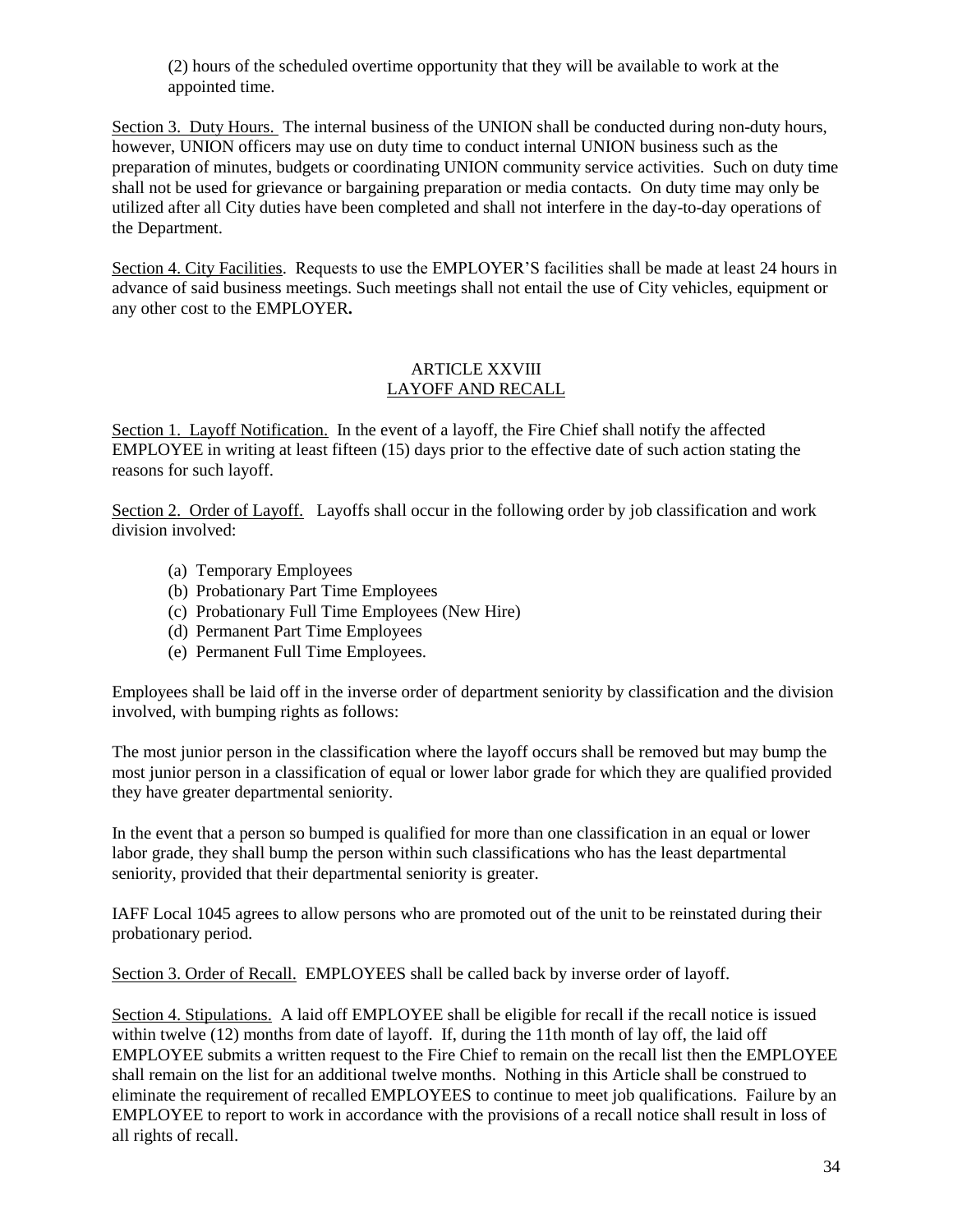Section 5. Notification of Recall. EMPLOYEES who are eligible for recall shall be sent a recall notice by registered mail. The EMPLOYEE must notify the Fire Chief within five (5) working days after receiving the notice of recall of their intention to return to work. Failure by the EMPLOYEE to so notify the Fire Chief shall represent a decision not to accept the recall. The EMPLOYER shall be deemed to have fulfilled its obligations under this Section by mailing the recall notice by registered mail, return receipt requested, to the last address provided by the EMPLOYEE. It shall be the obligation and responsibility of the EMPLOYEE to immediately notify the Fire Chief of any changes in mailing address during the twelve (12) month period from layoff provided by this section or extension thereof.

## ARTICLE XXIX EDUCATIONAL BENEFITS

Section 1. Payment for Non-Required Courses (Schools of Higher Learning). The EMPLOYER shall reimburse one half  $(1/2)$  the cost up to a \$750.00 limit of tuition or fee, if any, for non-required, Fire Department related courses taken by EMPLOYEES at Schools of Higher Learning and approved in accordance with this section. The EMPLOYER shall reimburse for up to 2 courses per fiscal year. The reimbursement of such costs or tuition shall be within budgeted funding and not to exceed the maximum amount as determined by the budget process*.* Expenses, such as tuition, meals, lodging, and travel may be absorbed by the EMPLOYER. All courses eligible for payment under this section shall:

- (a) Be reviewed and approved by the Fire Chief or designee prior to enrollment.
- (b) Be initiated and completed while in the employ of the Fire Department.
- (c) Be completed with sufficient evidence to the Fire Chief or designee of a grade of "B" or better, or passing grade in ungraded courses, etc..
- (d) Be attended on the EMPLOYEES'S own time.

EMPLOYEE will have no obligation to repay EMPLOYER for the tuition and book reimbursement if, EMPLOYEE remains employed with the CITY for two years (720 days) following EMPLOYEE'S successful completion of the course and the EMPLOYEE has not voluntarily quit or has not been fired "for cause" during this two year time period. In the event EMPLOYEE voluntarily quits his or her employment with the CITY or the CITY terminates EMPLOYEE "for cause" less than two years after successful completion of the course, EMPLOYEE shall immediately pay, without demand, an amount equal to that the full amount that the EMPLOYER has reimbursed EMPLOYEE ("Tuition Repayment Obligation") in the event the EMPLOYEE leaves within one year after completion of the course, and shall be required to pay 50% of the amount that EMPLOYER reimbursed the EMPLOYEE if the EMPLOYEE leaves after one year but before two years.

A special effort shall be made by the EMPLOYER to allow EMPLOYEES who wish to attend Fire Department related courses to do so. The EMPLOYEE shall submit a request for the course to the Training coordinator and upon approval complete a Travel/Training submission, if required. The Fire Chief and the designated Training coordinator shall determine approval and expenses allowed, if any, and process a request for reimbursement upon successful completion. Any rejections and/or denials shall be subject to appeal to the Fire Chief.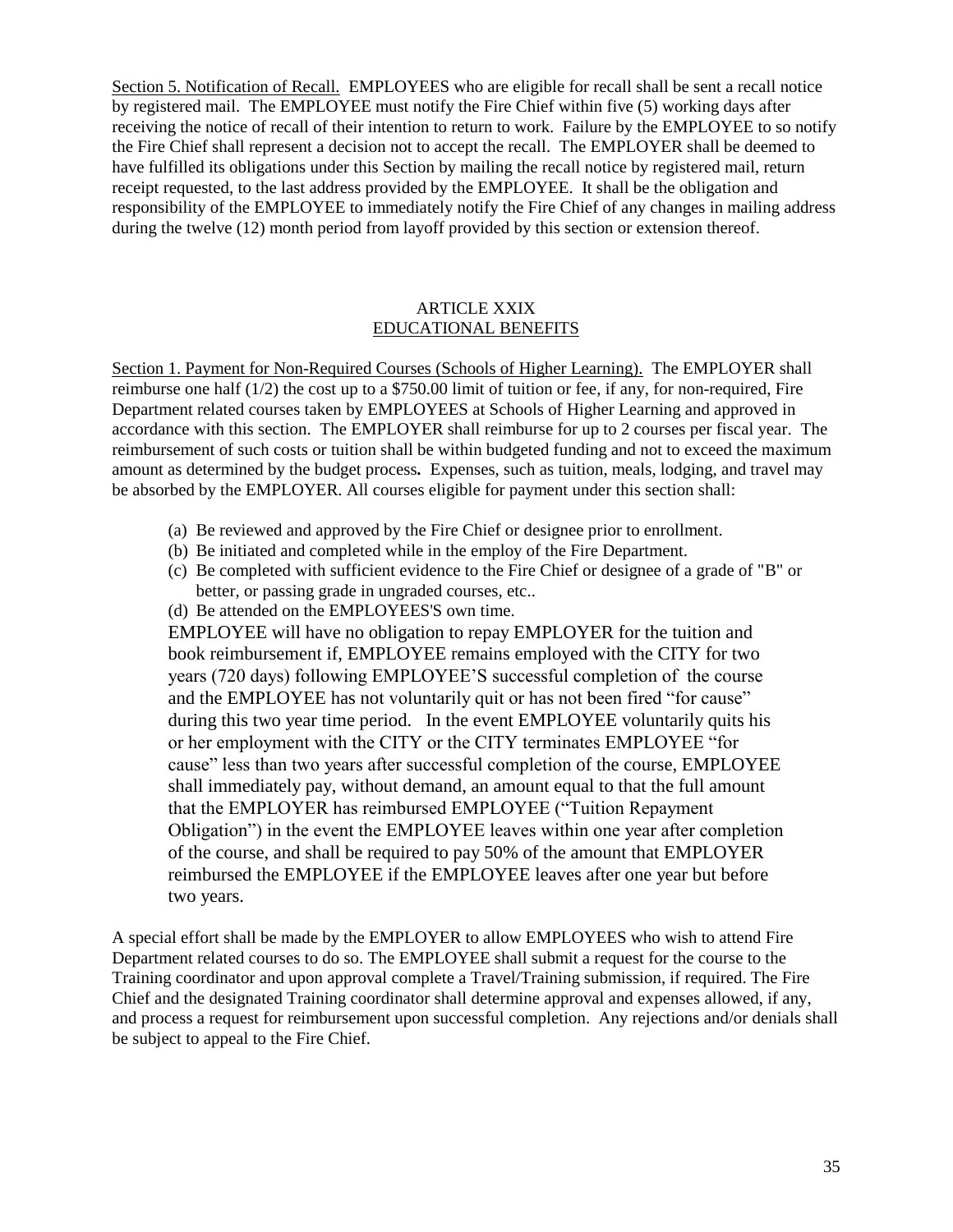## Section 2. Educational Benefit, Pre-approved leave for overtime.

EMPLOYEES who are taking classes in any area of formal education (Schools of Higher Learning) may meet with the Fire Chief or their designee, and complete a "confirmation of education" form, as provided by the EMPLOYER. Upon presentation of the "confirmation of education" form, from the EMPLOYEE to the Battalion Chief, the Battalion Chief shall enter the dates of the confirmed education into the BC's Calendar as shifts in which the EMPLOYEE shall be considered on Pre-Approved Leave and there for not eligible nor responsible for Mandatory Overtime. This Article shall in no way allow for on duty coverage nor shall it incur any cost to the EMPLOYER.

Section 3. Payment for Non-Required Courses (Other). The EMPLOYER shall reimburse the cost of tuition or fee, if any, for other non-required, Fire Department related courses, certifications, schools, seminars, or licensing taken by EMPLOYEES and approved in accordance with this Section. Expenses, such as tuition, meals, lodging, travel, and compensation as per Article XV, Sections 6 and 10, shall be absorbed by the EMPLOYER as required by law. All courses, certifications, schools, seminars, or licensing eligible for payment under this section shall:

- (a) Be reviewed and approved by the Fire Chief or designee prior to enrollment.
- (b) Be initiated and completed while in the employ of the Fire Department.
- (c) Be completed with sufficient evidence to the Fire Chief or designee of a grade of "C" or better, or passing grade in ungraded courses, etc..

A special effort shall be made by the EMPLOYER to allow EMPLOYEES who wish to attend Fire Department related courses to do so. The EMPLOYEE shall submit a request for the course, certification, school, seminar, or licensing to the Training coordinator and upon approval shall complete the Travel/Training submission, if required. The Fire Chief and the Training coordinator shall determine approval and expenses allowed, if any, and process a request for reimbursement upon successful completion. Any rejections and/or denials shall be subject to appeal to the Fire Chief.

Section 4. Payment for Required Courses (Off-Duty). The EMPLOYER shall provide the cost of tuition or fee, if any, the cost of licensing, if any, and compensation per Article XV, Sections 6 and 10, for required courses, certifications, schools, seminars, or licensing which are not issued by the EMPLOYER or provided on-duty, when taken by EMPLOYEES and approved in accordance with this Section. The EMPLOYEES are responsible for attending sufficient off-duty opportunities to maintain their certifications and/or licensing, for completing and submitting the required applications to the Department authority and for keeping track of pertinent training on a Department supplied verification of training form. All courses, certifications, schools, seminars, or licensing eligible for payment under this section shall:

- (a) Be sponsored by the EMPLOYER.
- (b) Be required by the proper authority with legal jurisdiction in order to maintain the EMPLOYEE'S current position, excluding motor vehicle licenses and similar occupational preconditions of employment.

In the event that such course, certification, school, seminar or licensing sponsored or required, but not provided at the EMPLOYER'S facilities, takes place in part or in total during on-duty time, arrangements will be made by the EMPLOYER, for the EMPLOYEES to have time off with pay, or to provide attendance by alternative means. No deductions from an EMPLOYEE'S Sick or Annual time shall result from attendance at such courses, certifications, schools seminars, or licensing. The provisions of this Section shall not prohibit the EMPLOYER from instituting on-duty training or testing for required courses.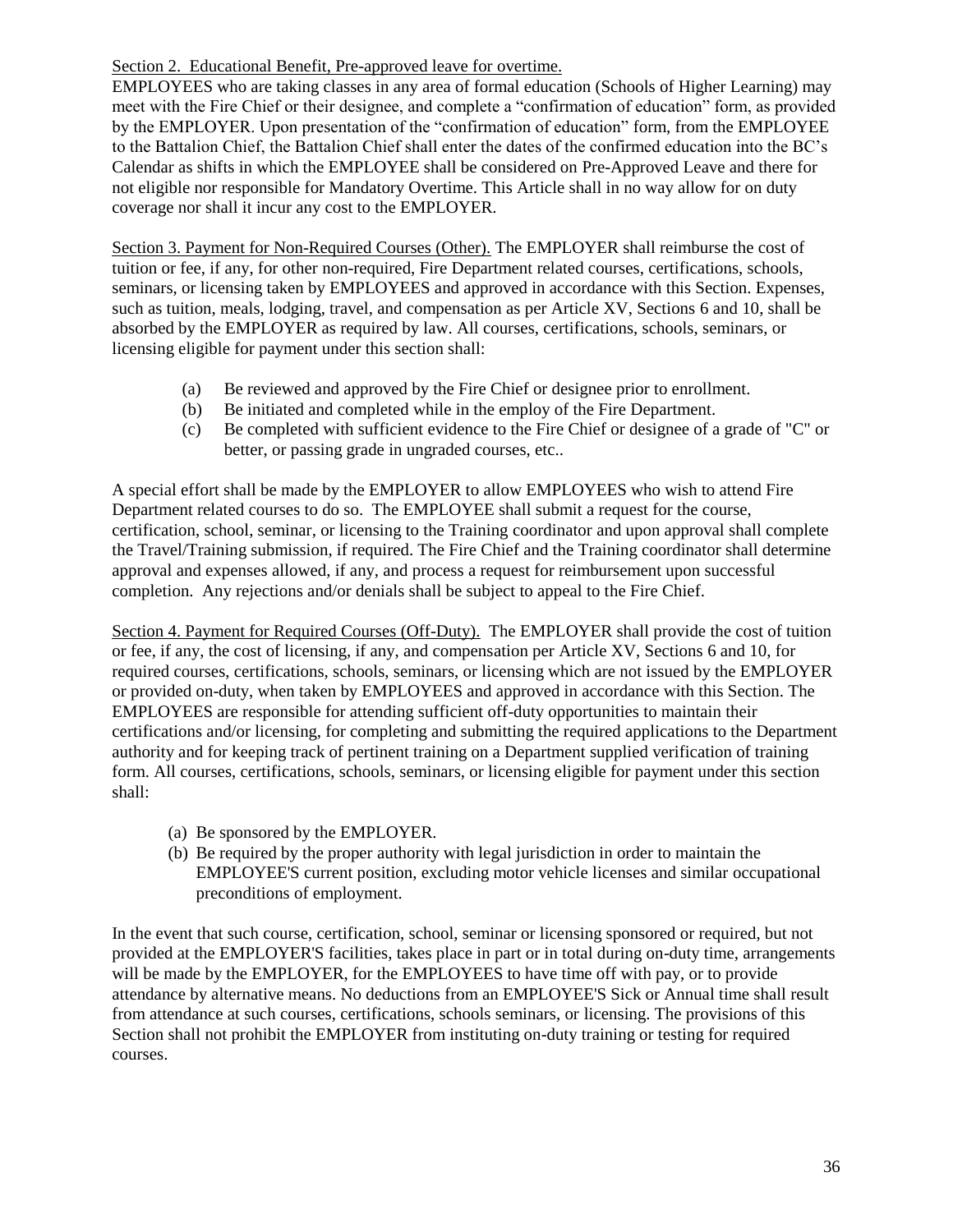Section 5. On-Duty Training, Testing (Required Courses). The EMPLOYER'S provision of on-duty training and/or testing opportunities for the maintenance of any required certifications such as EMT, EMT-P, etc. shall preclude the EMPLOYER from having to pay expenses related to such training and/or testing taken by the EMPLOYEES during off-duty hours when they were available during on-duty hours The EMPLOYEES are responsible for attending sufficient on-duty opportunities to maintain their certifications and/or licensing and for processing the related forms.

- (a) This section does not apply to EMPLOYEE(S) selected and sent to a Paramedic Program by the EMPLOYER, which is at the sole discretion of the Fire Chief.
- (b) The EMPLOYER reserves the exclusive right to determine whether or not to allow on-duty EMPLOYEE(S) time off to attend such courses.

Section 6. Responsibility for Required Courses. The EMPLOYER retains all rights and responsibility for the instructors, evaluators, content, scheduling, and the cancellation as necessary in its provision of required courses, however, the Department's designee for coordinating such courses will meet and confer with the UNION'S designee on a quarterly basis with the intent to receive input on the content and scheduling of future courses as well as analysis and critique of previous courses. The EMPLOYEES are responsible for attending sufficient training opportunities to maintain their certifications and/or licensing, for completing and submitting the required applications to the Department authority. The EMPLOYER shall be responsible for providing access to a suitable program for tracking of continuing education and recertification hours. The EMPLOYER shall be responsible to provide EMPLOYEES with a weekly CEU Report, as is accepted in July of 2014 that includes course title, relevant course codes, and hours. The EMPLOYEE shall be responsible for recording provided training into EMPLOYER provided database. The EMPLOYEE shall meet with the EMPLOYER'S designee on a quarterly basis regarding the status of recertification requirements.

Section 7. Technical Rescue Certifications. Technical Rescue Certifications: Effective July 1, 2020, EMPLOYEES who have successfully obtained a Technical Rescue Certification as identified below shall be paid an annual bonus of \$75 for each certification, up to four certifications per EMPLOYEE so long as they maintain their certification. The annual bonus shall be paid effective on the first pay period following July 1 after receipt of the following certifications and providing appropriate evidence of such certification. The eligibility date for the incentive shall be July 1 of each year. The following Technical Rescue Certifications (or their successor title) are eligible for the incentive bonus: (1) Ice Rescue Technician; (2) Swiftwater Technician; (3) Rope Rescue Technician; (4) Trench Rescue Technician; (5) Confined Space Technician. This list may be amended only by mutual agreement in writing by the Fire Chief and the UNION. Any rejections and/or denials to include a Technical Rescue Certification that is not identified herein shall not be subject to the grievance and arbitration procedures set forth herein.

## ARTICLE XXX HEALTH AND SAFETY

Section 1. General. The UNION recognizes the right of the EMPLOYER to provide for the safe and sanitary working conditions as well as the safe, sanitary and efficient conduct of City business. The EMPLOYER recognizes the right of the UNION to consult with the EMPLOYER and to make recommendations on safety matters.

Section 2. Safety Committee. There will be a department safety committee. Local 1045 shall have two (2) members (appointed by the President of the Local) on the department safety committee. The Safety committee will meet on a voluntary basis at no cost to the CITY.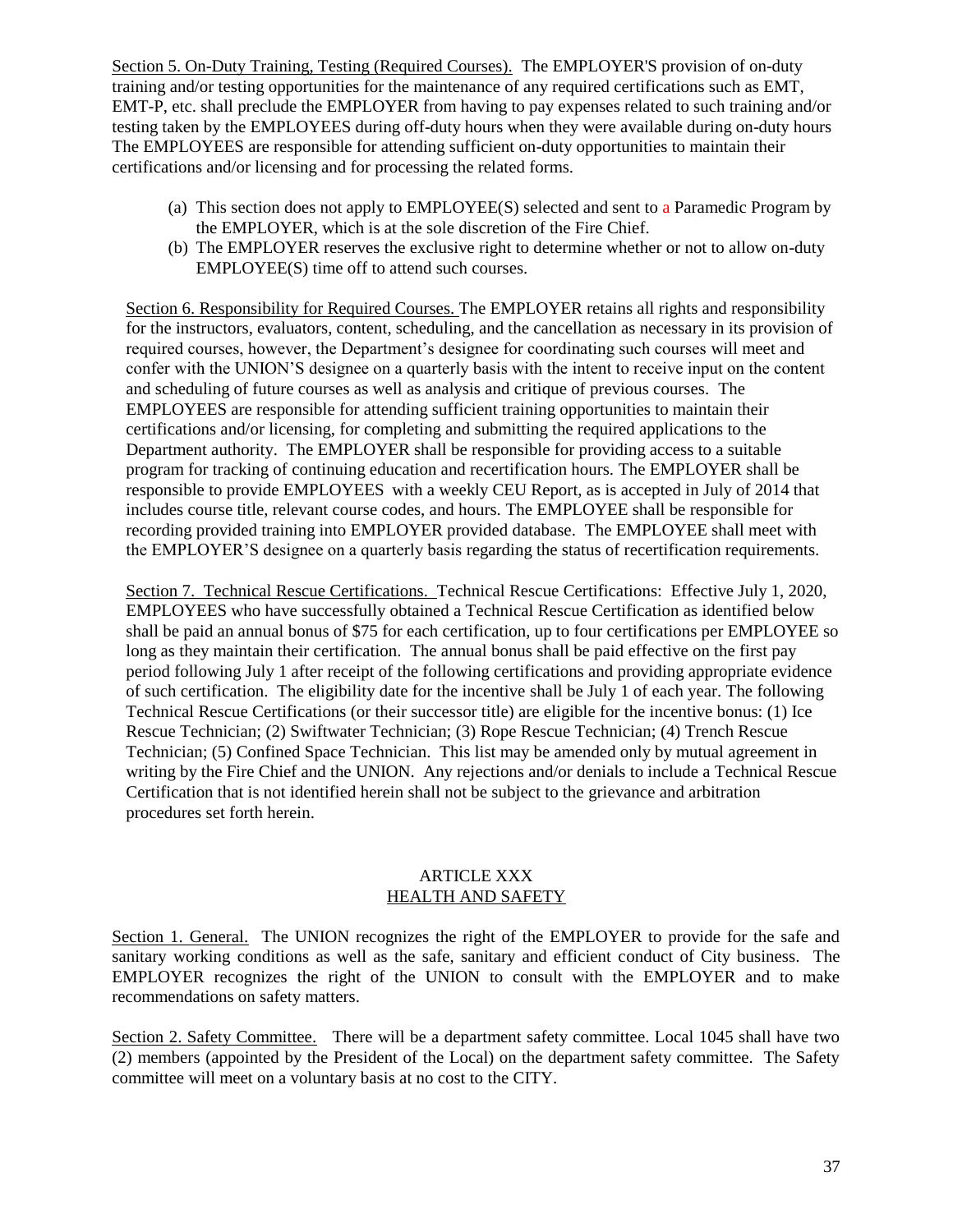Section 3. Protective Clothing. The EMPLOYER shall provide to each EMPLOYEE who performs fire ground duties all articles of protective firefighting clothing which are required by the EMPLOYER provided said articles are unique to the fire service and not suitable for off-duty wear.

Section 4. Work Uniforms.<sup>\*\*</sup> The EMPLOYER shall provide safety boots, or a predetermined cash reimbursement for the purchase of approved safety boots. The EMPLOYER shall provide all articles of work uniforms and equipment which are required by the EMPLOYER provided said articles are unique to the fire service and not suitable for off-duty wear. The UNION agrees that the EMPLOYER may implement a program change as indicated in Alternate sections at a time after July  $2<sup>nd</sup>$ , 2005. At no time shall the EMPLOYER partially implement the program change.

(Alternate) 4.1 Uniform type and allotment. The EMPLOYER shall provide to each member of the Local:

- a. Polo Shirts: Up to a total of Eight (8) 100% cotton Polo shirts, in any combination of short sleeved and long sleeved as requested by the EMPLOYEE. The EMPLOYER and EMPLOYEE agree to find a mutually agreeable substitute for Polo shirts in the event the City's current vendor discontinues 100% cotton Polo shirts;
- b. Collared Job Shirts: Two (2) (collared) Job shirts at least 80% cotton;
- c. Tee Shirts: Four (4) 100% cotton Tee shirts;
- d. Pants: Four (4) pairs of 100% cotton or NFPA compliant pants.
- e. Inclement Weather Jacket: One (1) inclement weather jacket shall be provided.
- f. Button down Class B Uniform Shirt: One (1) long sleeved and one (1) short sleeved

(Alternate) 4.2 Uniform replacement. The EMPLOYER will repair or replace all polo shirts, Job Shirts, Tee shirts, Pants, Inclement Weather Jacket, and Safety boots as needed to maintain the quantity described in section 4.a. The item needing repair or replacement will be turned in at that time. This includes normal wear and tear as well as damage occurring in the line of duty. All department issued garments, including Polo shirts and Inclement Weather Jacket, may not be worn while off duty.

4.3 Uniform Cleaning. The EMPLOYER shall provide a commercial grade washer and dryer (substantially equivalent to that which exists) at each station and shall keep and maintain them at all times. The City will provide appropriate washing detergents for use in these washers.

(Alternate) 4.4 Uniform wear. The issued Polo shirt or the issued job shirt will be the official outerwear uniform, from October 1<sup>st</sup> through March  $31<sup>st</sup>$ . From April 1<sup>st</sup> through September  $30<sup>th</sup>$ , EITHER the issued Polo shirt or the issued Tee Shirt may be worn as official outerwear, at the EMPLOYEES discretion. The wearing of an issued Job shirt over the issued Polo shirt or Tee Shirt is at the EMPLOYEES discretion. All Polo shirts and Tee Shirts must be clean and neat, free of holes or tears, without stains or marks, and without stretched collars. Polo shirts and Tee shirts must be tucked in at all times, including when in the station. It shall be at the EMPLOYEES discretion whether to wear the long or short sleeved Polo shirt. A Mock neck shirt that is approved by the EMPLOYER and purchased at the EMPLOYEES expense may be worn as an undergarment.

Section 5. Dress Uniforms. The EMPLOYER shall order all non-probationary EMPLOYEES, no later than sixty(60) days after the start of the new fiscal year*,* all articles of dress uniforms and equipment. The EMPLOYER shall not be responsible for factors outside their control.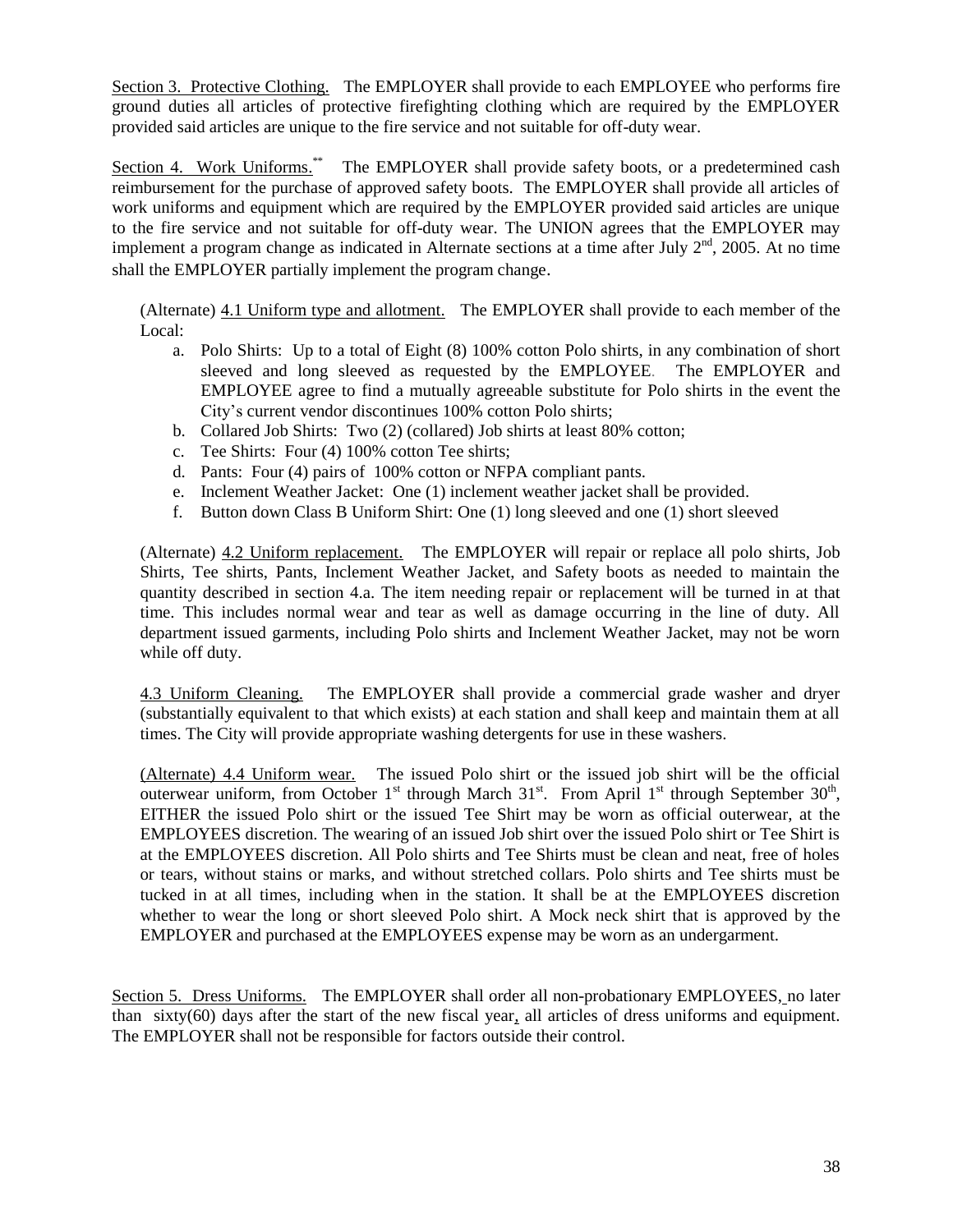Section 6. Items to Be Returned. EMPLOYEES, at the time of termination of employment, are required to return all articles of Protective Firefighting Clothing, Work Uniforms, Dress Uniforms, and Equipment that were provided by the EMPLOYER. EMPLOYEES who are retiring from the Department shall be allowed to keep their dress uniform and helmet if requested in writing to the Fire Chief, provided all other issued equipment has been returned.

## Section 7. Smoking.

- (a) The UNION and the EMPLOYER agree that all Employees hired after 7/1/04 shall not smoke on duty.
- (b) Further, the UNION and the EMPLOYER agree that generally no Employee shall smoke on the scene of an emergency. However, the Employer recognizes that Employees hired prior to 7/1/04 should be allowed to smoke at extended operations as long as they are not in view of the public and it is not immediately after engaging in physical exertion or detrimental to the operation of the incident.
- (c) The Union and the EMPLOYER agree that all EMPLOYEES hired after 07/01/14 shall not use tobacco products of any kind on duty.

## ARTICLE XXXI COMMUNICATIONS TO EMPLOYEES

Section 1. Copies of Agreements. The EMPLOYER shall provide the UNION with two (2) hardcopies and one (1) digital media copy of this Agreement within a reasonable time following its ratification and signing.

Section 2. Department Rules and Regulations. The EMPLOYER agrees to provide a set of current Concord Fire Department Standard Operating Procedures/Guidelines and Administrative Regulations to each fire station and work location. Changes to such Standard Operating Procedures/Guidelines and Administrative Regulations shall normally be published by posting in all stations and work locations at least ten (10) calendar days prior to becoming effective. Said changes and any Department Directives, Dispatch Directives, and Informational Bulletins shall be copied to the UNION executive board in digital media format.

## ARTICLE XXXII EMPLOYEE RIGHTS

Section 1. Transportation, Station-to-Station. The EMPLOYER will provide transportation, if necessary, from one station to another station, and back to the station of origin, for any EMPLOYEE who has been temporarily detailed from one station to another station during their tour of duty.

## Section 2. Housekeeping Duties.

- 2.1 Housekeeping. EMPLOYEES shall perform normal Buildings and Grounds maintenance and/or cleaning at the Fire Stations such as sweeping/washing floors, toilet facilities, lawn care, and light bulb replacement. However, no EMPLOYEE will be required to perform work which would require licensure or certification such as plumber or electrician.
- 2.2 Tools and Equipment. EMPLOYEES shall perform normal Tool and Equipment maintenance and/or cleaning such as minor rust removal/painting, fueling as applicable, and shall also conduct inventory and scheduled checks.
- 2.3 Vehicles. EMPLOYEES shall perform normal vehicle maintenance and/or cleaning such as bulb replacement, hose testing, fueling, washing, waxing and shall also conduct inventory and scheduled checks. However, no EMPLOYEE will be required to perform work that would require a professional mechanic.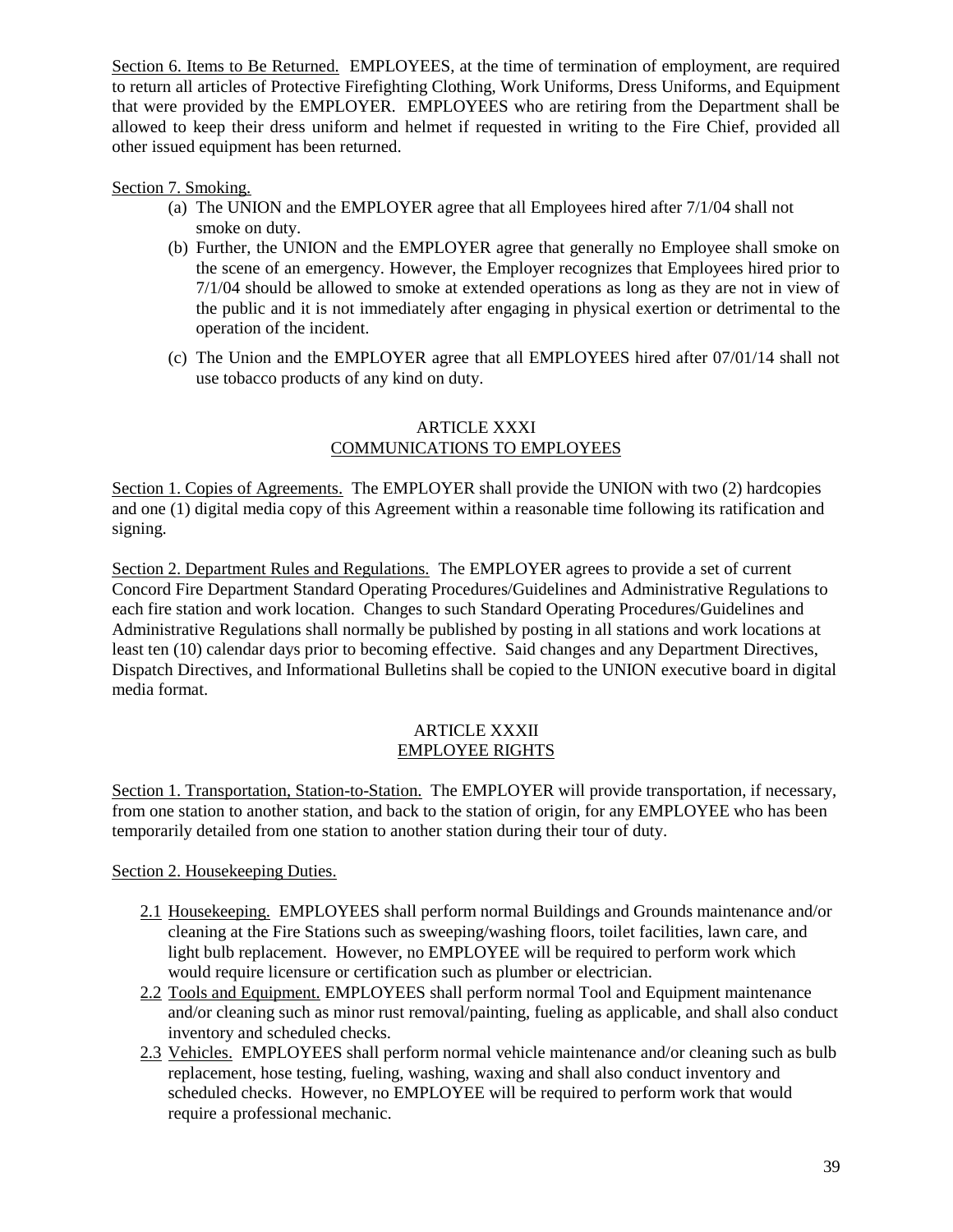- 2.4 Data Processing. EMPLOYEES shall process Fire Department related data and, where applicable, enter such data on automated processing equipment to the level of existing skills.
- 2.5 Training Grounds. EMPLOYEES shall clean up the facility and pick up and dispose of waste caused by their activities during Department operations.

The provisions of this section do not represent an all-inclusive list of work performed.

Section 3. Volunteer Services. EMPLOYEES shall not be compelled to volunteer their services without pay while off-duty.

Section 4. Liability and Indemnification. The EMPLOYER agrees pursuant to New Hampshire RSA 31:105 to indemnify and save harmless for loss of damage any EMPLOYEE from personal financial loss and expense including reasonable legal fees and costs, if any, arising out of any claim, demand, suit or judgment by reason of negligence or other act resulting in accidental injury to a person or accidental damage to or destruction of property if the indemnified person at the time of the accident resulting in the injury, damage or destruction was acting in the scope of their employment.

Section 5. Access to Personnel Files. All personnel files and records pertaining to an EMPLOYEE'S employment including such things as conduct, character and service shall be available for his personal inspection between the hours of 7:00 A.M. and 5:00 P.M. daily with the exceptions of weekends and holidays.

## Section 6. Wildland Fire Leave

For the purposes of accommodating those members who wish to assist the U.S. Department of Interior or the State of New Hampshire in aspects of containment and suppression of large scale Wildland fire, the CITY shall offer Wildland Fire Leave by April  $1<sup>st</sup>$  of each year. Members wishing to participate in the program shall submit their interest in writing to Fire Administration prior to that time. The City shall authorize and approve a maximum of two (2) EMPLOYEES for such leave at the same time. The following conditions shall apply.

- (a) A maximum of two (2) EMPLOYEES shall be allowed out on Wildland Fire Leave at any given time unless approved by the Fire Chief or their designee.
- (b) The first two EMPLOYEES that notify the Battalion Chief that they have been activated shall be allowed to leave.
- (c) Swaps utilized for this purpose shall not be considered outside employment and may be granted without the typical 24 hours' notice.
- (d) Emergency annuals shall be granted as necessary when the employee cannot find coverage for the entire 16-day period on leave. The employees shall have the option, upon return, to reimburse the city for  $\frac{1}{2}$  time overtime cost incurred by the granting of such emergency annuals to bring his/her time out on leave back to "no cost" status or by keeping the benefit the CITY provided of emergency annuals and make this his/her last leave for the wildfire season.

The EMPLOYEE, upon return, shall with the assistance of his/her supervisor; fill out the appropriate training report to log skills and hours. The EMPLOYEE & UNION realize that the CITY offers training to stay in current with Job Classification requirements. The EMPLOYEE shall be responsible, on his/her own time, for completing those certification training's required by his/her job classification, if offered by the CITY and missed, while on Wildland fire leave.

### Section 7. Paramedic Step-Down

For purposes of accommodating Firefighter/Paramedics who seek to step-down from their position to become a Firefighter, the following conditions shall be required for any such step-down: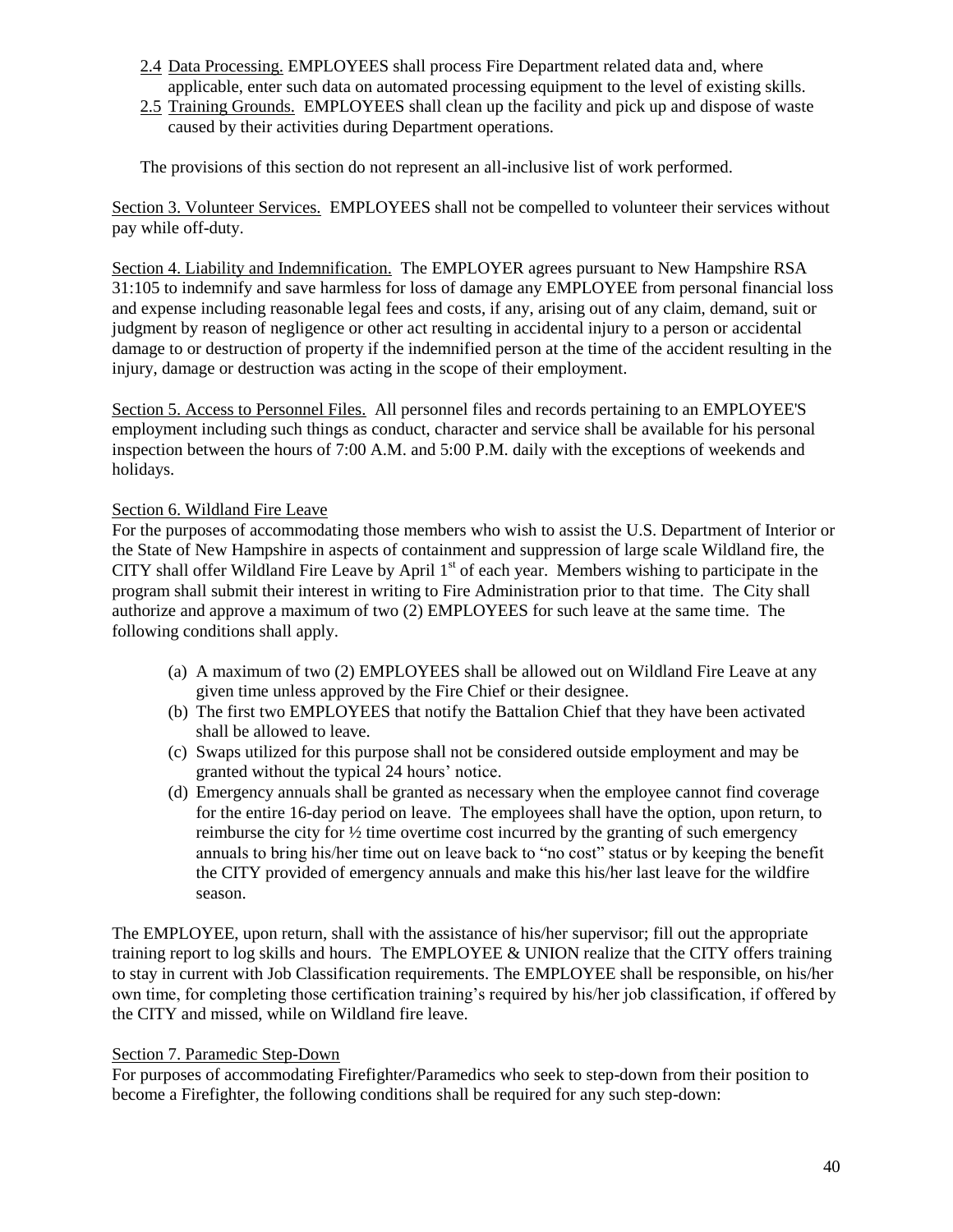- (a) The EMPLOYEE must have 10 or more years as a Paramedic with the Concord Fire Department.
- (b) A vacant Firefighter position must be available.
- (c) The Employee will be moved from the Firefighter/Paramedic Labor Grade to the Firefighter Labor Grade and remain at the same step. By way of example, a Firefighter/Paramedic at Labor Grade 17, Step K will be placed as a Firefighter at Labor Grade 15, Step K.
- (d) The EMPLOYEE will no longer be responsible for any recertification and/or maintenance regarding the Paramedic's certification.
- (e) The allowance of the step-down shall be at the sole discretion of the Fire Chief.

### ARTICLE XXXIII FINAL RESOLUTION

Section 1. General. The Agreement expressed herein, in writing, constitutes the entire Agreement between the Parties and no oral statement shall add to or supersede any of its provision.

### ARTICLE XXXIV SEVERABILITY

Section 1. General. The provisions of this Agreement are declared to be severable and if any section, subsection, sentence, clause, or phrase of this Agreement shall be held to be invalid or unconstitutional by a court of law with jurisdiction, such decision shall not affect the validity of the remaining sections, sentences, clauses and phrases of the Agreement, but they shall remain in effect, it being the intent of the Parties that this Agreement shall stand notwithstanding any invalidity of any part. Upon such invalidation, the Parties agree to meet and negotiate in good faith such sections, subsections, sentences, clauses or phrases affected.

## ARTICLE XXXV DEFINITIONS

Section 1. Definitions' Function. Unless otherwise specifically stated in the context of an Article, the definitions of terms contained herein will govern the usage and interpretation of these terms through the Agreement.

DEPARTMENT shall mean the Fire Department of the City of Concord.

DEPARTMENT HEAD shall mean the executive supervisor of the Fire Department.

DIVISION shall mean those divisions of the Fire Department as specified below:

- (a) Fire Alarm Traffic/Communications Division
- (b) Fire Prevention
- (c) Fire Suppression and Emergency Medical Services

EMPLOYEE shall mean any person permanently employed by the City of Concord on a full time basis and occupying any of the positions recognized in Article II, RECOGNITION, of this Agreement.

EMPLOYER shall mean the City of Concord, New Hampshire as set forth in Article I, PREAMBLE, of this Agreement.

NET WAGE shall mean regular weekly wage minus the mandatory deductions.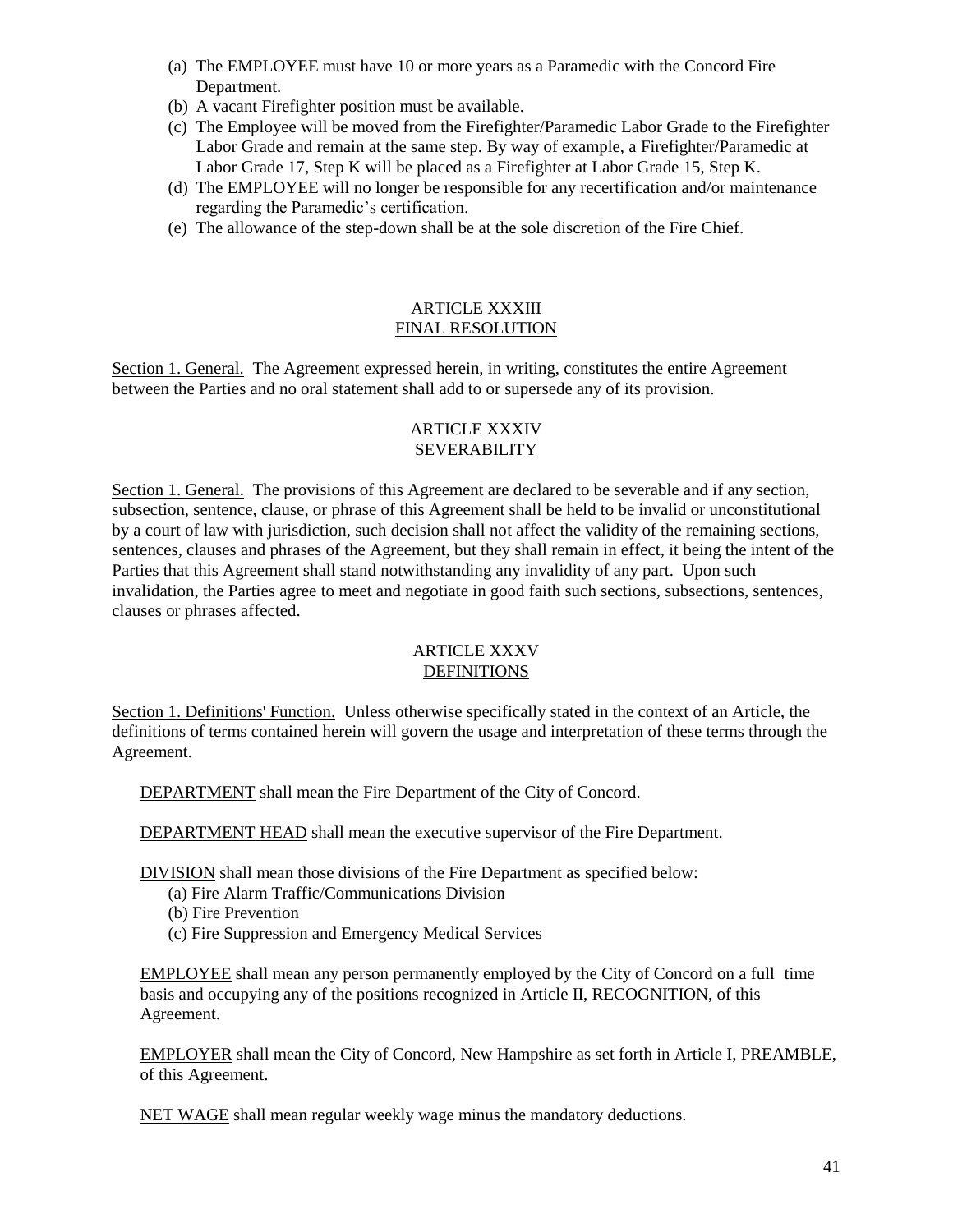SHIFT shall be the work time from 0700 hours to 0700 hour (0600 - 0600 for dispatch) the following calendar day. For the purposes of sick and annual leave, the shift may be broken down into two Work Periods.

TOUR shall mean an 8 day work cycle comprised of one (1) 24 hour shift, followed by 48 hours covering, followed by one (1) 24 hour shift, followed by four (4) consecutive shifts/ 96 hours off.

UNION shall mean Local 1045 of the International Association of Firefighters as set forth in Article I, PREAMBLE, of this Agreement.

WORK PERIOD shall be defined as follows:

Day work period: 0700 - 1900 hours (Dispatch 0600 - 1800) Night work period: 1900 - 0700 hours (Dispatch 1800 - 0600)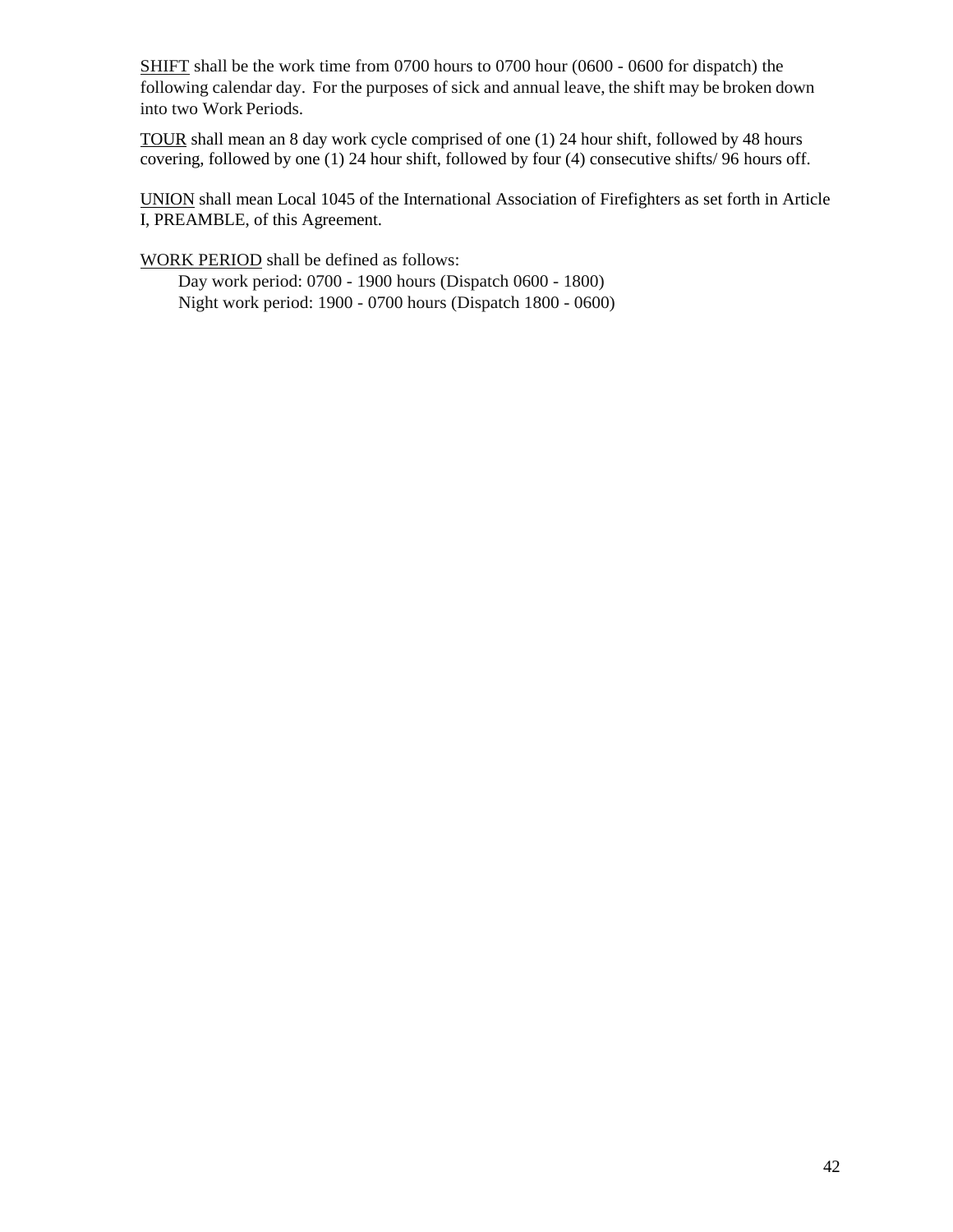#### **ARTICLE XXXVI DURATION OF AGREEMENT**

Section 1. Duration. This agreement as executed by the parties shall take full force and effect beginning upon execution of the agreement, and ending at 11:59 P.M. on June 30, 2023.

Section 2. Renegotiation. Renegotiation of this agreement will commence by February 15, 2023 if written notification is received by January 15, 2023 by one party as required by 273-A, as amended.

IN WITNESS WHEREOF, the parties hereunto caused their names to be hereunto affixed and to a duplicate hereof by the duly authorized officers, as of the day of . Both such copies shall be considered originals.

Witness:

The City of Concord By:

'ell

Witness:

The Concord Firefighters Local #1045

ገዐፈጉ

 $101$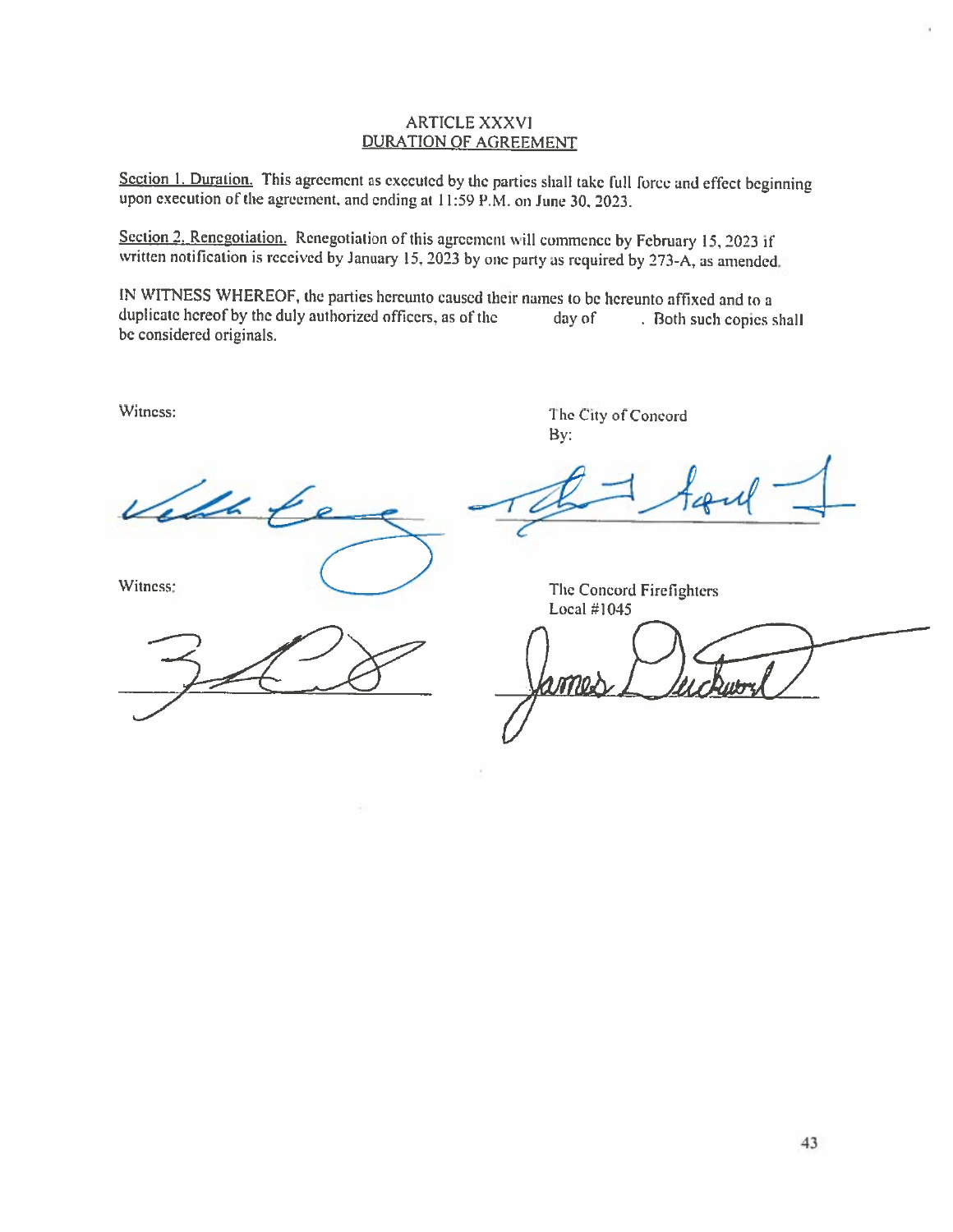# **APPENDIX A**

# **CONCORD FIRE DEPARTMENT**

# **VERBAL WARNING**

## **DATE:**

|  | <b>Employee Name:</b> | <b>Title:</b> |  |
|--|-----------------------|---------------|--|
|  |                       |               |  |

Incident(s) giving rise to warning – (dates, times, locations, witnesses, etc.):

Specific Violation – (law, rule, policy, regulation, procedure, directive, lawful order:)

Specific action to follow if Violation(s) persist:

| Issued by:      |      |  |
|-----------------|------|--|
|                 | date |  |
|                 |      |  |
| Employee:______ |      |  |
|                 | date |  |

Original to file, copy to employee